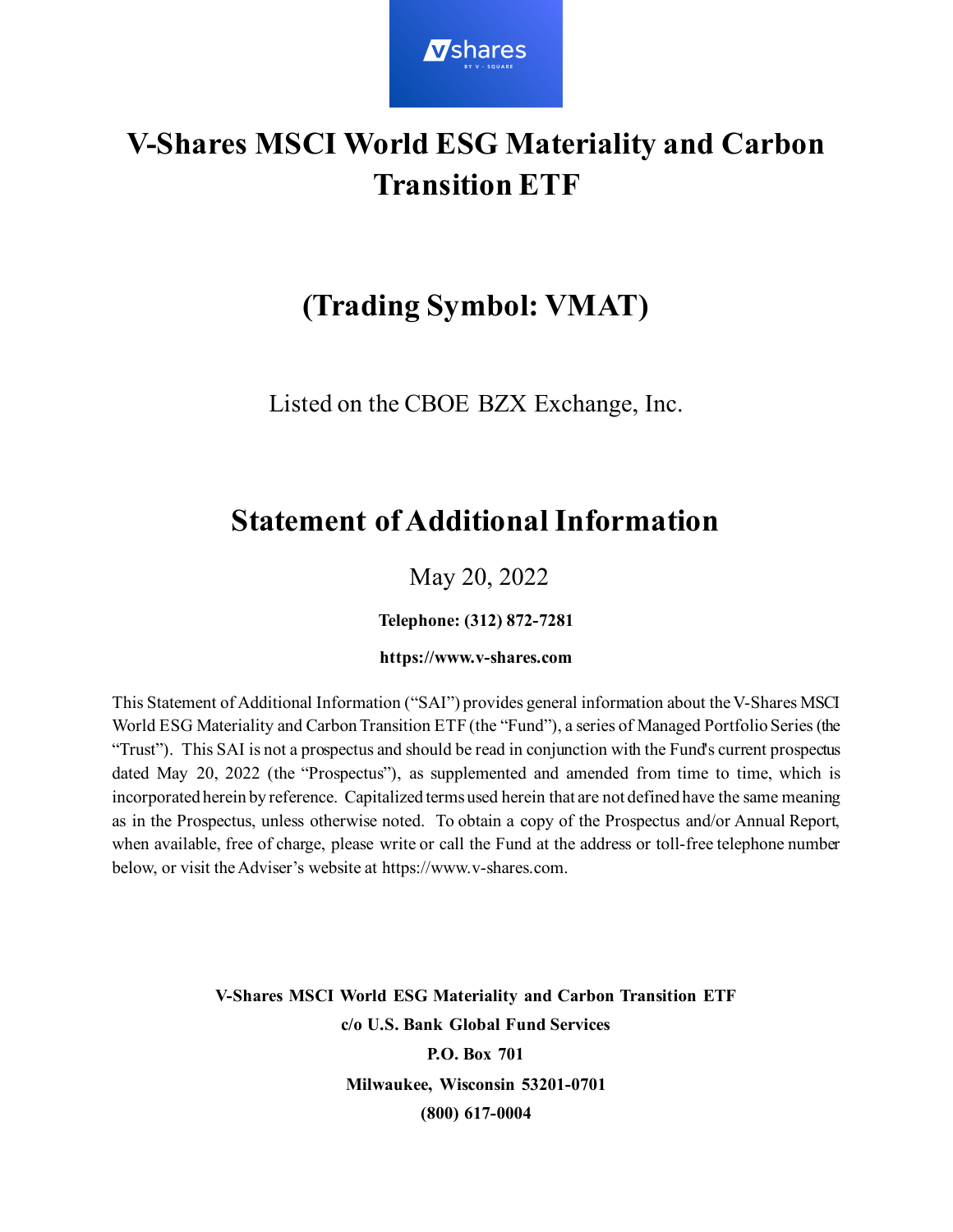### **TABLE OF CONTENTS**

| The Trust and the Fund                                          | $\mathbf{1}$ |
|-----------------------------------------------------------------|--------------|
| Investment Objective, Policies, Strategies and Associated Risks | $\mathbf{3}$ |
| <b>Other Investment Strategies, Policies and Risks</b>          | 7            |
| <b>Fundamental and Non-Fundamental Investment Limitations</b>   | 12           |
| <b>Management of the Fund</b>                                   | 16           |
| Board of Trustees                                               | 16           |
| The Role of the Board of Trustees                               | 16           |
| Board Leadership Structure                                      | 17           |
| Board Oversight of Risk Management                              | 18           |
| Trustees and Officers                                           | 18           |
| Trustee Qualifications                                          | 21           |
| Trustee and Management and Ownership of Fund Shares             | 23           |
| <b>Board Committees</b>                                         | 23           |
| Trustee Compensation                                            | 24           |
| Control Persons and Principal Shareholders                      | 25           |
| <b>Investment Adviser</b>                                       | 25           |
| Portfolio Managers                                              | 27           |
| <b>Service Providers</b>                                        | 29           |
| Legal Counsel                                                   | 29           |
| Independent Registered Public Accounting Firm                   | 30           |
| <b>Distribution of Fund Shares</b>                              | 30           |
| Distribution (Rule 12b-1) Plan                                  | 31           |
| <b>Portfolio Transactions and Brokerage</b>                     | 33           |
| <b>Portfolio Turnover</b>                                       | 34           |
| <b>Code of Ethics</b>                                           | 35           |
| <b>Proxy Voting Procedures</b>                                  | 35           |
| <b>Anti-Money Laundering Compliance Program</b>                 | 36           |
| <b>Portfolio Holdings Information</b>                           | 36           |
| <b>Purchase and Issuance of Shares in Creation Units</b>        | 39           |
| <b>Determination of Net Asset Value</b>                         | 50           |
| <b>Dividends and Distributions</b>                              | 51           |
| <b>Federal Income Taxes</b>                                     | 52           |
| <b>Financial Statements</b>                                     | 61           |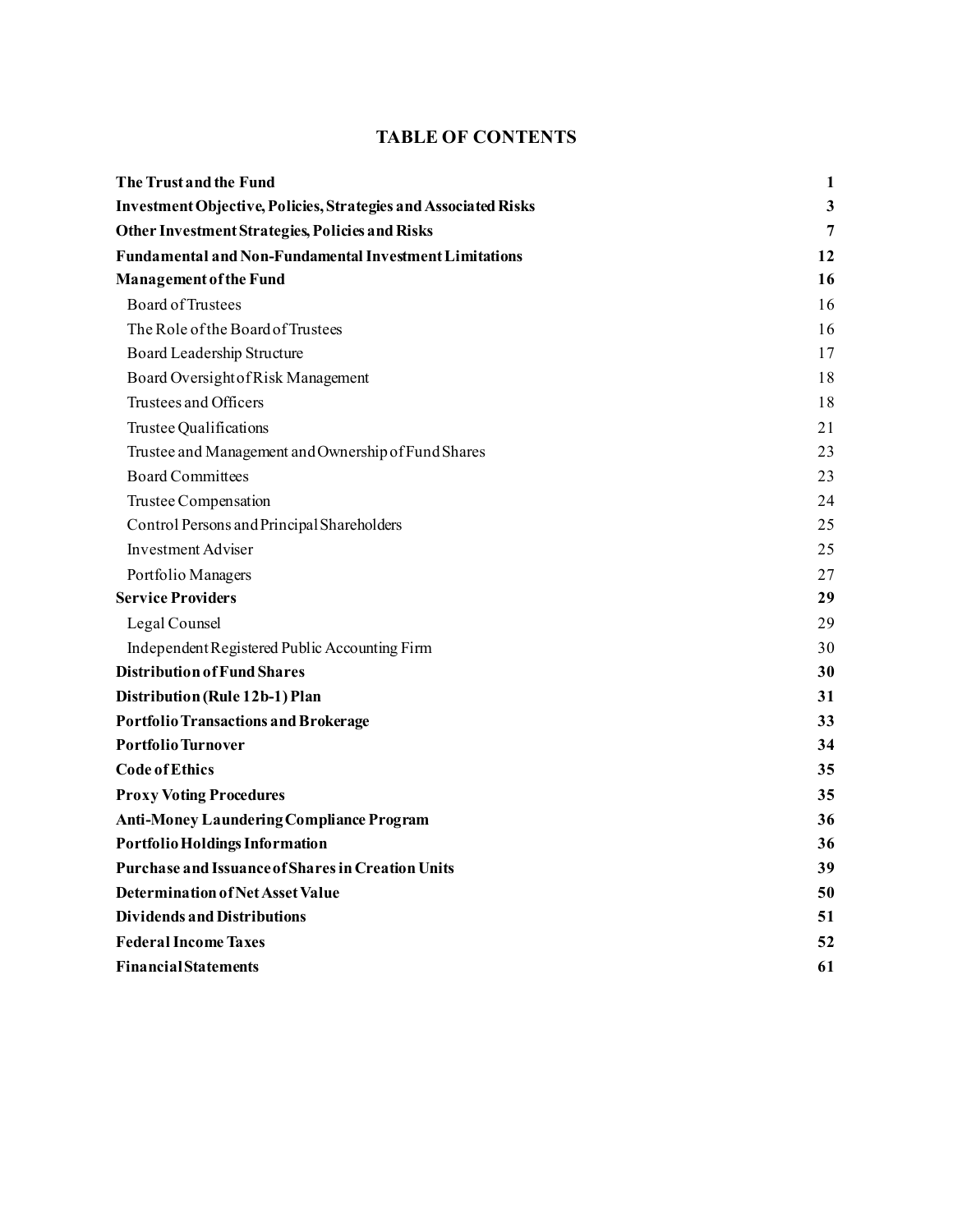## <span id="page-2-0"></span>**The Trust and the Fund**

The Trust is a Delaware statutory trust organized on January 27, 2011, and is registered with the U.S. Securities and Exchange Commission ("SEC") as an open-end management investment company under the Investment Company Act of 1940, as amended, (the "1940 Act") and the offering of the Fund's shares is registered under the Securities Act of 1933, as amended (the "Securities Act").

History of the Fund. The Fund is series of the Trust. The Fund is managed by V-Square Quantitative Management, LLC ("V-Square" or the "Adviser") and Vident Investment Advisory, LLC ("VIA" or the "Sub-Adviser").

Shares of other series of the Trust are offered in separate prospectuses and SAIs. The Fund's Prospectus and this SAI are a part of the Trust's Registration Statement filed with the SEC. Copies of the Trust's complete Registration Statement may be obtained from the SEC upon payment of the prescribed fee, or may be accessed free of charge at the SEC's website at www.sec.gov. As permitted by Delaware law, the Trust's Board of Trustees (the "Board") may create additional series (and classes thereof) of the Trust and offer shares of these series and classes under the Trust at any time without the vote of shareholders.

All shares of a series shall represent an equal proportionate interest in the assets held with respect to that series (subject to the liabilities held with respect to that series and such rights and preferences as may have been established and designated with respect to classes of shares of such series), and each share of a series shall be equal to each other share of that series.

Shares are voted in the aggregate and not by series or class, except in matters where a separate vote is required by the 1940 Act, or when the matters affect only the interest of a particular series or class. When matters are submitted to shareholders for a vote, each shareholder is entitled to one vote for each full share owned and fractional votes for fractional shares owned.

The Trust does not normally hold annual meetings of shareholders. Meetings of the shareholders shall be called by any member of the Board upon written request of shareholders holding, in the aggregate, not less than 10% of the shares, such request specifying the purpose or purposes for which such meeting is to be called.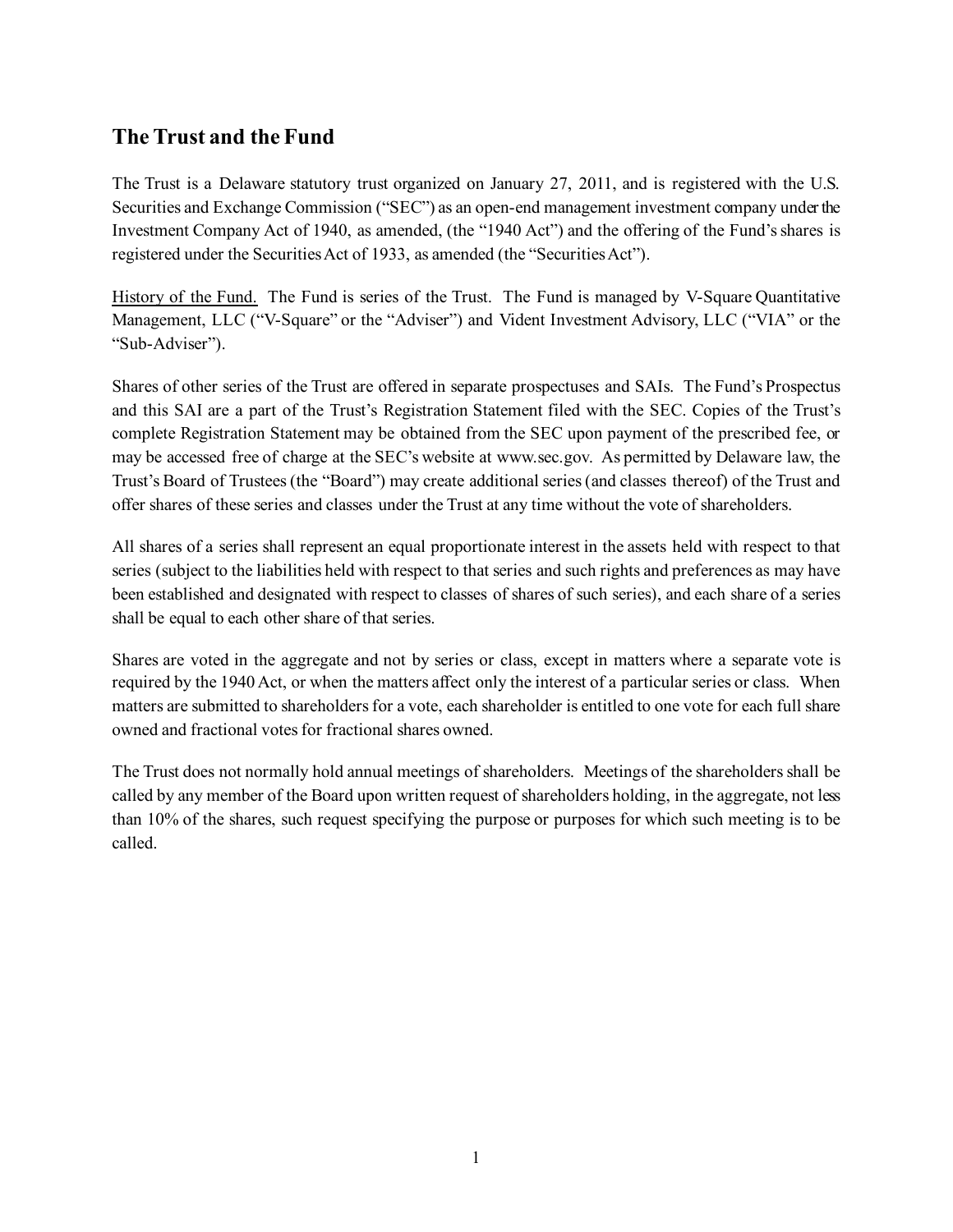The Board has the authority from time to time to divide or combine the shares of any series into a greater or lesser number of shares of that series without materially changing the proportionate beneficial interest of the shares of that series in the assets belonging to that series or materially affecting the rights of shares of any other series. In case of the liquidation of a series, the holders of shares of the series being liquidated are entitled to receive a distribution out of the assets, net of the liabilities, belonging to that series. Expenses attributable to any series (or class thereof) are borne by that series (or class). Any general expenses of the Trust not readily identifiable as belonging to a particular series are allocated by, or under the direction of, the Board to all applicable series (and classes thereof) in such manner and on such basis as the Board in its sole discretion deems fair and equitable. No shareholder is liable to further calls for the payment of any sum of money or assessment whatsoever with respect to the Trust or any series of the Trust without his or her express consent.

All consideration received by the Trust for the issue or sale of the Fund's shares, together with all assets in which such consideration is invested or reinvested, and all income, earnings, profits and proceeds thereof, including any proceeds derived from the sale, exchange or liquidation of such assets, and any funds or payments derived from any reinvestment of such proceeds, subject only to the rights of creditors, shall constitute the underlying assets of the Fund.

The investment objective of the Fund is to seek investment results that, before fees and expenses, track the performance of its underlying index (the "Underlying Index").

The Fund offers and issues shares at its net asset value per share ("NAV") only in aggregations of a specified number of shares (each a "Creation Unit"). The Fund generally offers and issues Shares in exchange for a basket of securities, assets or other positions included in the Underlying Index ("Deposit Securities") together with the deposit of a specified cash payment ("Cash Component"). The Trust reserves the right to permit or require the substitution of a "cash in lieu" amount ("Deposit Cash") to be added to the Cash Component to replace any Deposit Security. Shares of the Fund are listed on the CBOE BZX Exchange, Inc. (the "Exchange"). The Fund trades on the Exchange at market prices. These prices may differ from the NAVs of the Fund'sshares. The Fund's shares are also redeemable only in Creation Unit aggregations, and generally in exchange for portfolio securities and a specified cash payment.

Shares may be issued in advance of receipt of Deposit Securities subject to various conditions including a requirement to maintain on deposit with the Trust cash at least equal to a specified percentage of the market value of the missing Deposit Securities as set forth in the Participant Agreement (as defined below). The Trust may impose a transaction fee for each creation or redemption (the "Transaction Fee"). In all cases, such fees will be limited in accordance with the requirements of the SEC applicable to management investment companies offering redeemable securities. The Fund may charge, either in lieu or in addition to the fixed creation or redemption Transaction Fee, a variable fee for creations and redemptions in order to cover certain brokerage, tax, foreign exchange, execution, market impact and other costs and expenses related to the execution of trades resulting from such transaction, up to a maximum of 2.00% of the NAV per Creation Unit, inclusive of any Transaction Fees charged (if applicable).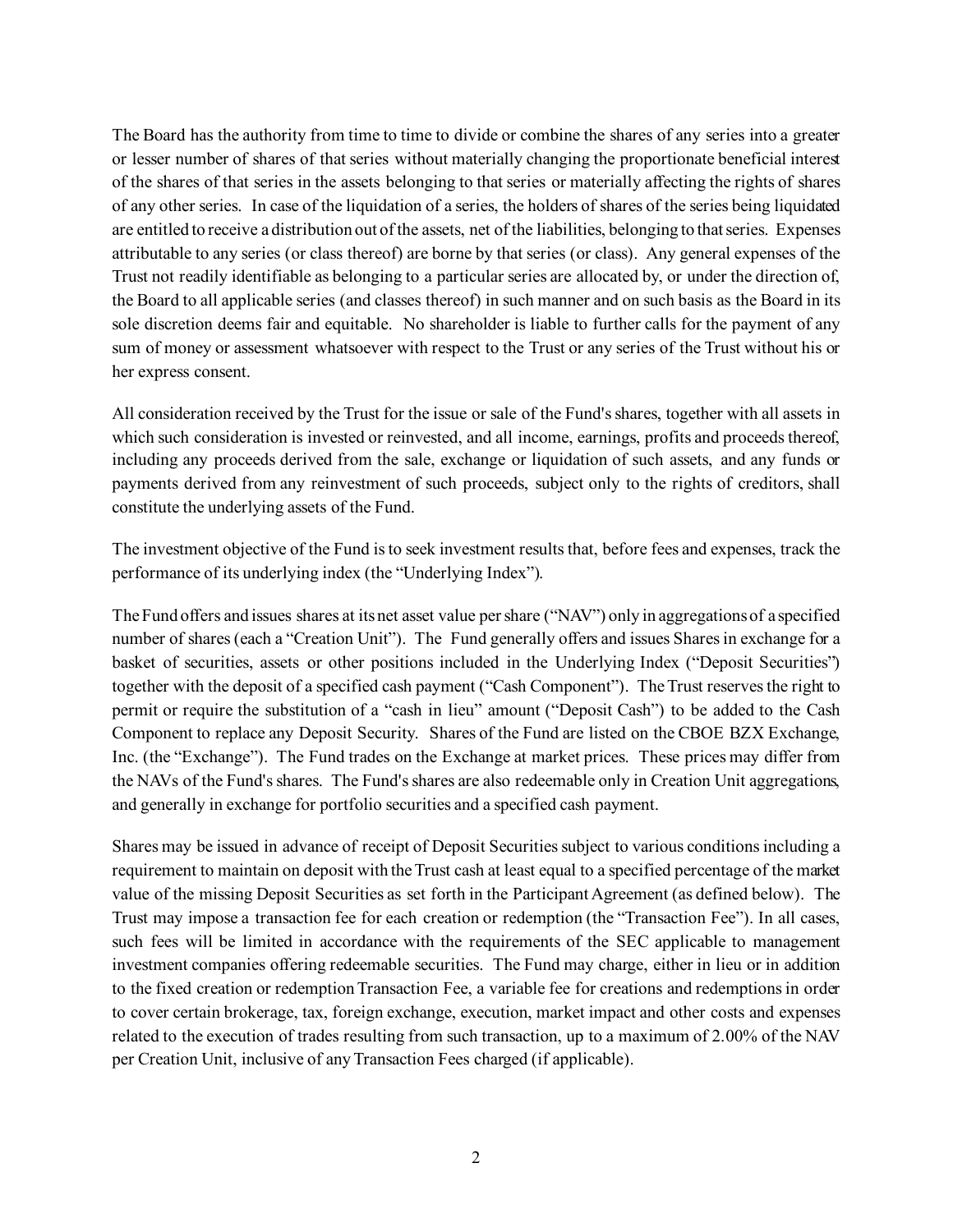## <span id="page-4-0"></span>**Investment Objective, Policies, Strategies and Associated Risks**

The following discussion supplements the description of the Fund's investment objective and principal investment strategies and principal risks set forth in the Prospectus. Except for the fundamental investment limitations listed below (see "Fundamental and Non-Fundamental Investment Limitations"), the Fund's investment objectives, strategies and policies are not fundamental and may be changed by sole action of the Board, without shareholder approval. The Fund will only invest in any of the following instruments or engage in any of the following investment practices if such investment or activity is consistent with the Fund's investment objective and permitted by the Fund's stated investment policies. The Fund might not invest in all of these types of securities or use all of these techniques at any one time. The Fund's transactions in a particular type of security or use of a particular technique is subject to limitations imposed by the Fund's investment objectives, policies and restrictions described in the Fund's Prospectus and/or this SAI, as well as the federal securities laws.

#### **Investment Objective**

The investment objective of the Fund is set forth under the "Summary Section" in the Fund's Prospectus.

#### **Diversification**

The Fund is non-diversified. A "non-diversified" classification means that the Fund is not limited by the 1940 Act with regard to the percentage of its assets that may be invested in the securities of a single issuer. A "diversified company" means that as to 75% of the fund's total assets, excluding cash, government securities and securities of other investment companies, (1) no more than 5% may be invested in the securities of a single issuer, and (2) the Fund may not hold more than 10% of the outstanding voting securities of a single issuer.

Because the Fund intends to qualify as a "regulated investment company" under the Internal Revenue Code of 1986, as amended, (the "Code"), the Fund will limit its investment, excluding cash, cash items (including receivables), U.S. government securities and securities of other regulated investment companies, so that at the close of each quarter of the taxable year, (1) not more than 25% of the Fund's total assets will be invested in the securities of a single issuer, and (2) with respect to 50% of its total assets, not more than 5% of the Fund's total assets will be invested in the securities of a single issuer nor represent more than 10% of the issuer's outstanding voting securities.

#### **Concentration**

The Fund concentrates its investments in a particular industry or group of industries, as described in the Prospectus. The securities of issuers in particular industries may dominate the Underlying Index of the Fund and consequently the Fund's investment portfolio. This may adversely affect the Fund's performance or subject its shares to greater price volatility than that experienced by less concentrated investment companies.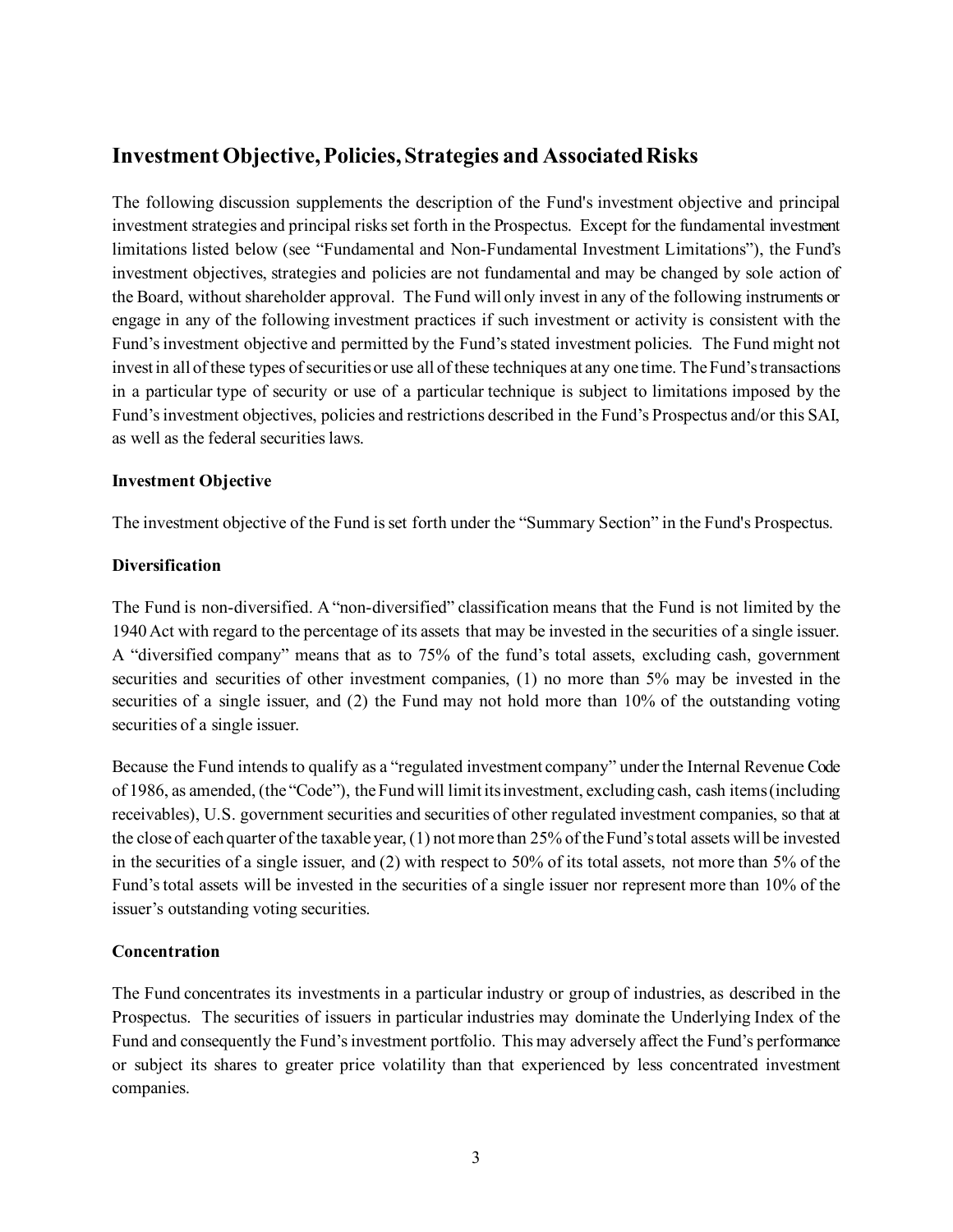#### **Equity Securities**

Equity securities represent ownership interests in a company. Investments in equity securities in general are subject to market risks that may cause their prices to fluctuate over time. Fluctuations in the value of equity securities in which the Fund invests will cause the NAV of the Fund to fluctuate.

Types of equity securities in which the Fund may invest:

*Common Stocks.* Common stock represents an equity ownership interest in the profits and losses of a corporation, after payment of amounts owed to bondholders, other debt holders, and holders of preferred stock. Holders of common stock generally have voting rights, but the Fund does not expect to have voting control in any of the companies in which they invest. In addition to the general risks set forth above, investments in common stocks are subject to the risk that in the event a company in which the Fund invests is liquidated, the holders of preferred stock and creditors of that company will be paid in full before any payments are made to the Fund as holders of common stock. It is possible that all assets of that company will be exhausted before any payments are made to the holders of common stock.

#### Risks of Investing in Equity Securities:

*General Risks of Investing in Stocks.* While investing in stocks allows investors to participate in the benefits of owning a company, such investors must accept the risks of ownership. Unlike bondholders, who have preference to a company's earnings and cash flow, preferred stockholders, followed by common stockholders in order of priority, are entitled only to the residual amount after a company meets its other obligations. For this reason, the value of a company's stock will usually react more strongly to actual or perceived changes in the company's financial condition or prospects than its debt obligations. Stockholders of a company that fares poorly can lose money.

Stock markets tend to move in cycles with short or extended periods of rising and falling stock prices. The value of a company's stock may fall because of:

- Factors that directly relate to that company, such as decisions made by its management or lower demand for the company's products or services;
- Factors affecting an entire industry, such as increases in production costs; and
- Changes in general financial market conditions that are relatively unrelated to the company or its industry, such as changes in interest rates, currency exchange rates or inflation rates.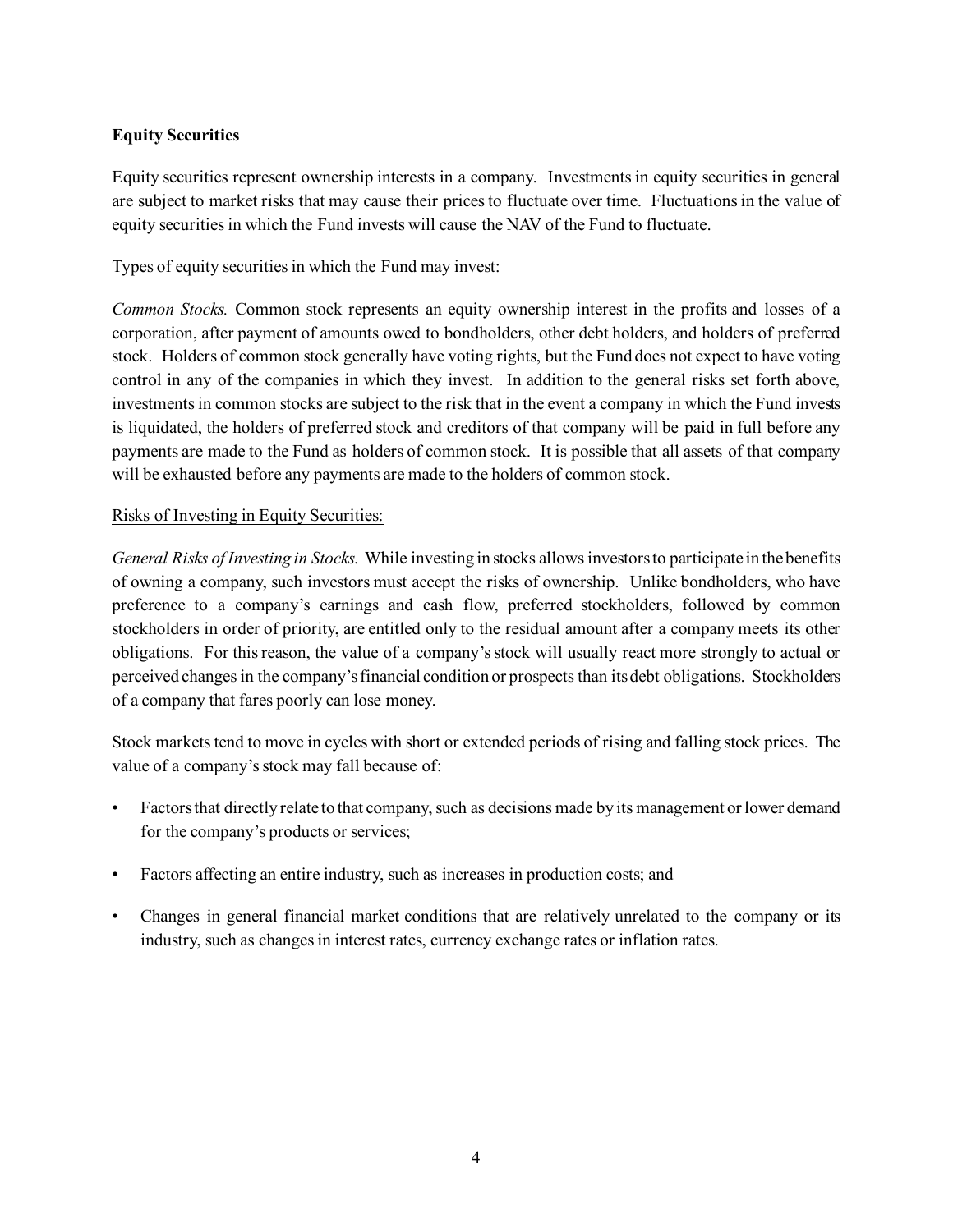*Small- and Medium-Sized Companies.* Investors in small- and medium-sized companies typically take on greater risk and price volatility than they would by investing in larger, more established companies. This increased risk may be due to the greater business risks of their small or medium size, limited markets and financial resources, narrow product lines and frequent lack of management depth. The securities of smalland medium-sized companies are often traded in the over-the-counter market and might not be traded in volumes typical of securities traded on a national securities exchange. Thus, the securities of small and medium capitalization companies are likely to be less liquid, and subject to more abrupt or erratic market movements, than securities of larger, more established companies.

#### **Foreign Investments and Currencies**

The Fund may invest in securities of non-U.S. issuers. Investments in the securities of foreign issuers and other non-U.S. investments may involve risks in addition to those normally associated with investments in the securities of U.S. issuers or other U.S. investments. All foreign investments are subject to risks of foreign political and economic instability, adverse movements in foreign exchange rates, and the imposition or tightening of exchange controls and limitations on the repatriation of foreign capital. Other risks stem from potential changes in governmental attitude or policy toward private investment, which in turn raises the risk of nationalization, increased taxation or confiscation of foreign investors' assets.

The financial problems in global economies over the past several years may continue to cause high volatility in global financial markets. In addition, global economies are increasingly interconnected, which increases the possibilities that conditions in one country or region might adversely impact a different country or region. The severity or duration of these conditions may also be affected if one or more countries leave the euro currency or by other policy changes made by governments or quasi-governmental organizations.

Additional non-U.S. taxes and expenses may also adversely affect the Fund's performance, including foreign withholding taxes on foreign securities' dividends. Brokerage commissions and other transaction costs on foreign securities exchanges are generally higher than in the United States. Foreign companies may be subject to different accounting, auditing and financial reporting standards. To the extent the foreign securities held by the Fund are not registered with the SEC or with any other U.S. regulator, the issuers thereof will not be subject to the reporting requirements of the SEC or any other U.S. regulator. Accordingly, less information may be available about foreign companies and other investments than is generally available on issuers of comparable securities and other investments in the United States. Foreign securities and other investments may also trade less frequently and with lower volume and may exhibit greater price volatility than U.S. securities and other investments.

Changes in foreign exchange rates will affect the value in U.S. dollars of all foreign currency-denominated securities and other investments held by the Fund. Exchange rates are influenced generally by the forces of supply and demand in the foreign currency markets and by numerous other political and economic events occurring outside the United States, many of which may be difficult, if not impossible, to predict.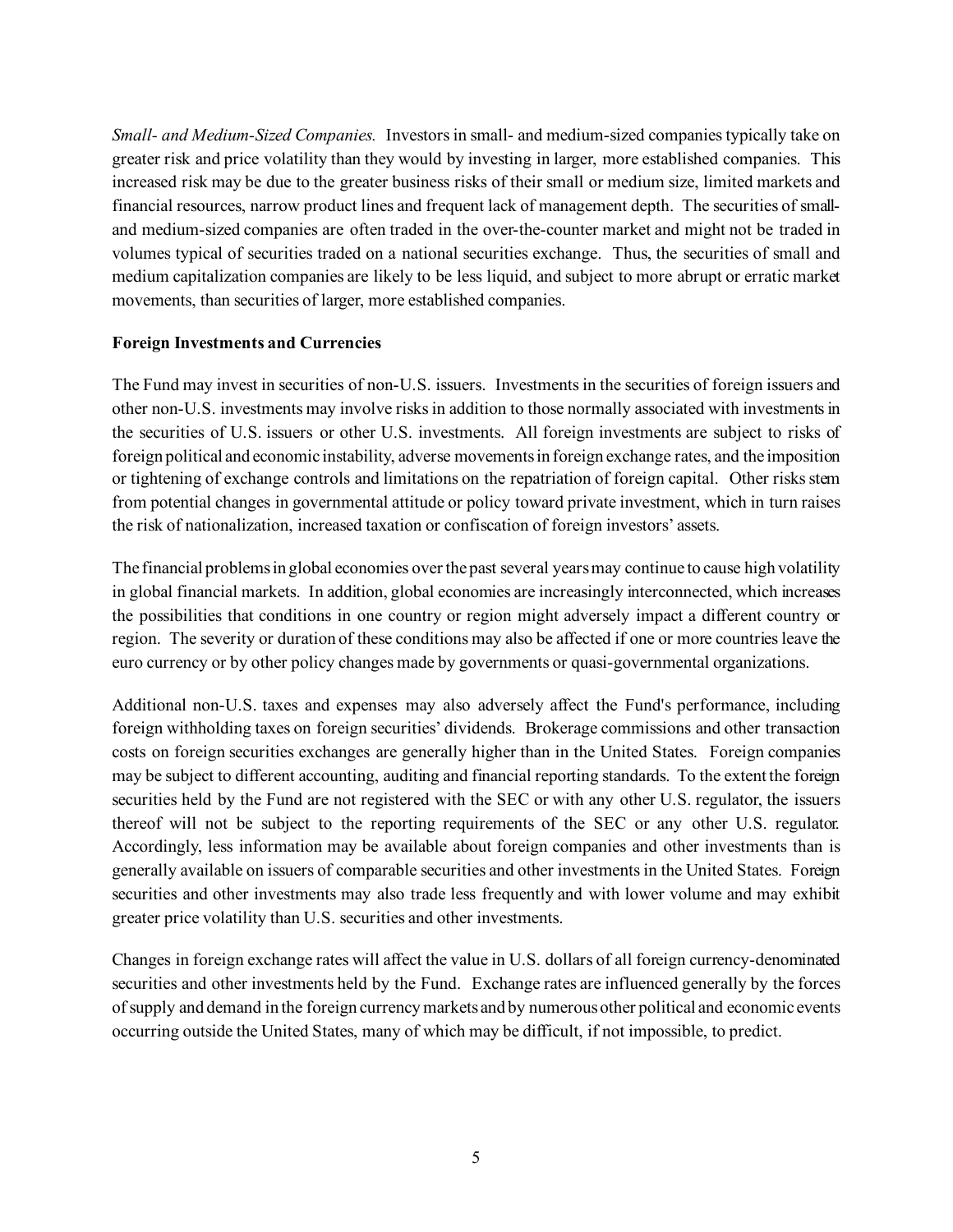Income from foreign securities and other investments will be received and realized in foreign currencies, and the Fund is required to compute and distribute income in U.S. dollars. Accordingly, a decline in the value of a particular foreign currency against the U.S. dollar occurring after the Fund's income has been earned and computed in U.S. dollars may require the Fund to liquidate portfolio securities and other investments to acquire sufficient U.S. dollars to make a distribution. Similarly, if the exchange rate declines between the time the Fund incurs expenses in U.S. dollars and the time such expenses are paid, the Fund may be required to liquidate additional portfolio securities and other investments to purchase the U.S. dollars required to meet such expenses.

*American Depositary Receipts.* American Depositary Receipts ("ADRs") are negotiable receipts issued by a U.S. bank or trust company that evidence ownership of securities in a foreign company which have been deposited with such bank or trust company's office or agent in a foreign country. Investing in ADRs presents risks that may not be equal to the risk inherent in holding the equivalent shares of the same companies that are traded in the local markets even though the Fund will purchase, sell and be paid dividends on ADRs in U.S. Dollars. These risks include fluctuations in currency exchange rates, which are affected by international balances of payments and other economic and financial conditions; government intervention; speculation; and other factors. With respect to certain foreign countries, there is the possibility of expropriation or nationalization of assets, confiscatory taxation, political and social upheaval, and economic instability. The Fund may be required to pay foreign withholding or other taxes on certain ADRs that it owns. The Fund may also invest in Global Depositary Receipts ("GDRs"), European Depositary Receipts ("EDRs"), and International Depositary Receipts ("IDRs") (collectively, with ADRs, "Depositary Receipts"). GDRs, EDRs and IDRs are similar to ADRs in that they are certificates evidencing ownership of shares of a foreign issuer, however, GDRs, EDRs, and IDRs may be issued in bearer form and denominated in other currencies, and are generally designed for use in specific or multiple securities markets outside the U.S. Depositary receipts will not necessarily be denominated in the same currency as their underlying securities.

Depositary Receipts may be sponsored by foreign issuers or may be unsponsored. There is generally less publicly available information with respect to unsponsored Depositary Receipts and there may not be a correlation between such information and the market value of the Depositary Receipts. Unsponsored ADRs are organized independently and without the cooperation of the foreign issuer of the underlying securities. While readily exchangeable with stock in local markets, unsponsored ADRs may be less liquid than sponsored ADRs. The use of Depositary Receipts may increase tracking error relative to the Underlying Index.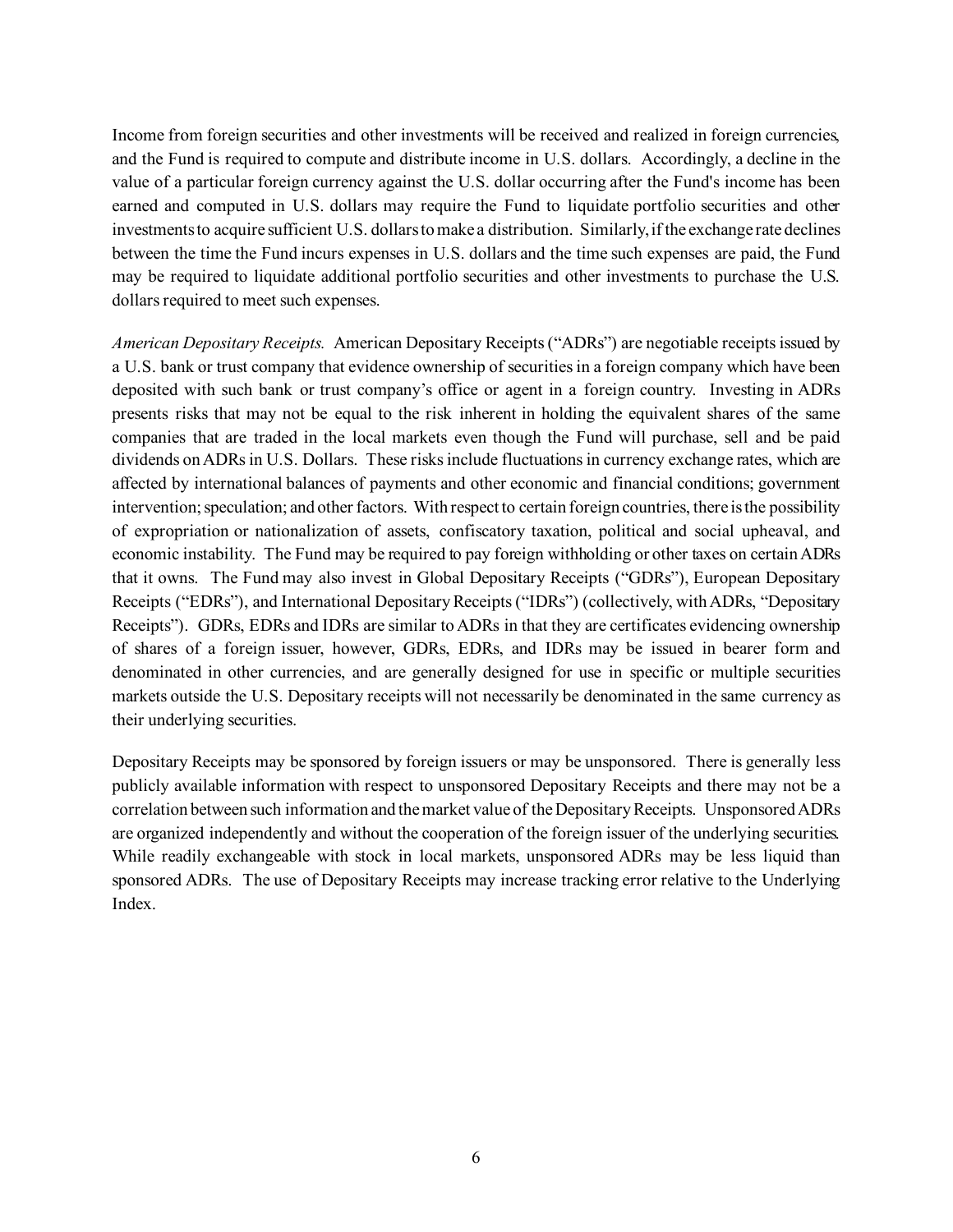## <span id="page-8-0"></span>**Other Investment Strategies, Policies and Risks**

#### **Other Equity Securities**

*Preferred Stocks.* Preferred stocks are also units of ownership in a company. Preferred stocks normally have preference over common stock in the payment of dividends and the liquidation of the company. However, in all other respects, preferred stocks are subordinated to the liabilities of the issuer. Unlike common stocks, preferred stocks are generally not entitled to vote on corporate matters. Types of preferred stocks include adjustable-rate preferred stock, fixed dividend preferred stock, perpetual preferred stock, and sinking fund preferred stock. Generally, the market values of preferred stock with a fixed dividend rate and no conversion element vary inversely with interest rates and perceived credit risk.

*Rights and Warrants.* A right is a privilege granted to existing shareholders of a corporation to subscribe to shares of a new issue of common stock before it is issued. Rights normally have a short life of usually two to four weeks, are freely transferable and entitle the holder to buy the new common stock at a lower price than the public offering price. Warrants are securities that are usually issued together with a debt security or preferred stock and that give the holder the right to buy proportionate amount of common stock at a specified price. Warrants are freely transferable and are traded on major exchanges. Unlike rights, warrants normally have a life that is measured in years and entitles the holder to buy common stock of a company at a price that is usually higher than the market price at the time the warrant is issued. Corporations often issue warrants to make the accompanying debt security more attractive.

An investment in warrants and rights may entail greater risks than certain other types of investments. Generally, rights and warrants do not carry the right to receive dividends or exercise voting rights with respect to the underlying securities, and they do not represent any rights in the assets of the issuer. In addition, their value does not necessarily change with the value of the underlying securities, and they cease to have value if they are not exercised on or before their expiration date. Investing in rights and warrants increases the potential profit or loss to be realized from the investment as compared with investing the same amount in the underlying securities.

*When-Issued Securities.* A when-issued security is one whose terms are available and for which a market exists, but which has not been issued. When a Fund engages in when-issued transactions, it relies on the other party to consummate the sale. If the other party fails to complete the sale, the Fund may miss the opportunity to obtain the security at a favorable price or yield.

When purchasing a security on a when-issued basis, the Fund assumes the rights and risks of ownership of the security, including the risk of price and yield changes. At the time of settlement, the market value of the security may be more or less than the purchase price. The yield available in the market when the delivery takes place also may be higher than those obtained in the transaction itself. Because the Fund does not pay for the security until the delivery date, these risks are in addition to the risks associated with their other investments.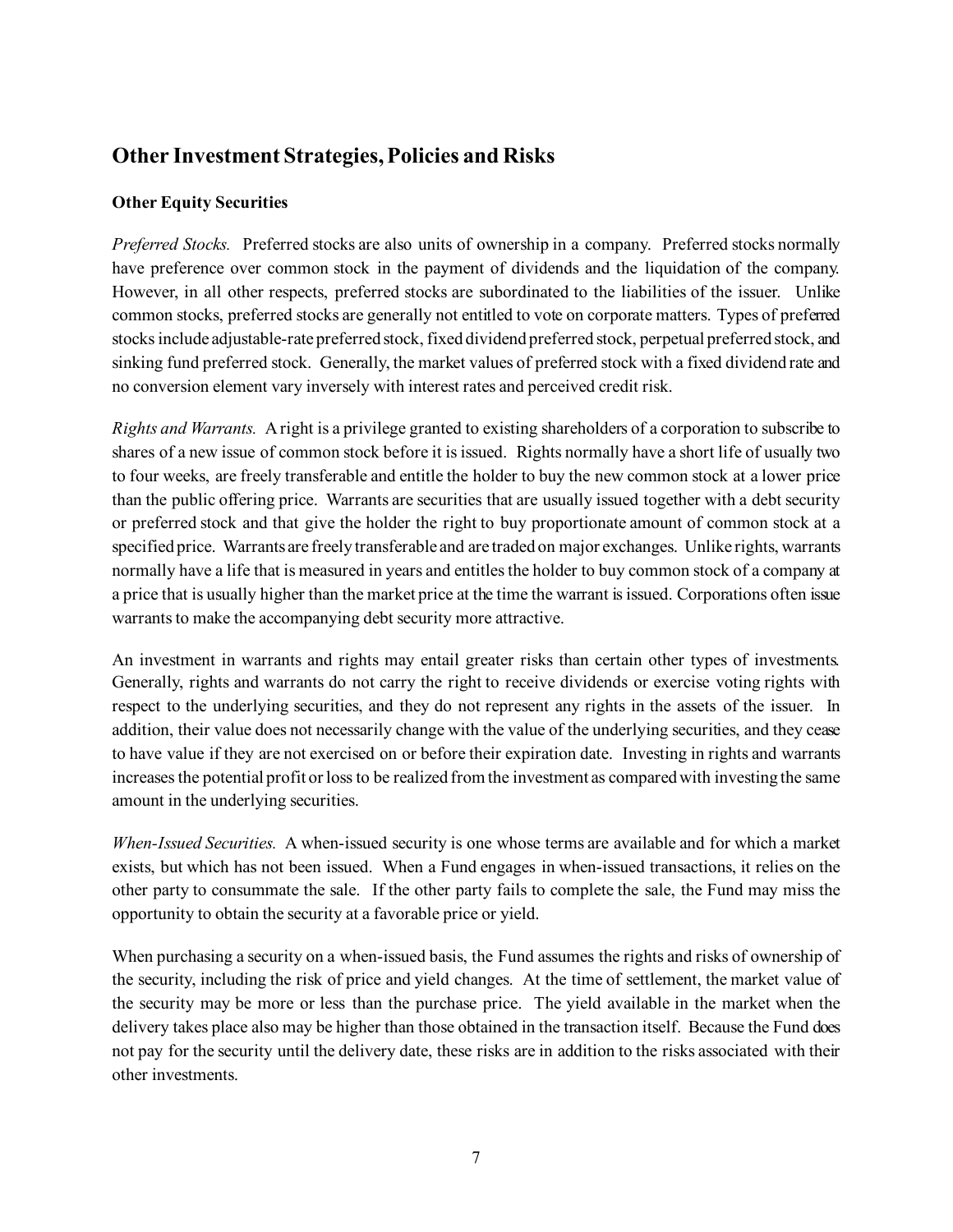Decisions to enter into "when-issued" transactions will be considered on a case-by-case basis when necessary to maintain continuity in a company's index membership. The Fund will segregate cash or liquid securities equal in value to commitments for the when-issued transactions. The Fund will segregate additional liquid assets daily so that the value of such assets is equal to the amount of the commitments.

#### **U.S. Government Obligations**

The Fund may invest in U.S. government obligations. U.S. government obligations include securities issued or guaranteed as to principal and interest by the U.S. government, its agencies or instrumentalities. Treasury bills, the most frequently issued marketable government securities, have a maturity of up to one year and are issued on a discount basis. U.S. government obligations include securities issued or guaranteed by government- sponsored enterprises.

Payment of principal and interest on U.S. government obligations may be backed by the full faith and credit of the United States or may be backed solely by the issuing or guaranteeing agency or instrumentality itself. In the latter case, the investor must look principally to the agency or instrumentality issuing or guaranteeing the obligation for ultimate repayment, which agency or instrumentality may be privately owned. There can be no assurance that the U.S. government would provide financial support to its agencies or instrumentalities, including government-sponsored enterprises, where it is not obligated to do so (see "Agency Obligations," below). In addition, U.S. government obligations are subject to fluctuations in market value due to fluctuations in market interest rates. As a general matter, the value of debt instruments, including U.S. government obligations, declines when market interest rates increase and rises when market interest rates decrease. Certain types of U.S. government obligations are subject to fluctuations in yield or value due to their structure or contract terms.

#### **Investment Company Securities**

The Fund may invest in the securities of other investment companies, subject to applicable limitations under Section  $12(d)(1)$  of the 1940 Act. Pursuant to Section  $12(d)(1)$ , a Fund may invest in the securities of another investment company (the "acquired company") provided that the Fund, immediately after such purchase or acquisition, does not own in the aggregate: (i) more than 3% of the total outstanding voting stock of the acquired company; (ii) securities issued by the acquired company having an aggregate value in excess of 5% of the value of the total assets of the Fund; or (iii) securities issued by the acquired company and all other investment companies (other than Treasury stock of the Fund) having an aggregate value in excess of 10% of the value of the total assets of the Fund.

Rule 12d1-4 permits the Fund to invest in other investment companies, including money market funds, beyond the statutory limits, subject to certain conditions.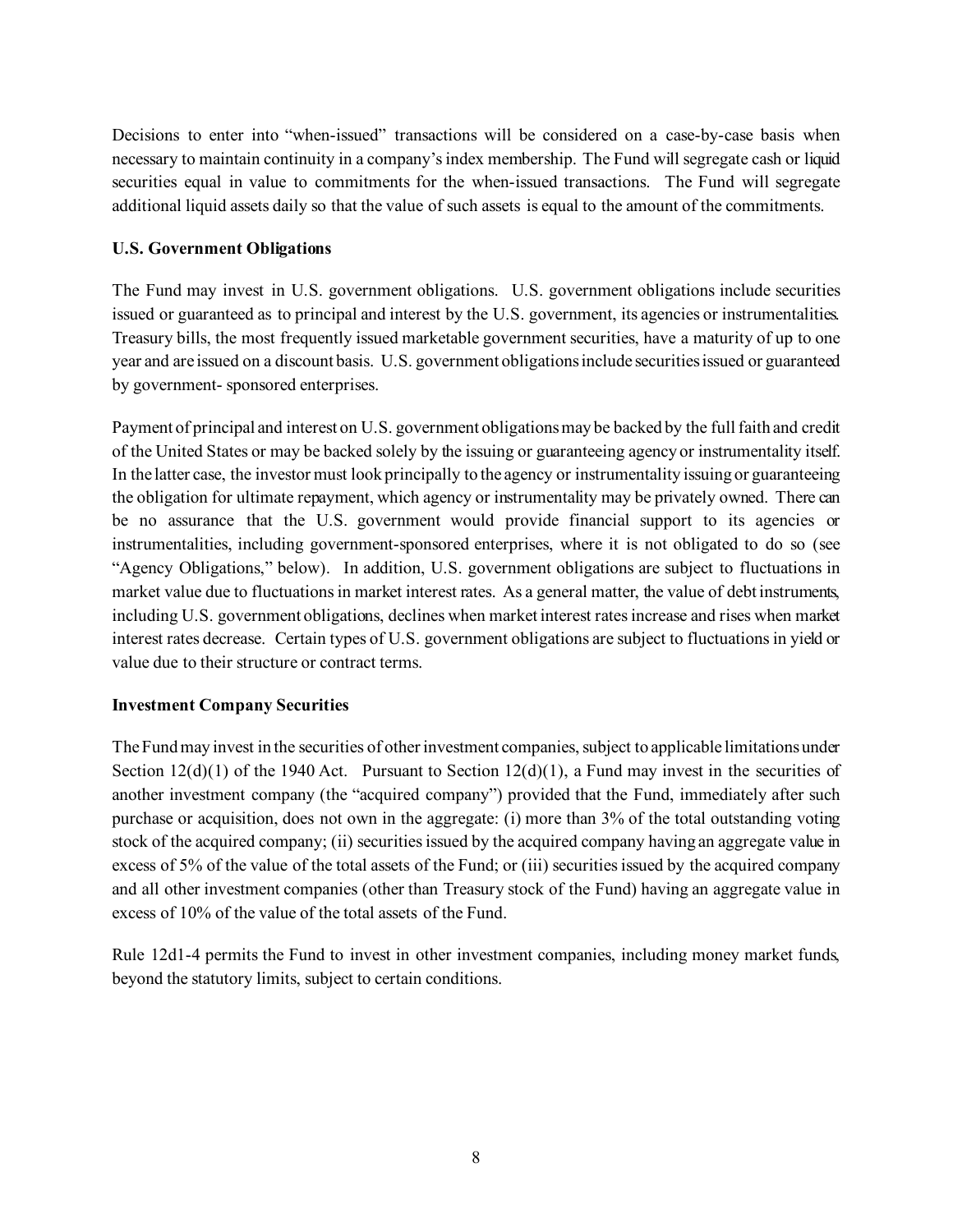If a Fund invests in and, thus, is a shareholder of, another investment company, the Fund's shareholders will indirectly bear the Fund's proportionate share of the fees and expenses paid by such other investment company, including advisory fees, in addition to both the management fees payable directly by the Fund to the Fund's own investment adviser and the other expenses that the Fund bears directly in connection with the Fund's own operations.

#### **Short-Term Investments**

Bank Certificates of Deposit, Bankers' Acceptances and Time Deposits. The Fund may acquire certificates of deposit, bankers' acceptances and time deposits in U.S. dollar or foreign currencies. Certificates of deposit are negotiable certificates issued against monies deposited in a commercial bank for a definite period of time and earning a specified return. Bankers' acceptances are negotiable drafts or bills of exchange, normally drawn by an importer or exporter to pay for specific merchandise, which are "accepted" by a bank, meaning in effect that the bank unconditionally agrees to pay the face value of the instrument on maturity. These short-term instruments which the Fund may acquire must, at the time of purchase, have capital, surplus and undivided profits in excess of \$100 million (including assets of both domestic and foreign branches), based on latest published reports, or less than \$100 million if the principal amount of such bank obligations are fully insured by the U.S. Government. If a Fund holds instruments of foreign banks or financial institutions, it may be subject to additional investment risks that are different in some respects from those incurred if the Fund invests only in debt obligations of U.S. domestic issuers. See "Foreign Investments" above. Such risks include future political and economic developments, the possible imposition of withholding taxes by the particular country in which the issuer is located, the possible confiscation or nationalization of foreign deposits, the possible establishment of exchange controls, or the adoption of other foreign governmental restrictions which may adversely affect the payment of principal and interest on these securities.

Domestic banks and foreign banks are subject to different governmental regulations with respect to the amount and types of loans that may be made and interest rates that may be charged. In addition, the profitability of the banking industry depends largely upon the availability and cost of Fund and the interest income generated from lending operations. General economic conditions and the quality of loan portfolios affect the banking industry.

As a result of federal and state laws and regulations, domestic banks are required to maintain specified levels of reserves, limited in the amount that they can loan to a single borrower, and are subject to regulations designed to promote financial soundness. However, such laws and regulations may not necessarily apply to foreign banks, thereby affecting the risk involved in bank obligations that the Fund may acquire.

In addition to purchasing certificates of deposit and bankers' acceptances, to the extent permitted under its investment strategies and policies stated above and in the Prospectus, the Fund may invest in interestbearing time deposits or other interest-bearing deposits in commercial or savings banks. Time deposits are non- negotiable deposits maintained at a banking institution for a specified period of time at a specified interest rate.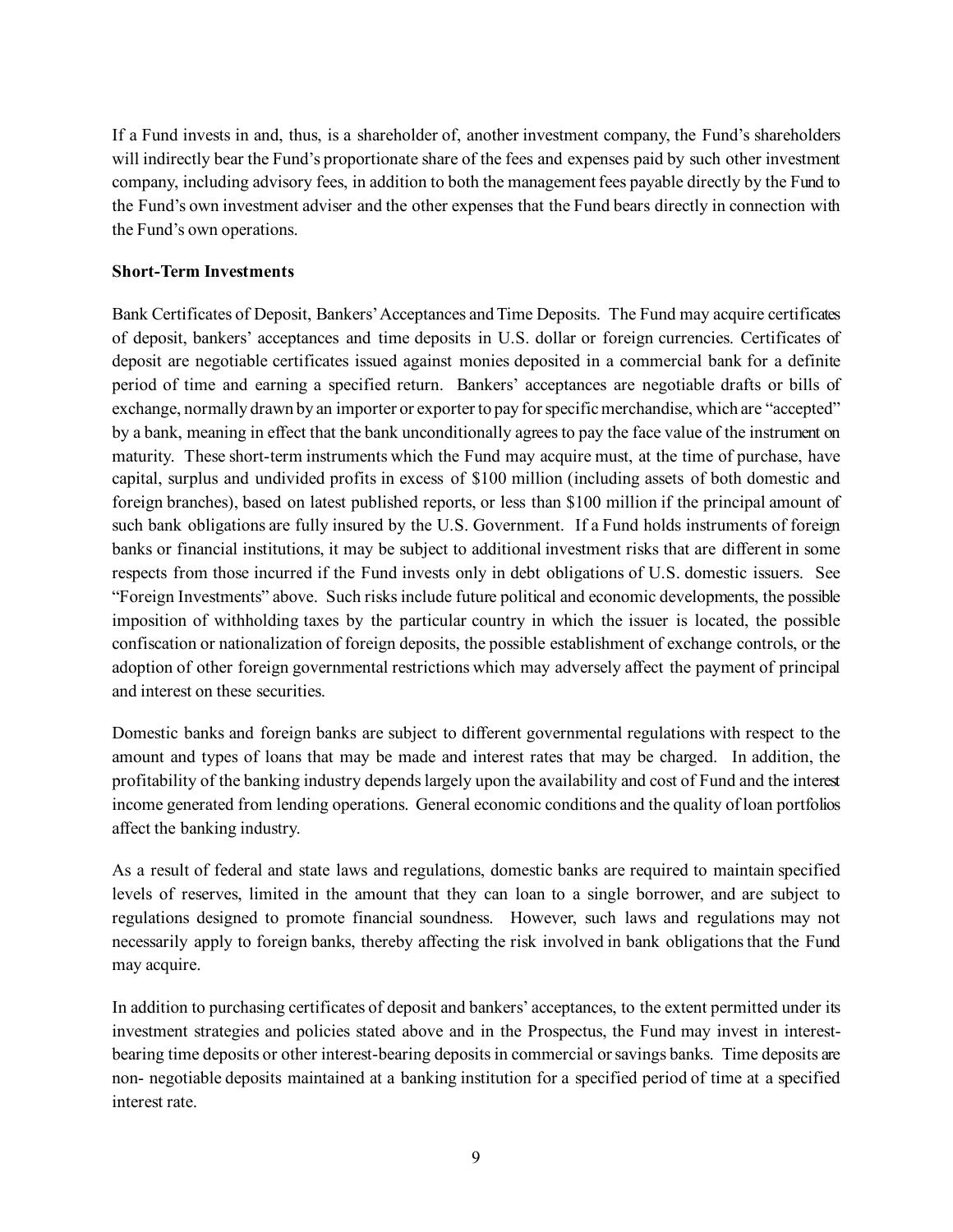*Savings Association Obligations.* The Fund may invest in certificates of deposit (interest-bearing time deposits) issued by savings banks or savings and loan associations that have capital, surplus and undivided profits in excess of \$100 million, based on latest published reports, or less than \$100 million if the principal amount of such obligations is fully insured by the U.S. government.

Corporate debt obligations are subject to the risk, among others, of an issuer's inability to meet principal and interest payments on the obligations, i.e., credit risk.

*Money Market Mutual Funds.* Generally, money market mutual funds seek to earn income consistent with the preservation of capital and maintenance of liquidity. They primarily invest in high quality money market obligations, including U.S. government obligations, bank obligations and high-grade corporate instruments. These investments generally mature within 397 days from the date of purchase. An investment in a money market mutual fund is not a bank deposit and is not insured or guaranteed by the Federal Deposit Insurance Corporation or any government agency.

To the extent that a Fund invests in money market funds, a shareholder's cost of investing in the Fund will generally be higher since the shareholder will indirectly bear fees and expenses charged by the underlying money market mutual funds in addition to the Fund's direct fees and expenses. Furthermore, investing in money market funds could affect the timing, amount and character of distributions to a shareholder and therefore may increase the amount of taxes payable by the shareholder.

#### **Borrowing**

While the Fund has no present intention to do so, it may engage in borrowing. Borrowing creates an opportunity for increased return, but, at the same time, creates special risks. Furthermore, if the Fund were to engage in borrowing, an increase in interest rates could reduce the value of the Fund'' shares by increasing the Fund's interest expense. Subject to the limitations described under "Fundamental and Non-Fundamental Investment Limitations" below, the Fund may be permitted to borrow for temporary purposes and/or for investment purposes. Such a practice will result in leveraging of a Fund's assets and may cause the Fund to liquidate portfolio positions when it would not be advantageous to do so. This borrowing may be secured or unsecured. Provisions of the 1940 Act require a Fund to maintain continuous asset coverage (that is, total assets including borrowings, less liabilities exclusive of borrowings) of 300% of the amount borrowed, with an exception for borrowings not in excess of 5% of the Fund's total assets made for temporary purposes. Any borrowings for temporary purposes in excess of 5% of a Fund's total assets will count against this asset coverage requirement. If the 300% asset coverage should decline as a result of market fluctuations or other reasons, the Fund may be required to sell some of its portfolio holdings within three days to reduce the debt and restore the 300% asset coverage, even though it may be disadvantageous from an investment standpoint if the Fund sells securities at that time. Borrowing will tend to exaggerate the effect on NAV of any increase or decrease in the market value of the Fund's portfolio. Money borrowed will be subject to interest costs which may or may not be recovered by appreciation of the securities purchased, if any. The Fund also may be required to maintain minimum average balances in connection with such borrowings or to pay a commitment or other fee to maintain a line of credit; either of these requirements would increase the cost of borrowing over the stated interest rate.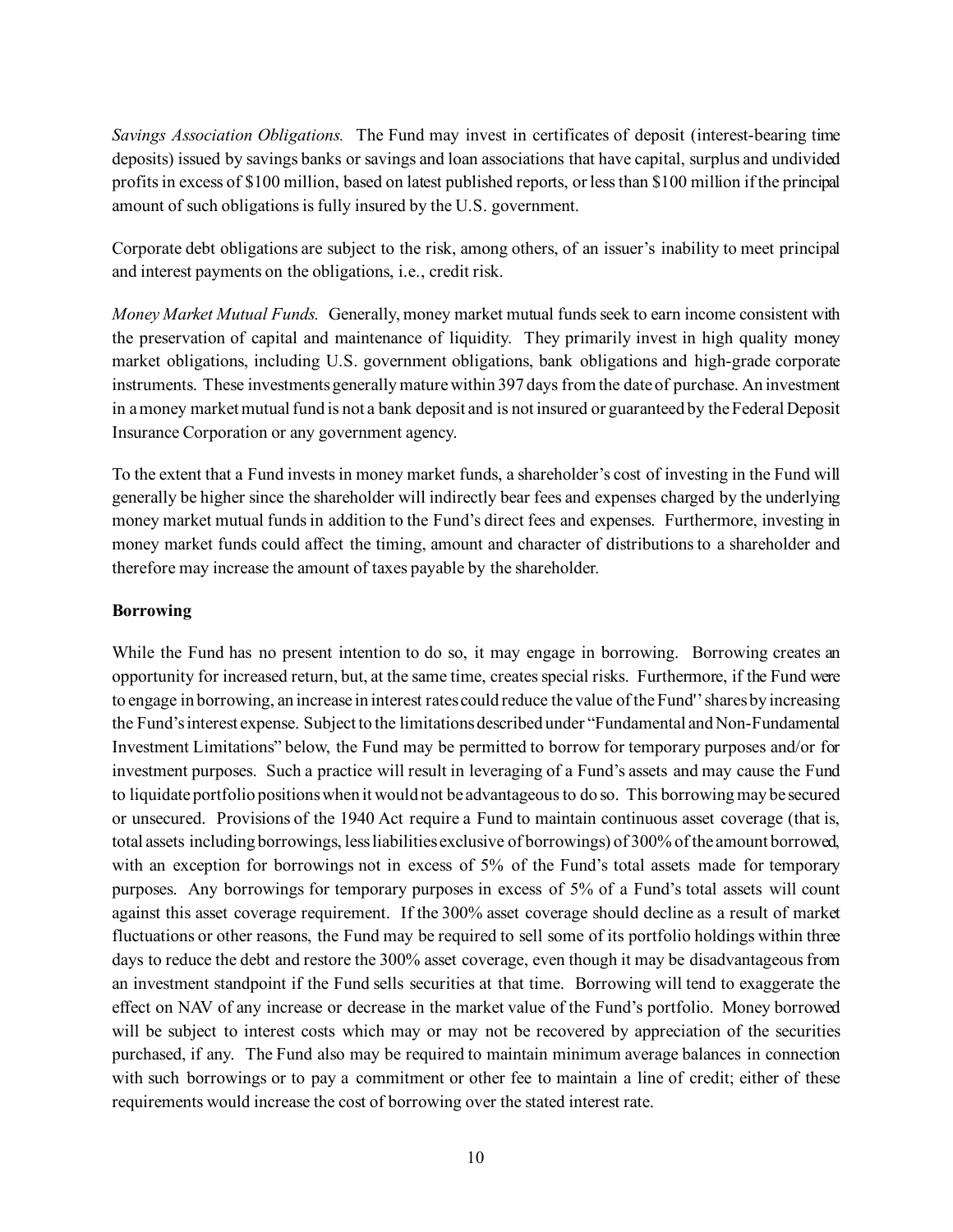#### **Illiquid Investments**

While the Fund has no present intention to do so, the Fund may be invested in securities that become illiquid investments, which may include securities that are not readily marketable and securities that are not registered under the Securities Act. A Fund may not acquire any illiquid investments if, immediately after the acquisition, the Fund would have invested more than 15% of its net assets in illiquid investments that are assets. The term "illiquid investments" for this purpose means any investment that a fund reasonably expects cannot be sold or disposed of in current market conditions in seven calendar days or less without the sale or disposition significantly changing the market value of the investment, as determined pursuant to the provisions of Rule 22e-4 under the 1940 Act. The Fund may not be able to sell illiquid investments when the Adviser or the Sub-Adviser considers it desirable to do so or may have to sell such investments at a price that is lower than the price that could be obtained if the investments were more liquid. In addition, the sale of illiquid investments also may require more time and may result in higher dealer discounts and other selling expenses than does the sale of investments that are more liquid. Illiquid investments also may be more difficult to value due to the unavailability of reliable market quotations for such investments, and investments in illiquid investments may have an adverse impact on NAV.

Institutional markets for restricted securities have developed as a result of the promulgation of Rule 144A under the Securities Act, which provides a safe harbor from Securities Act registration requirements for qualifying sales to institutional investors. When Rule 144A restricted securities present an attractive investment opportunity and otherwise meet selection criteria, a Fund may make such investments. Whether or not such investments are illiquid depends on the market that exists for the particular investment. It is not possible to predict with assurance exactly how the market for Rule 144A restricted securities or any other security will develop. An investment which when purchased enjoyed a fair degree of marketability may subsequently become illiquid. In such event, appropriate remedies are considered to minimize the effect on a Fund's liquidity.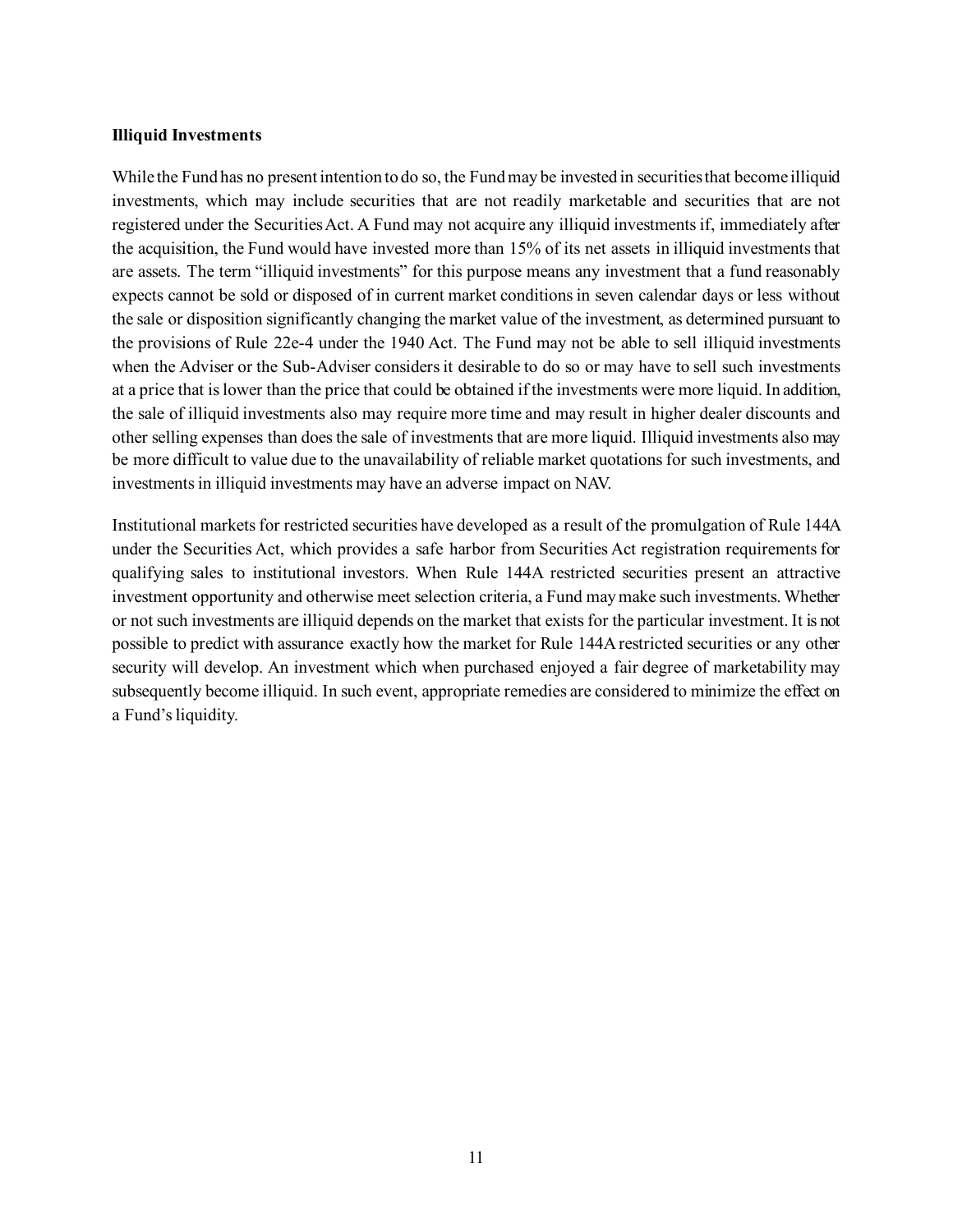#### **Cyber Security Risk**

Investment companies, such as the Fund, and their service providers may be subject to operational and information security risks resulting from cyber attacks. Cyber attacks include, among other behaviors, stealing or corrupting data maintained online or digitally, denial of service attacks on websites, the unauthorized release of confidential information or various other forms of cyber security breaches. Cyber attacks affecting the Fund, the Adviser or the Sub-Adviser, the Fund's custodian or transfer agent, or intermediaries or other third-party service providers may adversely impact the Fund. For instance, cyber attacks may interfere with the processing of shareholder transactions, impact the Fund's ability to calculate its net asset value, cause the release of private shareholder information or confidential company information, impede trading, subject the Fund to regulatory fines or financial losses, and cause reputational damage. The Fund may also incur additional costs for cyber security risk management purposes. While the Fund and its service providers have established business continuity plans and risk management systems designed to prevent or reduce the impact of cybersecurity attacks, such plans and systems have inherent limitations due in part to the ever-changing nature of technology and cybersecurity attack tactics, and there is a possibility that certain risks have not been adequately identified or prepared for. Furthermore, the Fund cannot control any cybersecurity plans or systems implemented by its service providers.

Similar types of cyber security risks are also present for issuers of securities in which the Fund invests, which could result in material adverse consequences for such issuers, and may cause the Fund's investment in such portfolio companies to lose value.

## <span id="page-13-0"></span>**Fundamental and Non-Fundamental Investment Limitations**

The Trust has adopted the following investment restrictions as fundamental policies with respect to the Fund. These restrictions cannot be changed with respect to a Fund without the approval of the holders of a majority of the Fund's outstanding voting securities. For these purposes, a "majority of the outstanding voting securities" of a Fund means the vote of the lesser of: (1) 67% or more of the voting securities of the Fund present at the meeting if the holders of more than 50% of the Fund's outstanding voting securities are present or represented by proxy; or (2) more than 50% of the outstanding voting securities of the Fund.

Except with the approval of a majority of its outstanding voting securities, the Fund may not:

1. Concentrate its investments in an industry or group of industries (i.e., hold 25% or more of its total assets in the securities of companies in a particular industry or group of industries), except to the extent that the Fund's Underlying Index concentrates in a particular industry or group of industries. For purposes of this limitation, securities of the U.S. government (including its agencies and instrumentalities), repurchase agreements collateralized by U.S. government securities and tax-exempt securities of state or municipal governments and their political subdivisions, and other investment companies are not considered to be issued by members of any industry.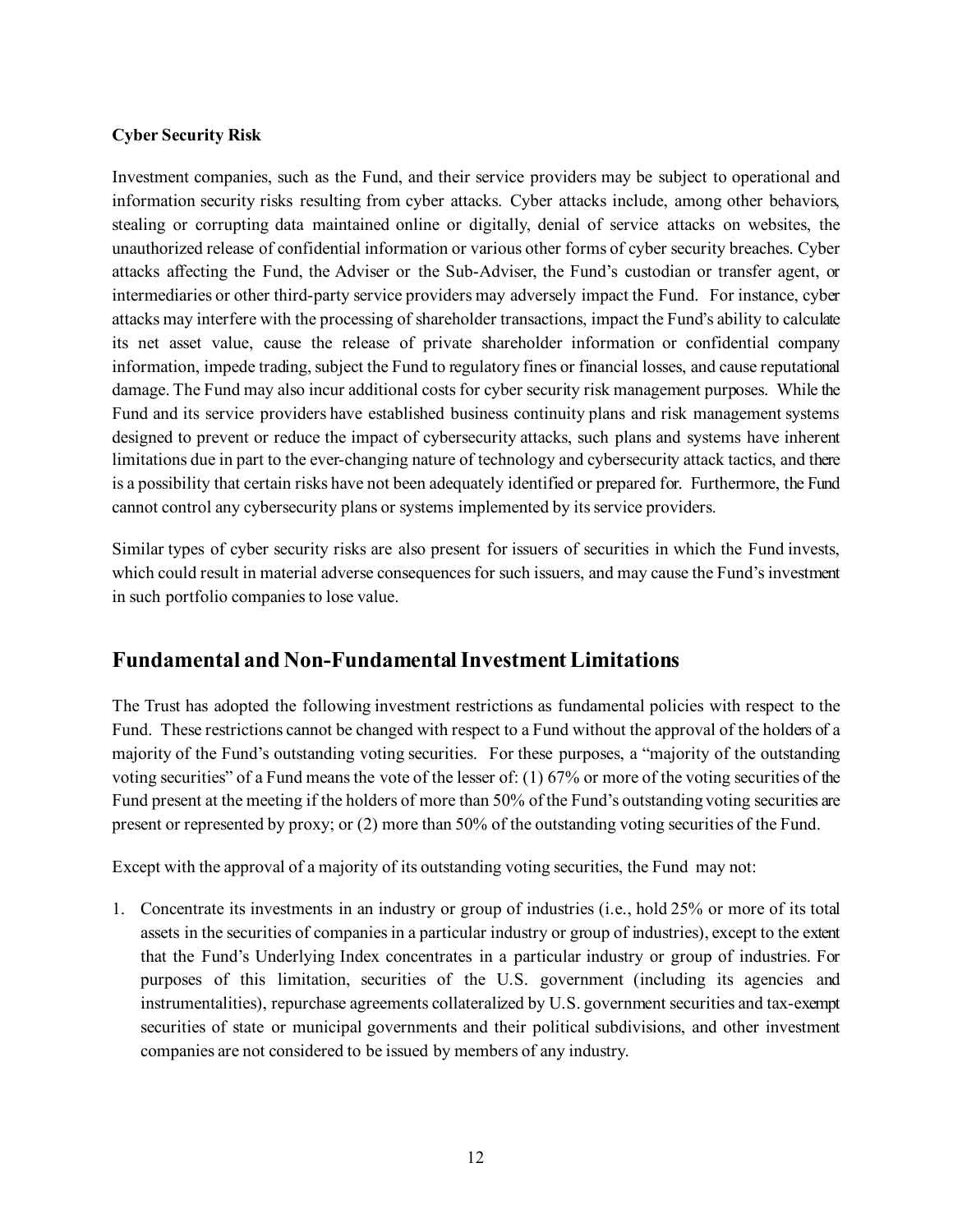- 2. Borrow money or issue senior securities (as defined under the 1940 Act), except to the extent permitted under the 1940 Act, the rules and regulations thereunder or any exemption therefrom, as such statute, rules or regulations may be amended or interpreted from time to time.
- 3. Make loans, except to the extent permitted under the 1940 Act, the rules and regulations thereunder or any exemption therefrom, as such statute, rules or regulations may be amended or interpreted from time to time.
- 4. Purchase or sell physical commodities except to the extent permitted by the 1940 Act or other governing statute, by the rules thereunder, or by the SEC or other regulatory agency with authority over the Fund.
- 5. Underwrite securities issued by other persons, except to the extent permitted under the 1940 Act, the rules and regulations thereunder or any exemption therefrom, as such statute, rules or regulations may be amended or interpreted from time to time.
- 6. Purchase or sell real estate, except that the Fund may purchase marketable securities issued by companies which own or invest in real estate (including REITs).

In addition to the investment restrictions adopted as fundamental policies as set forth above, the Fund observes the following non-fundamental restriction, which may be changed without a shareholder vote.

1. The Fund will normally invest at least 80% of its net assets, plus the amount of any borrowings for investment purposes, in the types of securities suggested by its name.

#### **Percentage Limitations**

If a percentage limitation is adhered to at the time of investment or contract, a later increase or decrease in percentage resulting from any change in value or total or net assets will not result in a violation of such restriction, except that the percentage limitations with respect to the borrowing of money and illiquid investments will be observed continuously. If the percentage of a Fund's net assets invested in illiquid investments exceeds 15% due to market activity or changes in the Fund's portfolio, the Fund will take appropriate measures to reduce its holdings of illiquid investments in accordance with the 1940 Act and the Fund's policies and procedures.

The following descriptions of certain provisions of the 1940 Act may assist investors in understanding the above policies and restrictions:

Concentration. The SEC has defined concentration as investing 25% or more of a Fund's total assets in an industry or group of industries, with certain exceptions.

Borrowing. The 1940 Act presently allows the Fund to borrow from any bank (including pledging, mortgaging or hypothecating assets) in an amount up to 33 1/3% of its total assets (not including temporary borrowings up to 5% of its total assets).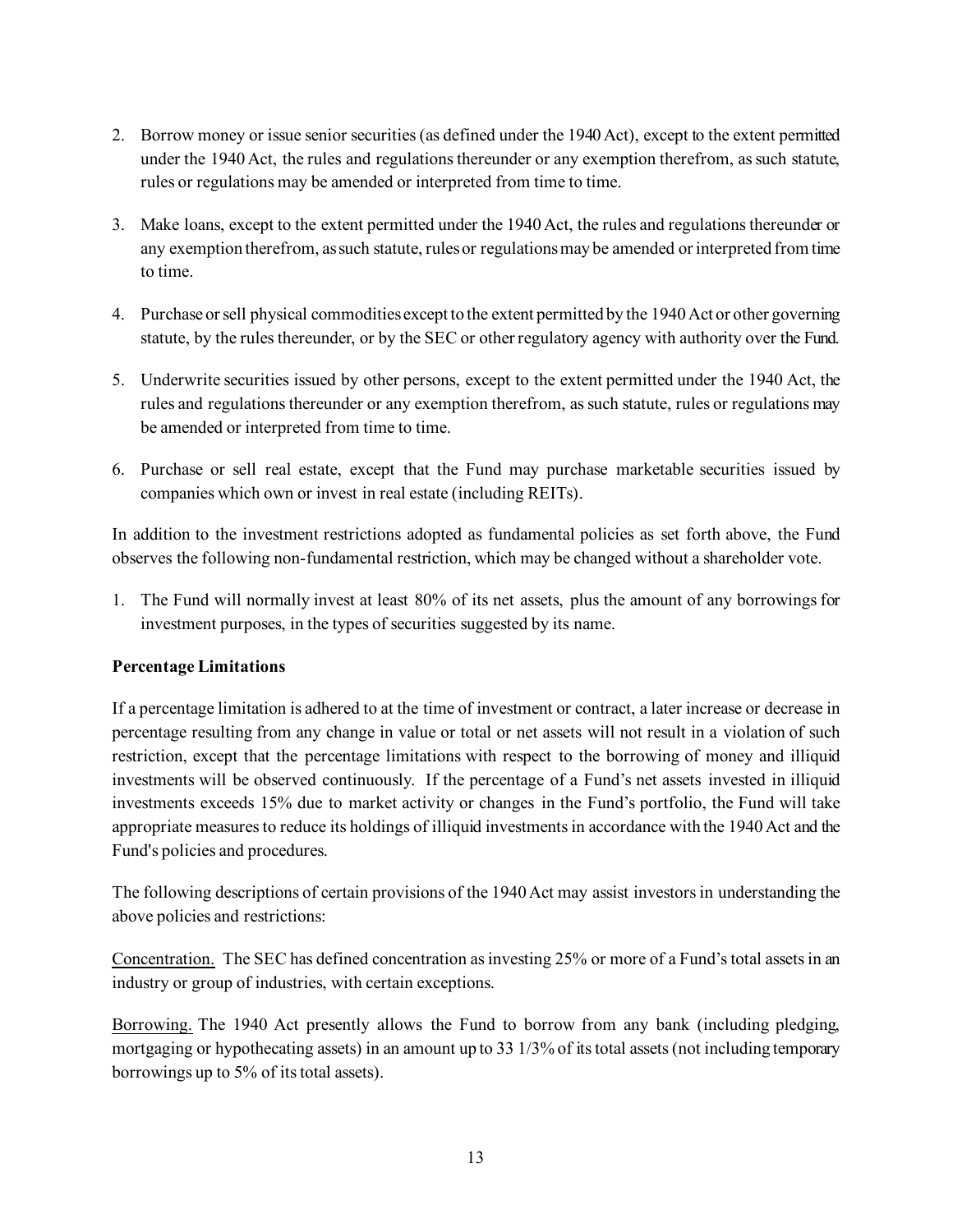Senior Securities. Senior securities may include any obligation or instrument issued by the Fund evidencing indebtedness. The 1940 Act generally prohibits Fund from issuing senior securities, although it does not treat certain transactions as senior securities, such as certain borrowings, short sales, reverse repurchase agreements, firm commitment agreements and standby commitments, with appropriate earmarking or segregation of assets to cover such obligation.

Lending. Under the 1940 Act, the Fund may only make loans if expressly permitted by their investment policies. The Fund's current investment policy on lending is that the Fund may not make loans if, as a result, more than 33 1/3% of its total assets would be lent to other parties, except that the Fund may: (i) purchase or hold debt instruments in accordance with its investment objective and policies; (ii) enter into repurchase agreements; and (iii) engage in securities lending as described in this SAI.

Underwriting. Under the 1940 Act, underwriting securities involves the Fund purchasing securities directly from an issuer for the purpose of selling (distributing) them or participating in any such activity either directly or indirectly.

Real Estate. The 1940 Act does not directly restrict the Fund's ability to invest in real estate, but does require every investment company to have the fundamental investment policy governing such investments. The Fund will not purchase or sell real estate, except that the Fund may purchase marketable securities issued by companies which own or invest in real estate (including REITs).

Commodities. The Fund will not purchase or sell physical commodities or commodities contracts, except that the Fund may purchase: (i) marketable securities issued by companies which own or invest in commodities or commodities contracts; and (ii) commodities contracts relating to financial instruments, such as financial futures contracts and options on such contracts.

#### **Exchange Listing and Trading**

A discussion of exchange listing and trading matters associated with an investment in the Fund are contained in the Prospectus Fund Summary, "Purchasing and Sale of Fund Shares," and "Buying and Selling Fund Shares." The discussion below supplements, and should be read in conjunction with, such sections of the Prospectus.

The shares of the Fund are approved for listing and trading on the Exchange. The shares trade on the Exchange at prices that may differ to some degree from their NAV. There can be no assurance that the requirements of the Exchange necessary to maintain the listing of shares of either Fund will continue to be met.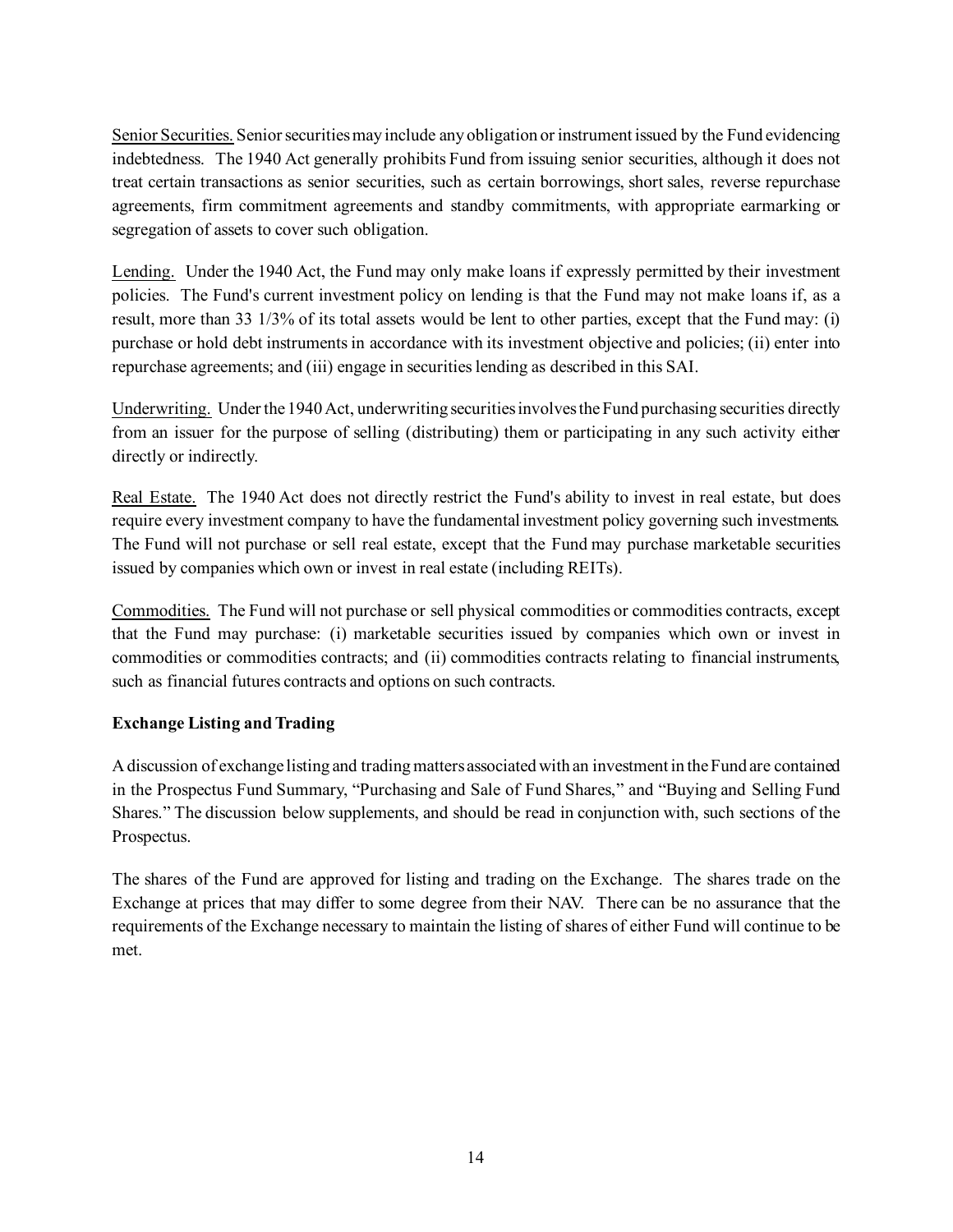The Exchange may, but is not required to, remove the shares of a Fund from listing if: (1) following the initial twelve-month period beginning upon the commencement of trading of the Fund, there are fewer than 50 beneficial holders of the shares for at least 30 consecutive trading days; (2) the Fund is no longer eligible to operate in reliance on Rule 6c-11 under the 1940 Act; (3) the Fund fails to meet certain continuing listing standards of the Exchange; or (4) such other event occurs or condition exists that, in the opinion of the Exchange, makes further dealings on the Exchange inadvisable. In addition, the Exchange will remove the shares of the Fund from listing and trading upon termination of the Trust or the Fund. The Trust reserves the right to adjust the share price of the Fund in the future to maintain convenient trading ranges for investors. Any adjustments would be accomplished through stock splits or reverse stock splits, which would have no effect on the net assets of the Fund.

As in the case of other publicly traded securities, brokers' commissions on transactions will be based on negotiated commission rates at customary levels.

The base and trading currency of the Fund is the U.S. dollar. The base currency is the currency in which the Fund's NAV is calculated and the trading currency is the currency in which shares of the Fund are listed and traded on the Exchange.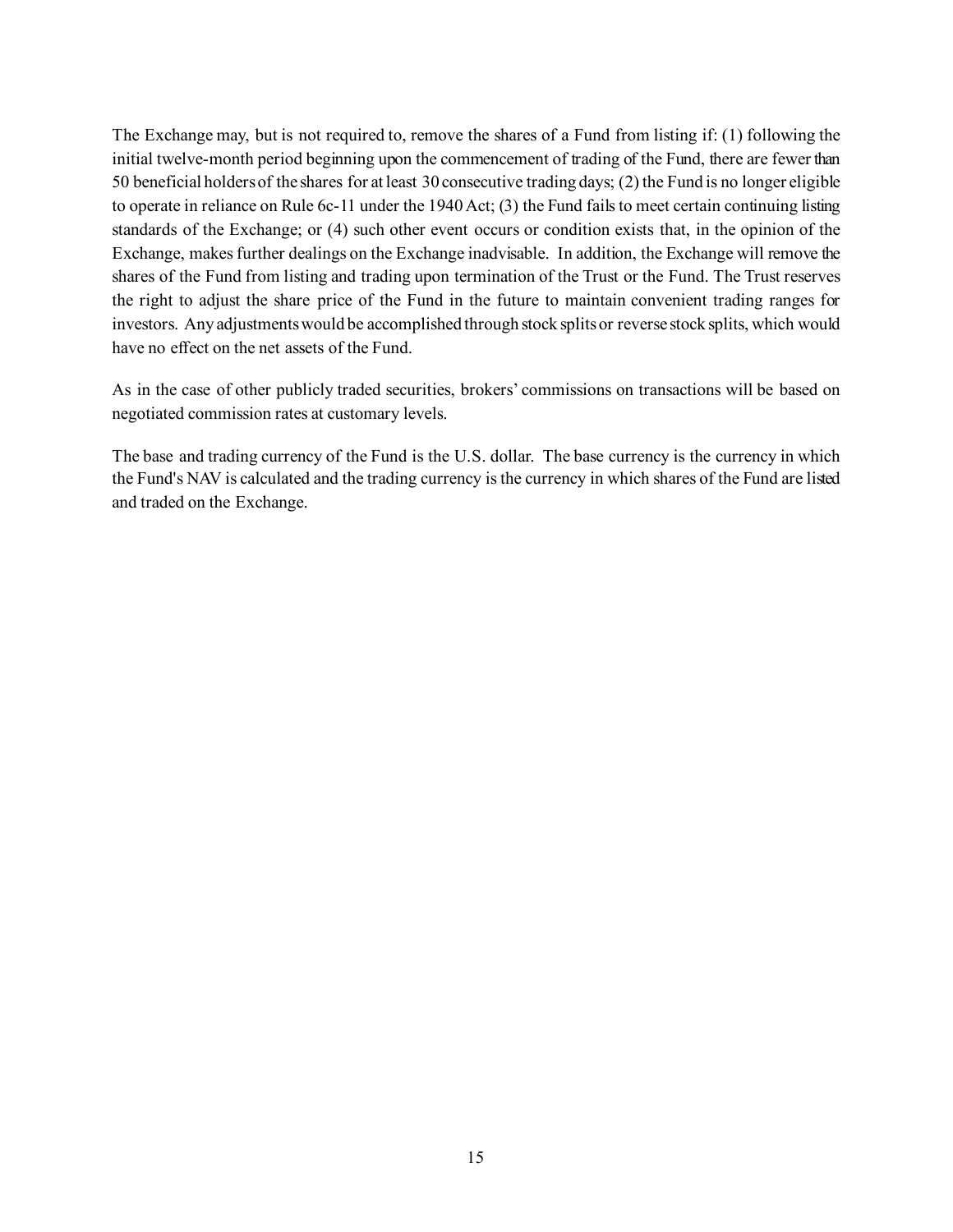## <span id="page-17-0"></span>**Management of the Fund**

#### <span id="page-17-1"></span>**Board of Trustees**

The management and affairs of the Fund is supervised by the Board of Trustees. The Board of Trustees consists of four individuals. The Trustees are fiduciaries and are governed by the laws of the State of Delaware in this regard. The Board of Trustees establishes policies for the operation of the Fund and appoints the officers who conduct the daily business of the Fund.

#### <span id="page-17-2"></span>**The Role of the Board of Trustees**

The Board of Trustees provides oversight of the management and operations of the Trust. Like all funds, the day-to-day responsibility for the management and operation of the Trust is the responsibility of various service providers to the Trust and its individual series, such as the Adviser; Quasar Distributors, LLC, the Fund's principal underwriter (the "Distributor"); U.S. Bancorp Fund Services, LLC, doing business as U.S. Bank Global Fund Services, the Fund's administrator (the "Administrator") and transfer agent (the "Transfer Agent"); and U.S. Bank, N.A., the Fund's Custodian, each of whom are discussed in greater detail in this SAI. The Board approves all significant agreements between the Trust and its service providers, including the agreements with the Adviser, Distributor, Administrator, Custodian and Transfer Agent. The Board has appointed various individuals of certain of these service providers as officers of the Trust, with responsibility to monitor and report to the Board on the Trust's day-to-day operations. In conducting this oversight, the Board receives regular reports from these officers and service providers regarding the Trust's operations. The Board has appointed a Chief Compliance Officer ("CCO") who reports directly to the Board and who administers the Trust's compliance program and regularly reports to the Board as to compliance matters, including an annual compliance review. Some of these reports are provided as part of formal Board Meetings, which are held four times per year, in person, and such other times as the Board determines is necessary, and involve the Board's review of recent Trust operations. From time to time one or more members of the Board may also meet with Trust officers in less formal settings, between formal Board Meetings to discuss various topics. In all cases, however, the role of the Board and of any individual Trustee is one of oversight and not of management of the day-to-day affairs of the Trust and its oversight role does not make the Board a guarantor of the Trust's investments, operations or activities.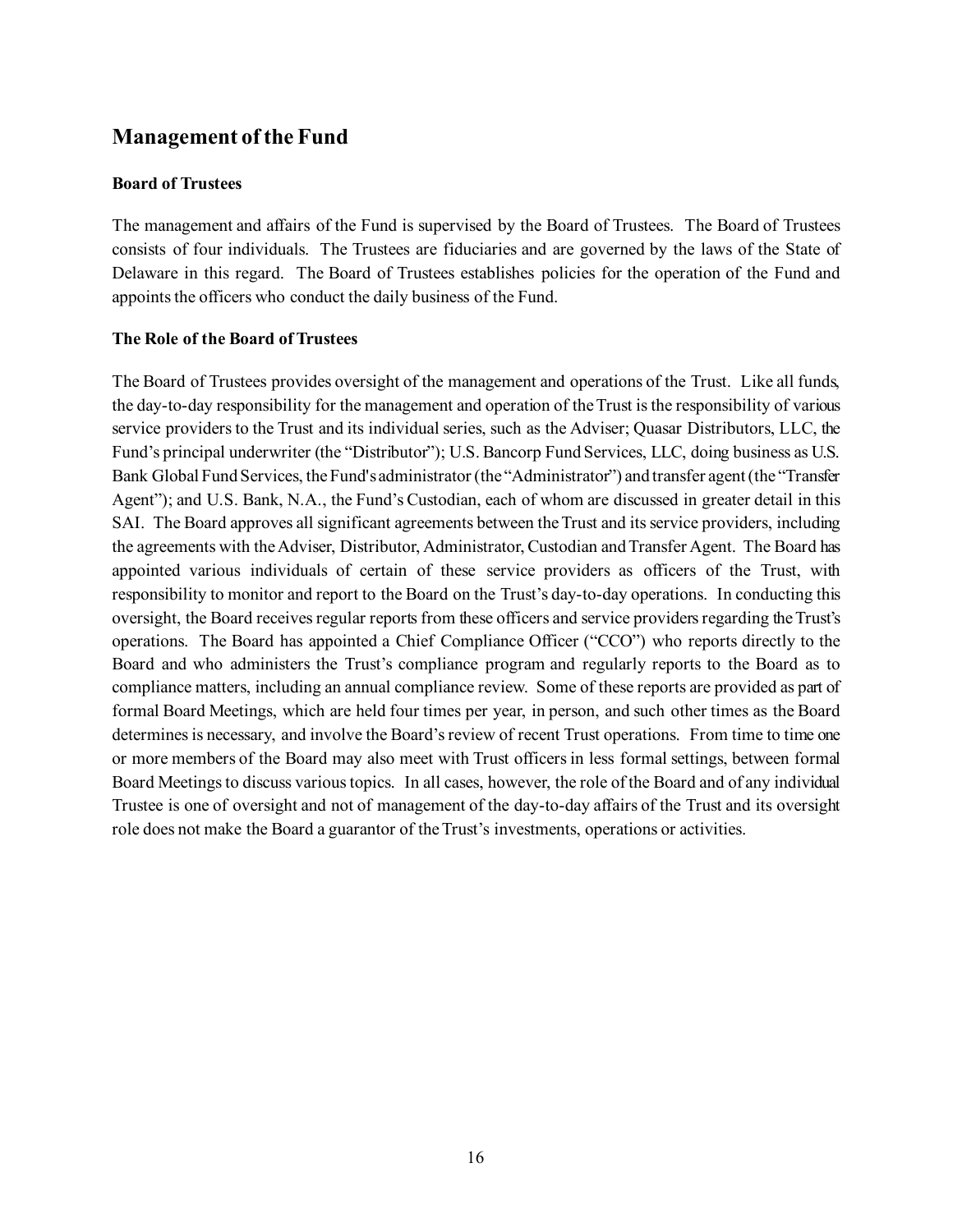#### <span id="page-18-0"></span>**Board Leadership Structure**

The Board has structured itself in a manner that it believes allows it to effectively perform its oversight function. The Board is comprised of four Trustees that are not considered to be "interested persons" of the Trust, as defined in the 1940 Act ("Independent Trustees") – Messrs. David A. Massart, Leonard M. Rush, David M. Swanson and Robert J. Kern. Accordingly, 100% of the members of the Board are Independent Trustees, who are Trustees that are not affiliated with any investment adviser to the Trust or their respective affiliates or other service providers to the Trust or any Trust series. Prior to July 6, 2020, Mr. Kern was considered an "interested person" of the Trust as defined in the 1940 Act ("Interested Trustee"). He was considered an Interested Trustee by virtue of the fact that he had served as a board member of Quasar Distributors, LLC, which acts as principal underwriter to many of the Trust's underlying funds and had been an Executive Vice President of the Administrator. The Board has established two standing committees, an Audit Committee and a Nominating & Governance Committee. The Board also oversees the work of the Valuation Committee that is comprised of certain officers of the Trust. The Committees are discussed in greater detail under "Board Committees" below. Each of the Audit Committee and the Nominating & Governance Committee are comprised entirely of Independent Trustees. The Independent Trustees have engaged independent counsel to advise them on matters relating to their responsibilities in connection with the Trust.

The Independent Trustees have appointed Leonard M. Rush as Chairman. Prior to July 6, 2020, Mr. Kern served as Chairman of the Trust and Mr. Rush served as lead Independent Trustee with the responsibilities to coordinate activities of the Independent Trustees, act as a liaison with the Trust's service providers, officers, legal counsel, and other Trustees between meetings, help to set Board meeting agendas, and serve as chair during executive sessions of the Independent Trustees.

In accordance with the fund governance standards prescribed by the SEC under the 1940 Act, the Independent Trustees on the Nominating & Governance Committee select and nominate all candidates for Independent Trustee positions. Each Trustee was appointed to serve on the Board because of his experience, qualifications, attributes and skills as set forth in the subsection "Trustee Qualifications" below.

The Board reviews its structure regularly in light of the characteristics and circumstances of the Trust, including: the affiliated or unaffiliated nature of each investment adviser; the number of funds that comprise the Trust; the variety of asset classes that those funds reflect; the net assets of the Trust; the committee structure of the Trust; and the independent distribution arrangements of each of the Trust's underlying funds.

The Board has determined that the inclusion of all Independent Trustees as members of the Audit Committee and the Nominating & Governance Committee allows all such Trustees to participate in the full range of the Board's oversight duties, including oversight of risk management processes discussed below. Given the composition of the Board and the function and composition of its various committees as described above, the Trust has determined that the Board's leadership structure is appropriate.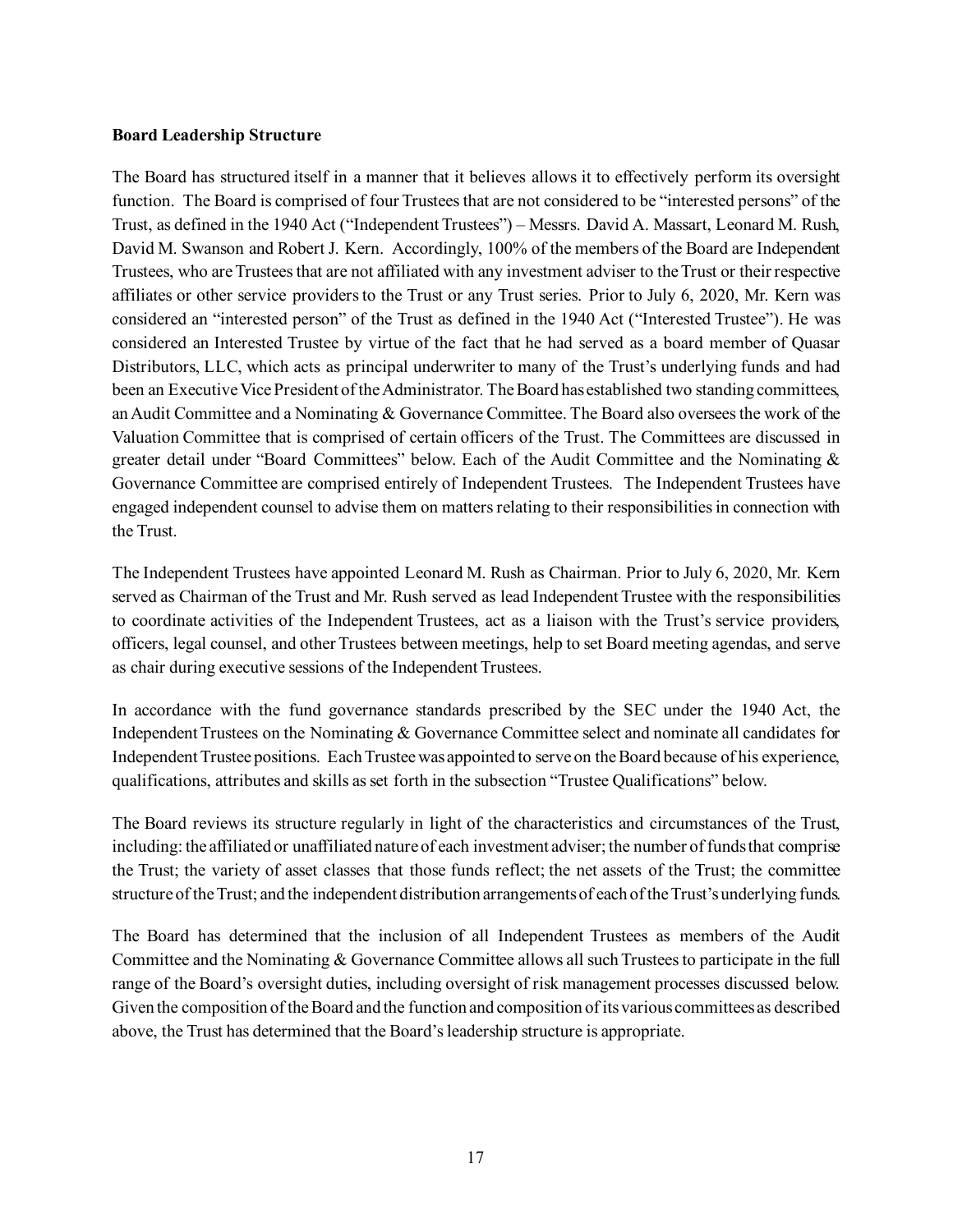#### <span id="page-19-0"></span>**Board Oversight of Risk Management**

As part of its oversight function, the Board of Trustees receives and reviews various risk management reports and assessments and discusses these matters with appropriate management and other personnel, including personnel of the Trust's service providers. Because risk management is a broad concept comprised of many elements (such as, for example, investment risk, issuer and counter-party risk, compliance risk, operational risks, business continuity risks, etc.) the oversight of different types of risks is handled in different ways. For example, the CCO regularly reports to the Board of Trustees during Board Meetings and meets in executive session with the Independent Trustees and their legal counsel to discuss compliance and operational risks. In addition, Mr. Rush, the Independent Trustee designated as the Audit Committee's "audit committee financial expert" meets with the President, Treasurer and the Fund's independent registered public accounting firm to discuss, among other things, the internal control structure of the Fund's financial reporting function. The full Board of Trustees receives reports from the investment advisers to the underlying series as to investment risks.

#### <span id="page-19-1"></span>**Trustees and Officers**

The Trustees and officers of the Trust are listed below with their addresses, present positions with the Trust and principal occupations over at least the last five years.

| Name, Address and<br><b>Year of Birth</b>                                                          | Position(s)<br><b>Held with</b><br>the Trust               | <b>Term of</b><br><b>Office and</b><br>Length of<br><b>Time</b><br><b>Served</b> | Number of<br><b>Trust</b><br>Overseen by<br><b>Trustee</b> | Principal<br>Portfolios in Occupation(s)<br>During the<br><b>Past Five</b><br>Years                                                                                                                                               | <b>Other</b><br><b>Directorships</b><br><b>Held by Trustee</b><br><b>During the Past</b><br><b>Five Years</b> |
|----------------------------------------------------------------------------------------------------|------------------------------------------------------------|----------------------------------------------------------------------------------|------------------------------------------------------------|-----------------------------------------------------------------------------------------------------------------------------------------------------------------------------------------------------------------------------------|---------------------------------------------------------------------------------------------------------------|
| <b>Independent Trustees</b>                                                                        |                                                            |                                                                                  |                                                            |                                                                                                                                                                                                                                   |                                                                                                               |
| Leonard M. Rush,<br><b>CPA</b><br>615 E. Michigan St.<br>Milwaukee, WI53202<br>Year of Birth: 1946 | Chairman,<br>Trustee and<br>Audit<br>Committee<br>Chairman | Indefinite<br>Term; Since<br>April 2011                                          | 38                                                         | Retired; Chief Independent<br>Financial<br>Incorporated,<br>$(2000 - 2011)$ .                                                                                                                                                     | Trustee, ETF<br>Officer, Robert Series Solutions<br>W. Baird & Co. $(60$ Portfolios)<br>$(2012-Present)$      |
| David A. Massart<br>615 E. Michigan St.<br>Milwaukee, WI53202<br>Year of Birth: 1967               | Trustee                                                    | Indefinite<br>Term; Since<br>April 2011                                          | 38                                                         | Partner and<br>Managing<br>Director,<br><b>Beacon Pointe</b><br>Advisors, LLC<br>(since 2022);<br>Co-Founder<br>and Chief<br>Investment<br>Strategist, Next<br>Generation<br>Wealth<br>Management,<br>$Inc. (2005 -$<br>$2021$ ). | Independent<br>Trustee, ETF<br>Series Solutions<br>(60 Portfolios)<br>$(2012-Present)$                        |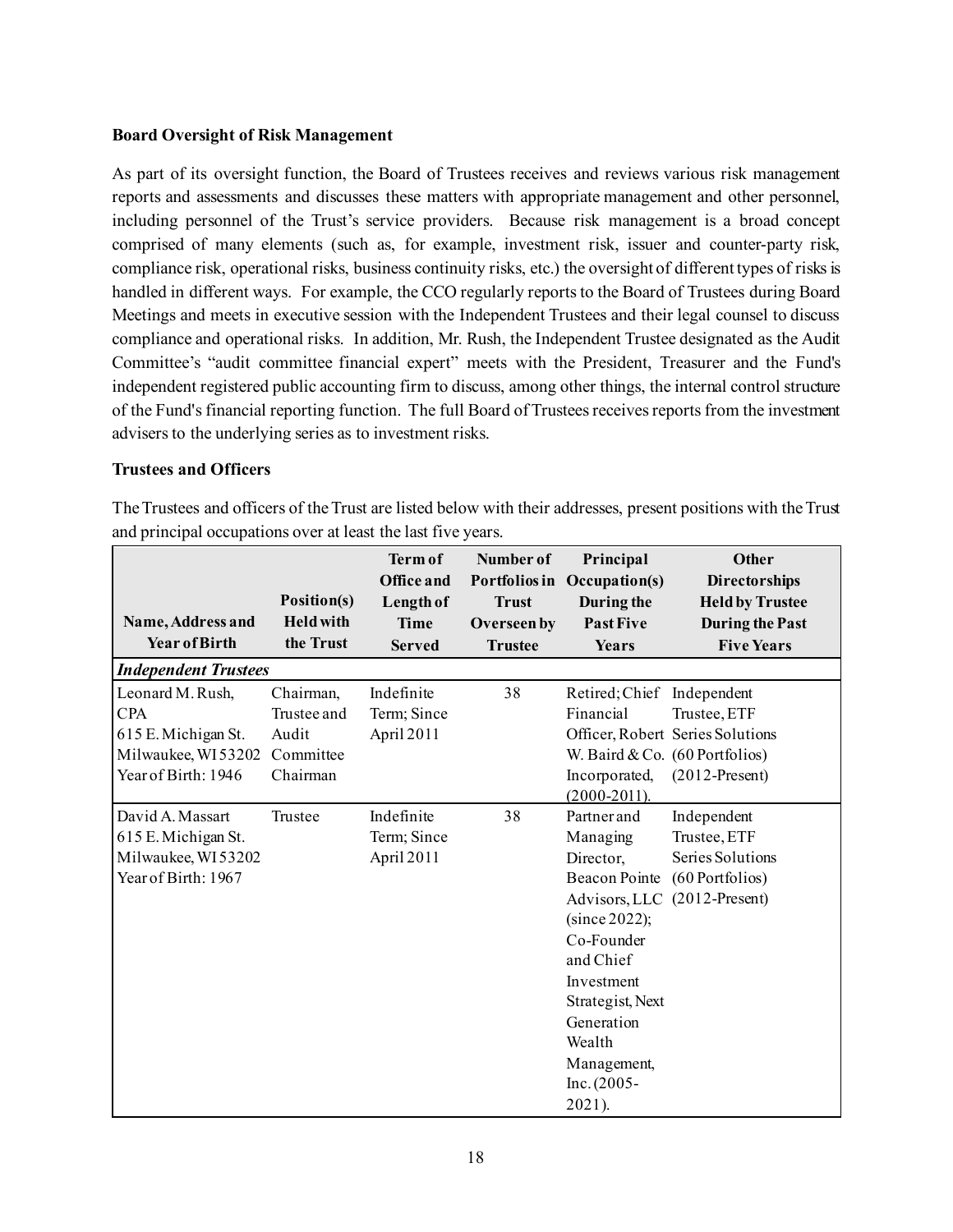| Name, Address and<br><b>Year of Birth</b>                                            | Position(s)<br><b>Held with</b><br>the Trust                                   | Term of<br>Office and<br>Length of<br><b>Time</b><br><b>Served</b> | Number of<br>Portfolios in<br><b>Trust</b><br>Overseen by<br><b>Trustee</b> | Principal<br>Occupation(s)<br>During the<br><b>Past Five</b><br>Years                                                                                             | Other<br><b>Directorships</b><br><b>Held by Trustee</b><br><b>During the Past</b><br><b>Five Years</b>                                                                                                                                                                                                                                                                                                                                                                                                                                                                                                                                                                                                                                                 |
|--------------------------------------------------------------------------------------|--------------------------------------------------------------------------------|--------------------------------------------------------------------|-----------------------------------------------------------------------------|-------------------------------------------------------------------------------------------------------------------------------------------------------------------|--------------------------------------------------------------------------------------------------------------------------------------------------------------------------------------------------------------------------------------------------------------------------------------------------------------------------------------------------------------------------------------------------------------------------------------------------------------------------------------------------------------------------------------------------------------------------------------------------------------------------------------------------------------------------------------------------------------------------------------------------------|
| David M. Swanson<br>615 E. Michigan St.<br>Milwaukee, WI53202<br>Year of Birth: 1957 | Trustee and<br>Nominating & Term; Since<br>Governance<br>Committee<br>Chairman | Indefinite<br>April 2011                                           | 38                                                                          | Founderand<br>Managing<br>Principal,<br>SwanDog<br>Strategic<br>Marketing,<br>LLC (2006-<br>present);<br>President,<br>Calamos<br>Investments<br>$(2004 - 2006).$ | Independent Trustee,<br><b>ALPS</b> Variable<br>Investment Trust (7<br>Portfolios) (2006-<br>Present); Independent<br>Trustee, RiverNorth<br>Funds (3 Portfolios)<br>$(2018-Present);$<br>Executive Vice RiverNorth Managed<br>Duration Municipal<br>Income Fund Inc. (1<br>Portfolio) (2019-Present);<br>RiverNorth Specialty<br>Finance Corporation (1<br>Portfolio) (2018-Present);<br>RiverNorth/DoubleLine<br><b>Strategic Opportunity</b><br>Fund, Inc. (1 Portfolio)<br>$(2018-Present);$<br>RiverNorth Opportunities<br>Fund, Inc. (1 Portfolio)<br>$(2015-Present);$<br>RiverNorth Opportunistic<br>Municipal Income Fund,<br>Inc. $(1$ Portfolio $)(2018 -$<br>Present); RiverNorth<br>Flexible Municipal<br>Income Fund (2020-<br>Present). |
| Robert J. Kern<br>615 E. Michigan St.<br>Milwaukee, WI53202<br>Year of Birth: 1958   | Trustee                                                                        | Indefinite<br>Term; Since<br>January 2011                          | 38                                                                          | Retired (July<br>$2018 -$<br>present);<br><b>Executive Vice</b><br>President, U.S.<br>Bancorp Fund<br>Services, LLC<br>$(1994 - 2018).$                           | None                                                                                                                                                                                                                                                                                                                                                                                                                                                                                                                                                                                                                                                                                                                                                   |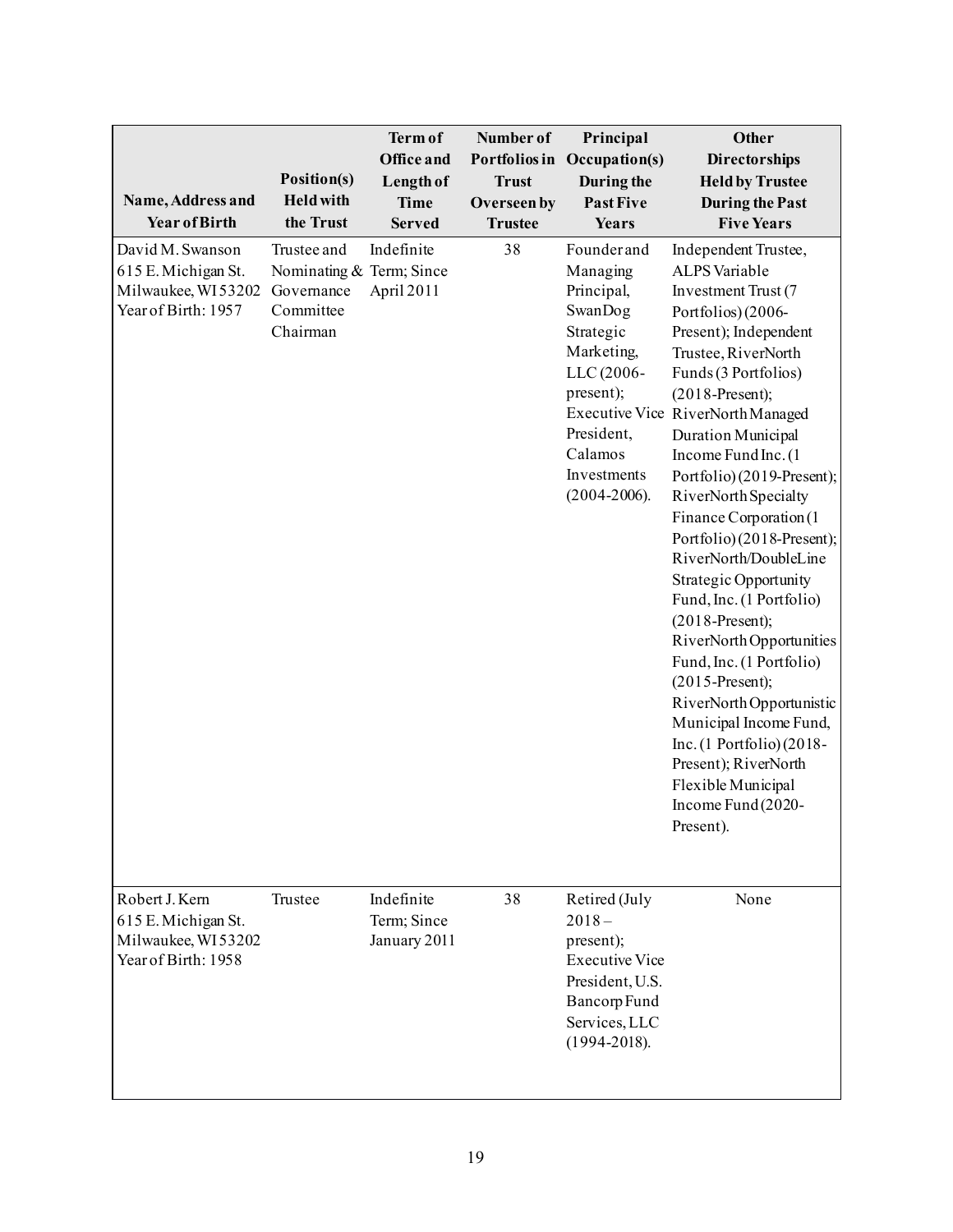| Name, Address and<br><b>Year of Birth</b>                                                                            | Position(s)<br><b>Held with</b><br>the Trust                                                   | Term of<br><b>Office and</b><br>Length of<br><b>Time</b><br><b>Served</b>                                                        | Number of<br>Portfolios in<br><b>Trust</b><br>Overseen by<br><b>Trustee</b> | Principal<br>Occupation(s)<br>During the<br><b>Past Five</b><br>Years                                                                                         | <b>Other</b><br><b>Directorships</b><br><b>Held by Trustee</b><br><b>During the Past</b><br><b>Five Years</b> |
|----------------------------------------------------------------------------------------------------------------------|------------------------------------------------------------------------------------------------|----------------------------------------------------------------------------------------------------------------------------------|-----------------------------------------------------------------------------|---------------------------------------------------------------------------------------------------------------------------------------------------------------|---------------------------------------------------------------------------------------------------------------|
| <b>Officers</b><br>Brian R. Wiedmeyer<br>615 E. Michigan St.<br>Milwaukee, WI 53202 Executive<br>Year of Birth: 1973 | President and Indefinite<br>Principal<br>Officer                                               | Term; Since<br>November<br>2018                                                                                                  | N/A                                                                         | Vice President,<br>U.S. Bancorp<br>Fund Services,<br>LLC (2005-<br>present).                                                                                  | N/A                                                                                                           |
| Deborah Ward<br>615 E. Michigan St.<br>Milwaukee, WI53202<br>Year of Birth: 1966                                     | Vice<br>President,<br>Chief<br>Compliance<br>Officerand<br>Anti-Money<br>Laundering<br>Officer | Indefinite<br>Term; Since<br>April 2013                                                                                          | N/A                                                                         | Senior Vice<br>President, U.S.<br>Bancorp Fund<br>Services, LLC<br>$(2004$ -present).                                                                         | N/A                                                                                                           |
| Benjamin Eirich<br>615 E. Michigan St.<br>Milwaukee, WI53202<br>Year of Birth: 1981                                  | Treasurer,<br>Principal<br>Financial<br>Officerand<br>Vice President                           | Indefinite<br>Term; Since<br>August<br>2019<br>(Treasurer);<br>Indefinite<br>Term; Since<br>November<br>2018 (Vice<br>President) | N/A                                                                         | <b>Assistant Vice</b><br>President, U.S.<br>Bancorp Fund<br>Services, LLC<br>$(2008-present).$                                                                | N/A                                                                                                           |
| John Hadermayer<br>615 E. Michigan St.<br>Milwaukee, WI53202<br>Year of Birth: 1977                                  | Secretary                                                                                      | Indefinite<br>Term; Since<br>May 2022                                                                                            | N/A                                                                         | Vice President,<br>U.S. Bank<br>Global Fund<br>Services<br>$(2022$ -present);<br>Executive<br>Director, AQR<br>Capital<br>Management,<br>LLC (2013-<br>2022). | N/A                                                                                                           |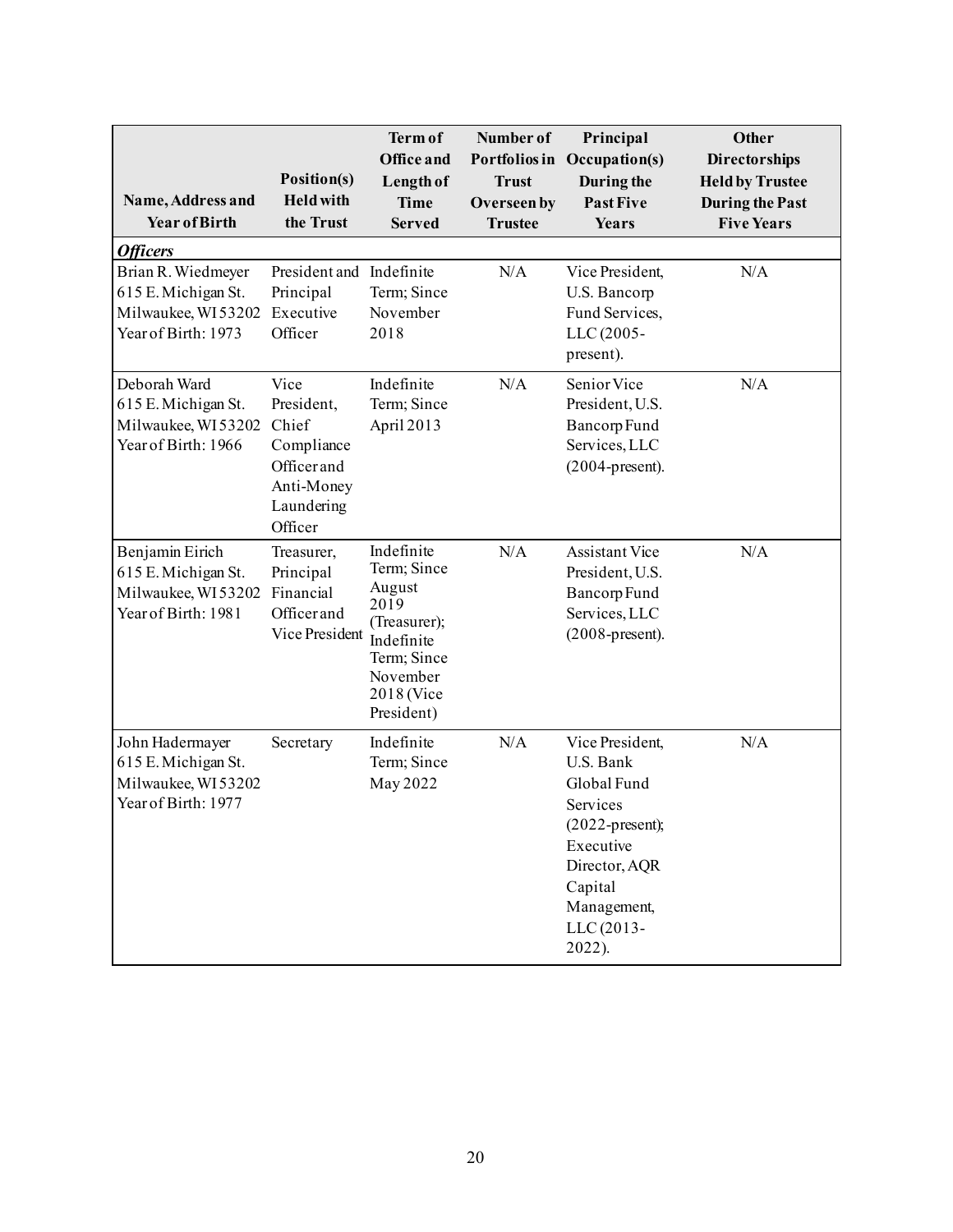| Name, Address and<br><b>Year of Birth</b>                                                 | Position(s)<br><b>Held with</b><br>the Trust          | <b>Term of</b><br>Office and<br>Length of<br><b>Time</b><br><b>Served</b>                                                   | Number of<br>Portfolios in<br><b>Trust</b><br>Overseen by<br><b>Trustee</b> | Principal<br>Occupation(s)<br>During the<br><b>Past Five</b><br>Years                    | <b>Other</b><br><b>Directorships</b><br><b>Held by Trustee</b><br><b>During the Past</b><br><b>Five Years</b> |
|-------------------------------------------------------------------------------------------|-------------------------------------------------------|-----------------------------------------------------------------------------------------------------------------------------|-----------------------------------------------------------------------------|------------------------------------------------------------------------------------------|---------------------------------------------------------------------------------------------------------------|
| Douglas Schafer<br>615 E. Michigan St.<br>Milwaukee, WI53202<br>Year of Birth: 1970       | Assistant<br>Treasurer and<br>Vice President May 2016 | Indefinite<br>Term; Since<br>(Assistant<br>Treasurer);<br>Indefinite<br>Term; Since<br>November<br>2018 (Vice<br>President) | N/A                                                                         | Assistant Vice<br>President, U.S.<br>Bancorp Fund<br>Services, LLC<br>$(2002$ -present). | N/A                                                                                                           |
| Sara J. Bollech<br>615 E. Michigan St.<br>Milwaukee, WI53202<br>Year of Birth: 1977       | Assistant<br>Treasurer and<br>Vice President November | Indefinite<br>Term: Since<br>2021                                                                                           | N/A                                                                         | Officer, U.S.<br>Bancorp Fund<br>Services, LLC<br>$(2007$ -present).                     | N/A                                                                                                           |
| Peter A. Walker, CPA<br>615 E. Michigan St.<br>Milwaukee, WI 53202<br>Year of Birth: 1993 | Assistant<br>Treasurer and<br>Vice President November | Indefinite<br>Term: Since<br>2021                                                                                           | N/A                                                                         | Officer, U.S.<br>Bancorp Fund<br>Services, LLC<br>$(2016$ -present).                     | N/A                                                                                                           |

#### <span id="page-22-0"></span>**Trustee Qualifications**

The Board believes that each of the Trustees has the qualifications, experience, attributes and skills appropriate to their continued service as Trustees of the Trust in light of the Trust's business and structure. The Trustees have substantial business and professional backgrounds that indicate they have the ability to critically review, evaluate and assess information provided to them. Certain of these business and professional experiences are set forth in detail in the table above. In addition, the Trustees have substantial board experience and, in their service to the Trust, have gained substantial insight as to the operation of the Trust. The Board annually conducts a "self-assessment" wherein the effectiveness of the Board and the individual Trustees is reviewed.

In addition to the information provided in the table above, below is certain additional information concerning each individual Trustee. The information provided below, and in the table above, is not allinclusive. Many of the Trustees' qualifications to serve on the Board involve intangible elements, such as intelligence, integrity, work ethic, the ability to work together, the ability to communicate effectively, the ability to exercise judgment, the ability to ask incisive questions, and commitment to shareholder interests.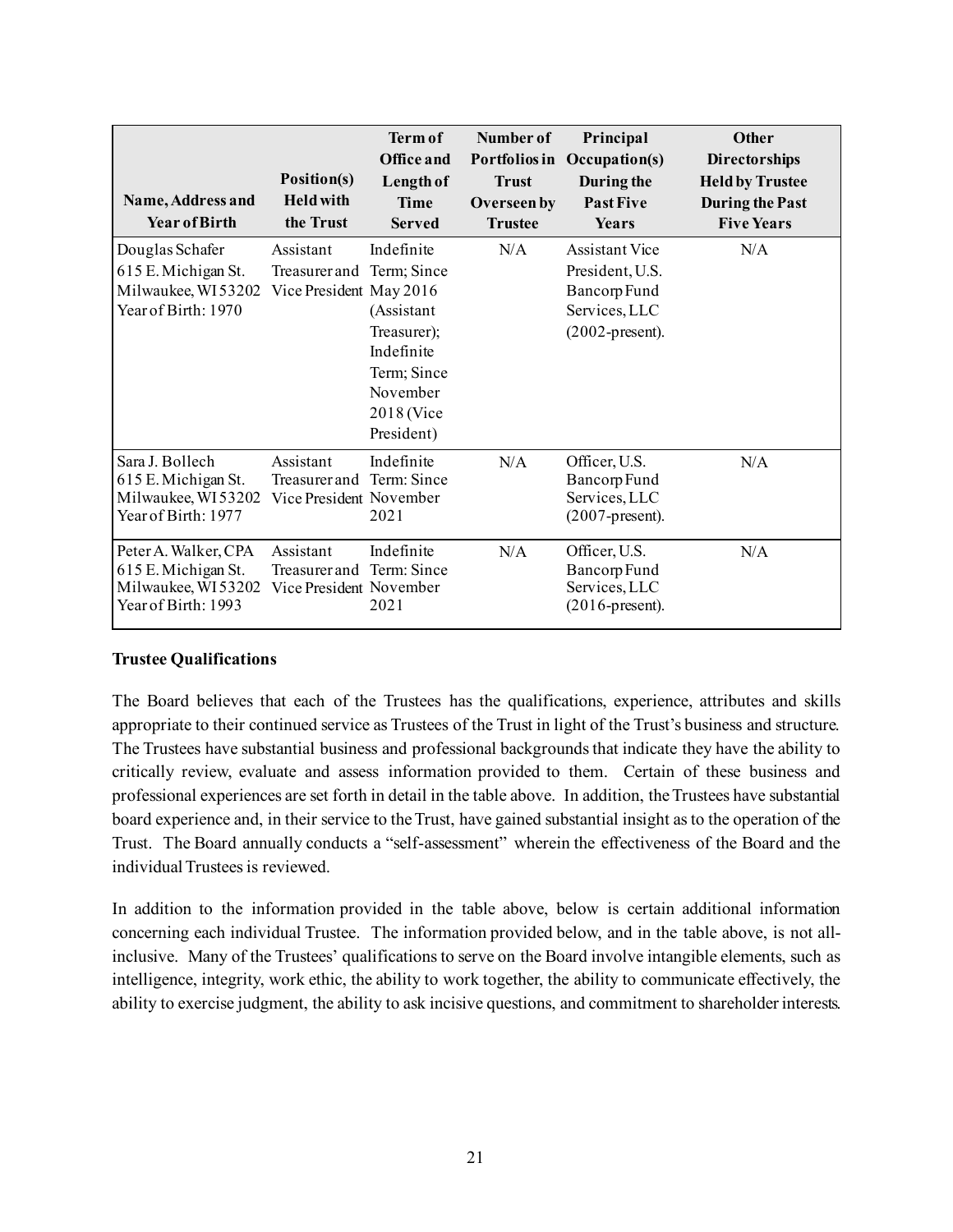Mr. Kern's trustee attributes include substantial industry experience, including his 35 years of service with U.S. Bancorp Fund Services, LLC (the fund accountant ("Fund Accountant"), Administrator and Transfer Agent to the Trust) where he managed business development and the mutual fund transfer agent operation including investor services, account services, legal compliance, document processing and systems support. He also served as a board member of U.S. Bancorp Fund Services, LLC. The Board believes Mr. Kern's experience, qualifications, attributes and skills on an individual basis and in combination with those of the other Trustees lead to the conclusion that he possesses the requisite skills and attributes as a Trustee to carry out oversight responsibilities with respect to the Trust.

Mr. Massart's trustee attributes include substantial industry experience, including over two decades working with high net worth individuals, families, trusts and retirement accounts to make strategic and tactical asset allocation decisions, evaluate and select investment managers and manage client relationships. He is currently Partner and Managing Director of Beacon Pointe Advisors, LLC. Previously, he served as Chief Investment Strategist and lead member of the investment management committee of the SEC registered investment advisory firm he co-founded. He also previously served as Managing Director of Strong Private Client and as a Manager of Wells Fargo Investments, LLC. The Board believes Mr. Massart's experience, qualifications, attributes and skills on an individual basis and in combination with those of the other Trustees lead to the conclusion that he possesses the requisite skills and attributes as a Trustee to carry out oversight responsibilities with respect to the Trust.

Mr. Rush's trustee attributes include substantial industry experience, including serving in several different senior executive roles at various global financial services firms. He most recently served as Managing Director and Chief Financial Officer of Robert W. Baird & Co. Incorporated and several other affiliated entities and served as the Treasurer for Baird Funds. He also served as the Chief Financial Officer for Fidelity Investments' four broker-dealers and has substantial experience with mutual fund and investment advisory organizations and related businesses, including Vice President and Head of Compliance for Fidelity Investments, a Vice President at Credit Suisse First Boston, a Manager with Goldman Sachs, & Co. and a Senior Manager with Deloitte & Touche. Mr. Rush has been determined to qualify as an Audit Committee Financial Expert for the Trust. The Board believes Mr. Rush's experience, qualifications, attributes and skills on an individual basis and in combination with those of the other Trustees lead to the conclusion that he possesses the requisite skills and attributes as a Trustee and as the Chairman to carry out oversight responsibilities with respect to the Trust.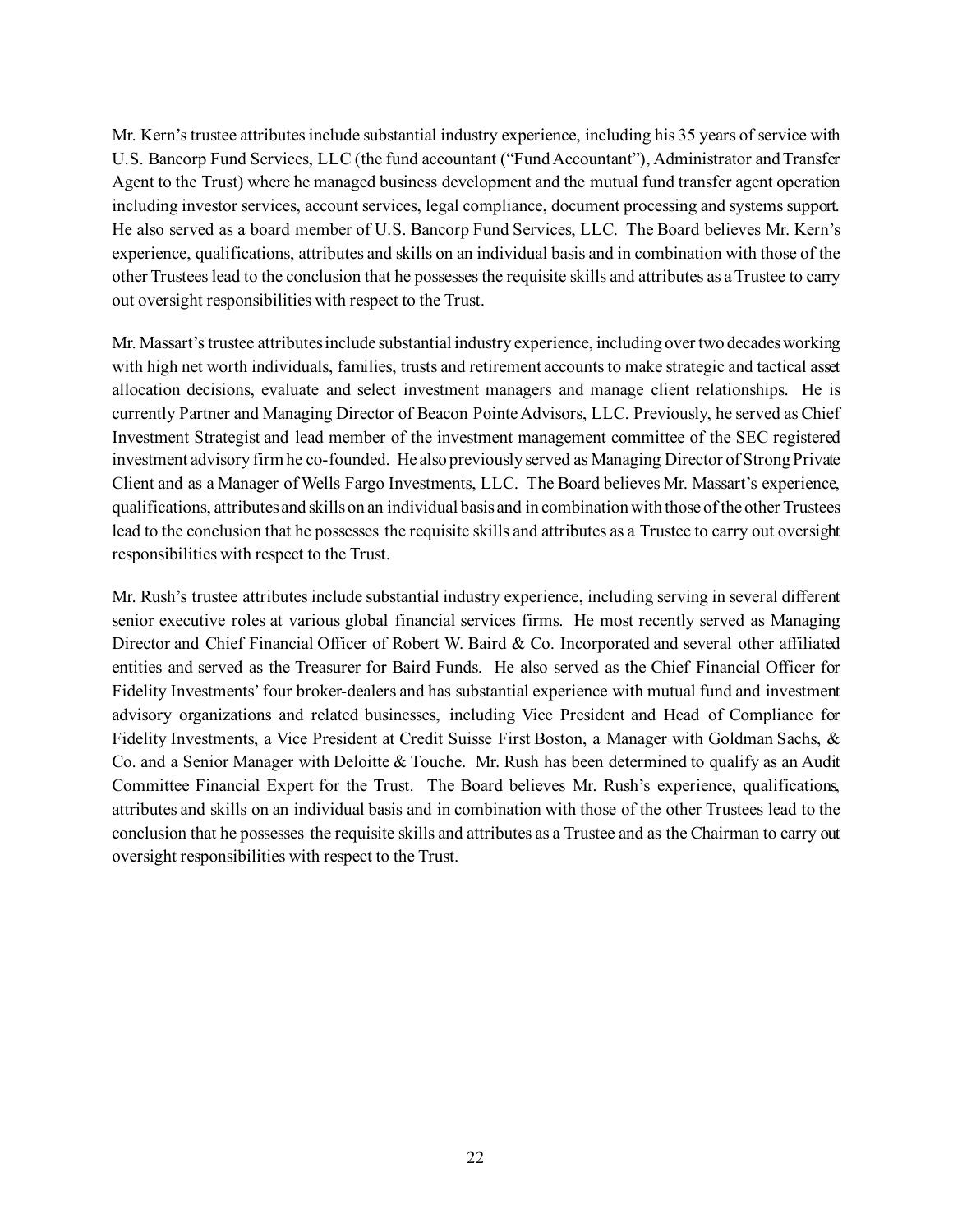Mr. Swanson's trustee attributes include substantial industry experience, including 38 years of senior management and marketing experience with over 30 years dedicated to the financial services industry. He is currently the Founder and Managing Principal of a marketing strategy boutique serving asset and wealth management businesses. He has also served as Chief Operating Officer and Chief Marketing Officer of Van Kampen Investments, President and Chief Executive Officer of Scudder, Stevens & Clark, Canada, Ltd., Managing Director and Head of Global Investment Products at Morgan Stanley, Director of Marketing for Morgan Stanley Mutual Funds, Director of Marketing for Kemper Funds, and Executive Vice President and Head of Distribution for Calamos Investments. The Board believes Mr. Swanson's experience, qualifications, attributes and skills on an individual basis and in combination with those of the other Trustees lead to the conclusion that he possesses the requisite skills and attributes as a Trustee to carry out oversight responsibilities with respect to the Trust.

The discussion of the Trustees' experience and qualifications is pursuant to SEC requirements, does not constitute holding out the Board or any Trustee as having special expertise, and shall not impose any greater responsibility or liability on any such Trustee or the Board by reason thereof.

#### <span id="page-24-0"></span>**Trustee and Management Ownership of Fund Shares**

| <b>Name</b>                 | <b>Dollar Range of Fund</b><br><b>Shares Beneficially</b><br>Owned (None, \$1-<br>\$10,000, \$10,001-<br>\$50,000, \$50,001-<br>\$100,000, Over \$100,000) | <b>Aggregate Dollar</b><br><b>Range of Fund Shares</b><br>in the Trust |
|-----------------------------|------------------------------------------------------------------------------------------------------------------------------------------------------------|------------------------------------------------------------------------|
| <b>Independent Trustees</b> |                                                                                                                                                            |                                                                        |
| Leonard M. Rush             | None                                                                                                                                                       | None                                                                   |
| David A. Massart            | None                                                                                                                                                       | None                                                                   |
| David M. Swanson            | None                                                                                                                                                       | \$50,001-\$100,000                                                     |
| Robert J. Kern              | None                                                                                                                                                       | None                                                                   |

The following table shows the dollar range of Fund shares and shares in other portfolios of the Trust beneficially owned by the Trustees as of the calendar year ended December 31, 2021.

As of the date of this Prospectus, the Fund had not commenced operations and therefore the Trustees and Officers of the Trust as a group did not own more than 1% of the outstanding shares of the Fund.

#### <span id="page-24-1"></span>**Board Committees**

*Audit Committee.* The Trust has an Audit Committee, which is comprised of the Independent Trustees. The Audit Committee reviews financial statements and other audit-related matters for the Fund. The Audit Committee also holds discussions with management and with the Fund's independent registered public accounting firm concerning the scope of the audit and the auditor's independence.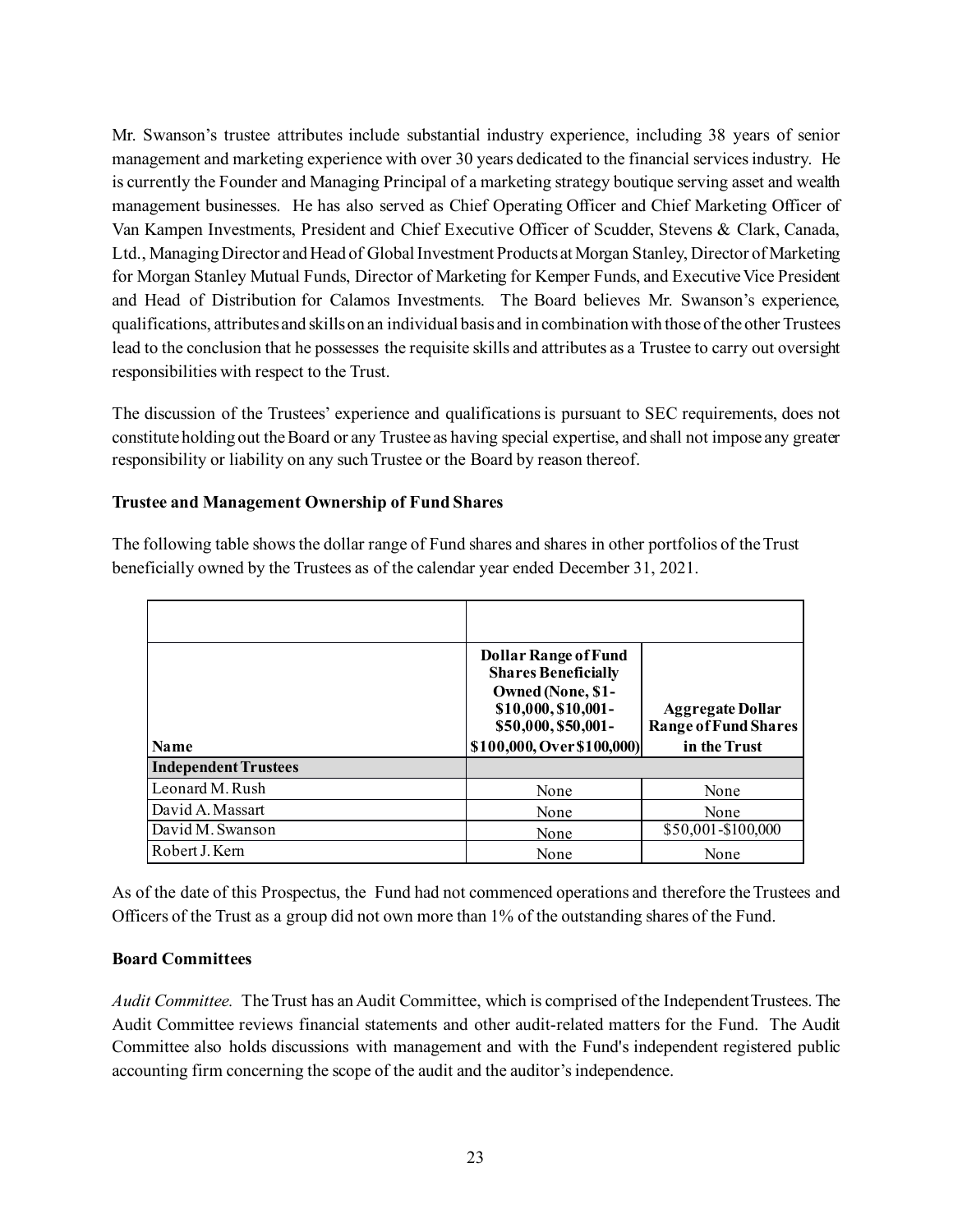*Nominating & Governance Committee.* The Trust has a Nominating & Governance Committee, which is comprised of the Independent Trustees. The Nominating & Governance Committee is responsible for seeking and reviewing candidates for consideration as nominees for the position of trustee and meets only as necessary.

The Nominating & Governance Committee will consider nominees recommended by shareholders for vacancies on the Board. Recommendations for consideration by the Nominating & Governance Committee should be sent to the President of the Trust in writing together with the appropriate biographical information concerning each such proposed nominee, and such recommendation must comply with the notice provisions set forth in the Trust's Bylaws. In general, to comply with such procedures, such nominations, together with all required information, must be delivered to and received by the President of the Trust at the principal executive office of the Trust not later than 120 days, and no more than 150 days, prior to the shareholder meeting at which any such nominee would be voted on. Shareholder recommendations for nominations to the Board will be accepted on an ongoing basis. The Nominating & Governance Committee's procedures with respect to reviewing shareholder nominations will be disclosed as required by applicable securities laws.

*Valuation Committee.* The Trust has a Valuation Committee. The Board has delegated day-to-day valuation issues to the Valuation Committee that is comprised of certain officers of the Trust. Although the Valuation Committee is not a Committee of the Board (i.e., no Trustee is a member of the Valuation Committee), the Valuation Committee's membership is appointed by the Board and its charter and applicable procedures are approved by the Board. The Valuation Committee is responsible for the following: (1) monitoring the valuation of Fund securities and other investments; and (2) as required, when the Board is not in session, determining the fair value of illiquid investments and other holdings after consideration of all relevant factors, which determinations are reported to the Board. The Valuation Committee is comprised of the Trust's President, Treasurer and Assistant Treasurers. The Valuation Committee meets as necessary when a price for a portfolio security is not readily available.

#### <span id="page-25-0"></span>**Trustee Compensation**

The Trustees receive an annual retainer of \$110,000. The Chairman of the Audit Committee receives additional compensation of \$14,000, the Chairman of the Nominating & Governance Committee receives additional compensation of \$8,000. The Chairman receives \$12,500 annually. The Trustees receive \$6,000 for regularly scheduled meetings and \$2,500 for additional meetings.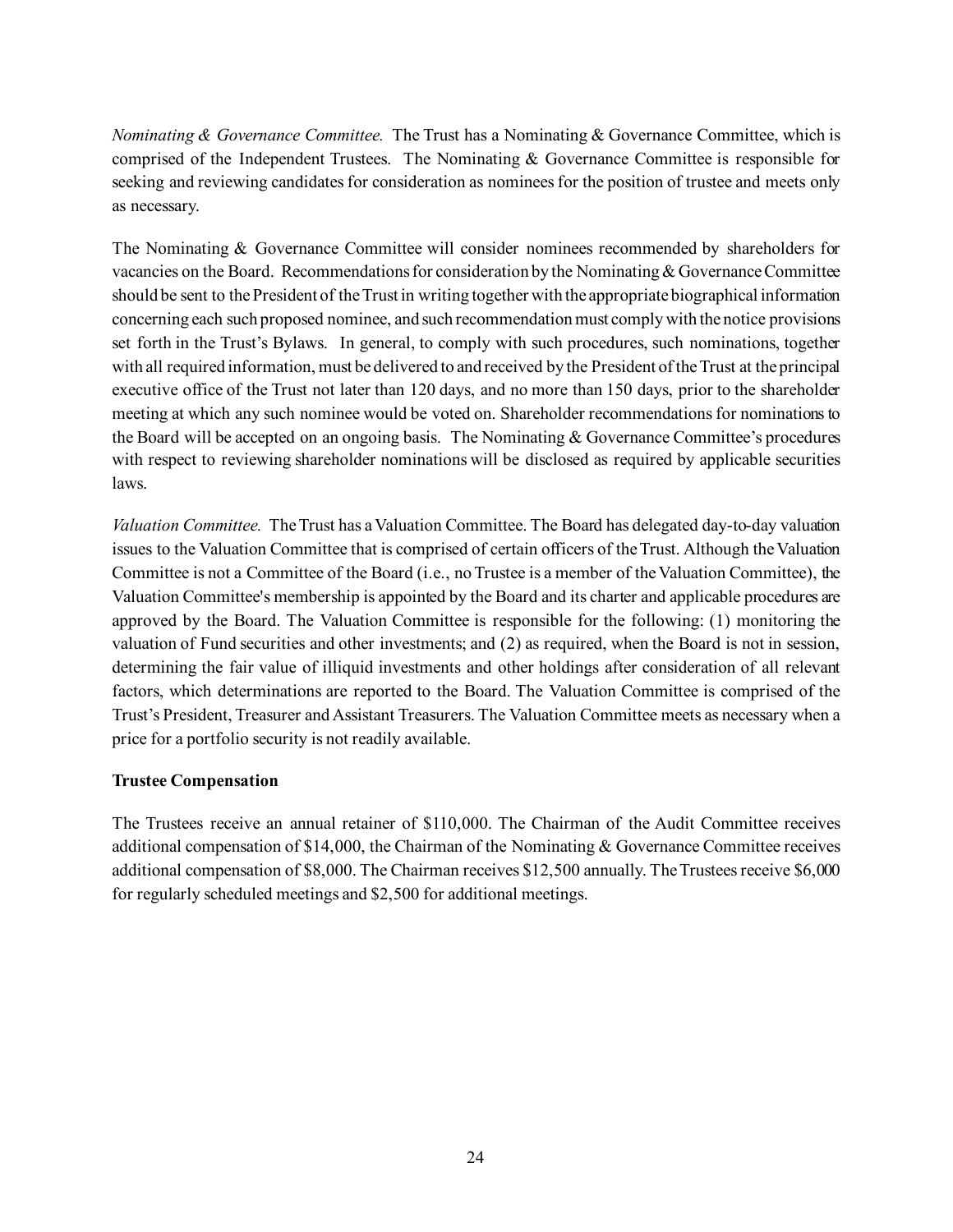The following table sets forth the estimated compensation to be received by the Trustees for the Fund's current fiscal period ending October 31, 2022.

| <b>Name of Person/Position</b>                                                                | <b>Estimated</b><br>Aggregate<br>Compensation<br>from the $Fund(1)$ | <b>Pension or</b><br><b>Retirement</b><br><b>Benefits Accrued</b><br>as Part of Fund<br><b>Expenses</b> | <b>Estimated Annual</b><br><b>Benefits Upon</b><br><b>Retirement</b> | <b>Estimated Total</b><br>Compensation<br>from the Fund and<br>the $Trust^{(2)}$ Paid to<br><b>Trustees</b> |
|-----------------------------------------------------------------------------------------------|---------------------------------------------------------------------|---------------------------------------------------------------------------------------------------------|----------------------------------------------------------------------|-------------------------------------------------------------------------------------------------------------|
| Leonard M. Rush, Chairman, Trustee<br>and Audit Committee Chairman                            | \$2,169                                                             | \$0                                                                                                     | \$0                                                                  | \$80,250                                                                                                    |
| David A. Massart, Independent Trustee                                                         | \$1,811                                                             | \$0                                                                                                     | \$0                                                                  | \$67,000                                                                                                    |
| David M. Swanson, Independent<br>Trustee and Nominating $\&$<br>Governance Committee Chairman | \$1,919                                                             | \$0                                                                                                     | \$0                                                                  | \$71,000                                                                                                    |
| Robert J. Kern, Independent Trustee                                                           | \$1,811                                                             | \$0                                                                                                     | \$0                                                                  | \$67,000                                                                                                    |

(1) Trustees fees and expenses are allocated among the Fund and any other series comprising the Trust.

(2) The Trust includes other portfolios in addition to the Fund.

#### <span id="page-26-0"></span>**Control Persons and Principal Shareholders**

A principal shareholder is any person who owns of record or beneficially 5% or more of the outstanding shares of the Fund. A control person is one who owns beneficially or through controlled companies more than 25% of the voting securities of the Fund or acknowledges the existence of control. A controlling person possesses the ability to control the outcome of matters submitted for shareholder vote by the Fund. As of the date of this SAI, there were no principal shareholders or control persons.

#### <span id="page-26-1"></span>**Investment Adviser**

V-Square is a Delaware limited liability company with its principal offices at 875 N Michigan Ave, Unit 3216, Chicago, Illinois 60611. The Trust, on behalf of the Fund, has entered into an investment advisory agreement (the "Investment Advisory Agreement") with the Adviser. Established in 2020, the Adviser is an SEC-registered investment adviser.

Subject to such policies as the Board of Trustees may determine, the Adviser is ultimately responsible for investment decisions for the Fund. Pursuant to the terms of the Investment Advisory Agreement, the Adviser provides the Fund with such investment advice as it deems necessary for the proper supervision of the Fund's investments. The Adviser also monitors and maintains the Fund's investment criteria and determines from time to time what securities may be purchased by the Fund.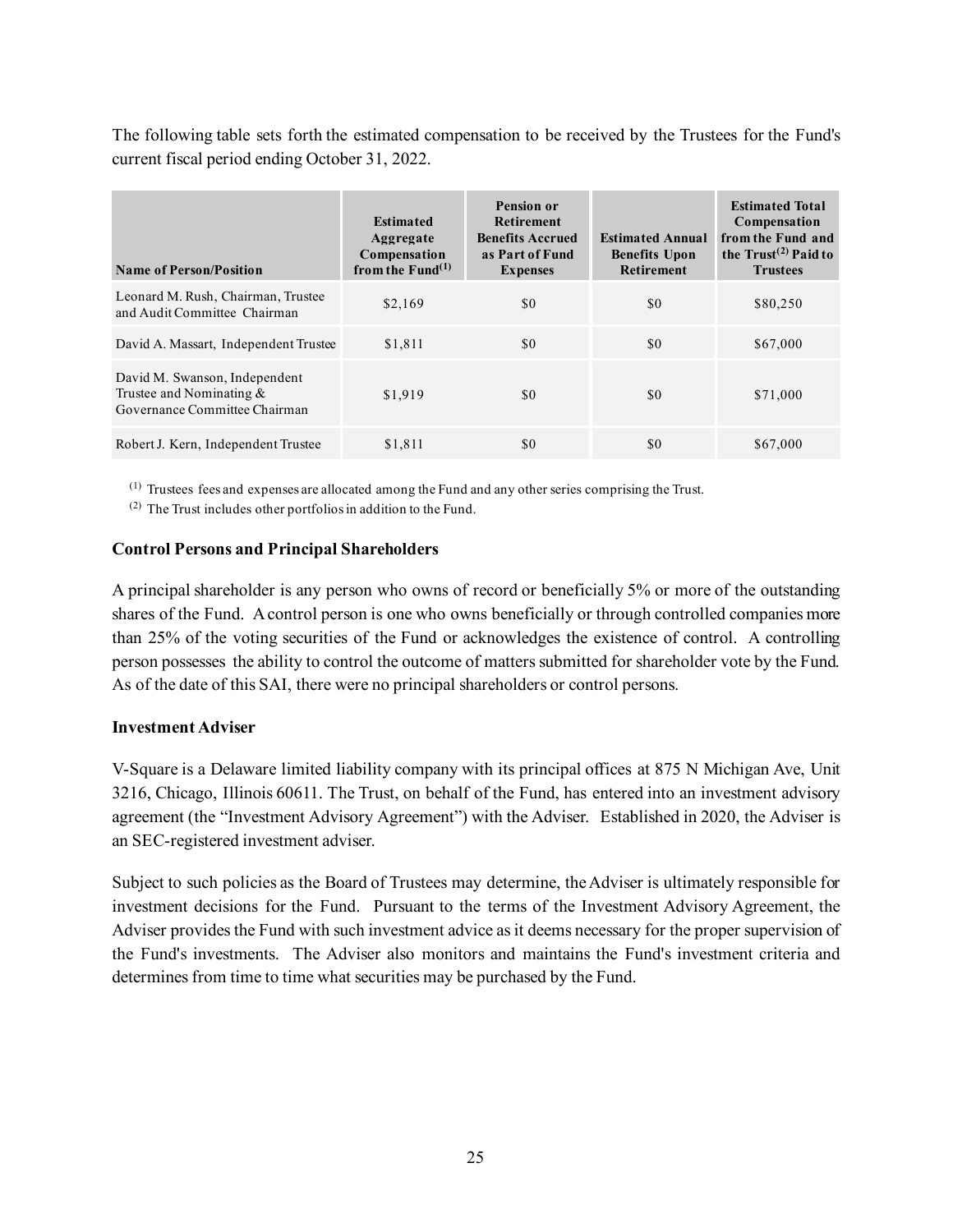The Investment Advisory Agreement will continue in effect from year to year only if such continuance is specifically approved at least annually by the Board or by vote of a majority of a Fund's outstanding voting securities and by a majority of the Trustees who are not parties to the Investment Advisory Agreement or interested persons of any such party, at a meeting called for the purpose of voting on the Investment Advisory Agreement. The Investment Advisory Agreement is terminable without penalty by the Trust on behalf of a Fund, upon giving the Adviser 60 days' notice when authorized either by a majority vote of the Fund's shareholders or by a vote of a majority of the Board, or by the Adviser on 60 days' written notice, and will automatically terminate in the event of its "assignment" (as defined in the 1940 Act). The Investment Advisory Agreement provides that the Adviser will not be liable for any error of judgment or mistake of law or for any loss suffered by the Trust in connection with the Investment Advisory Agreement, except for a loss resulting from a breach of fiduciary duty with respect to the receipt of compensation for services, or for a loss resulting from willful misfeasance, bad faith or gross negligence in the performance of its duties, or from reckless disregard by the Adviser of its duties under the Investment Advisory Agreement.

In consideration of the services to be provided by the Adviser pursuant to the Investment Advisory Agreement, the Adviser is entitled to receive from the Fund an investment advisory fee computed daily and paid monthly, at the annual rate of 0.39% of the average daily net assets of the Fund. Under the investment advisory agreement, the Adviser has agreed to pay all expenses incurred by the Fund except for the advisory fee, interest, taxes, brokerage expenses and other fees, charges, taxes, levies or expenses (such as stamp taxes) incurred in connection with the execution of portfolio transactions or in connection with creation and redemption transactions (including without limitation any fees, charges, taxes, levies or expenses related to the purchase or sale of an amount of any currency, or the patriation or repatriation of any security or other asset, related to the execution of portfolio transactions or any creation or redemption transactions), legal fees or expenses in connection with any arbitration, litigation or pending or threatened arbitration or litigation, acquired fund fees and expenses, any fees and expenses related to the provision of securities lending services, extraordinary expenses, and distribution fees and expenses paid by the Trust under any distribution plan adopted pursuant to Rule 12b-1 under the 1940 Act. The Fund has not yet commenced operations as of the date of this SAI; therefore, the Fund has not paid any management fees to the Adviser or Sub-Adviser.

#### **Investment Sub-Adviser**

The Trust, on behalf of the Fund, and the Adviser have retained Vident to serve as sub-adviser for the Fund. The Sub-Adviser was established in 2014 and is a wholly-owned subsidiary of Vident Financial, LLC.

Pursuant to a Sub-Advisory Agreement between the Trust, the Adviser, and the Sub-Adviser (the "Sub-Advisory Agreement"), the Sub-Adviser is responsible for trading portfolio securities on behalf of the Fund, including selecting broker-dealers to execute purchase and sale transactions as instructed by the Adviser or in connection with any rebalancing or reconstitution of the Fund's Underlying Index, subject to the supervision of the Adviser and the Board. For the services it provides to the Fund, the Sub-Adviser is compensated by the Adviser from the management fees paid by the Fund to the Adviser.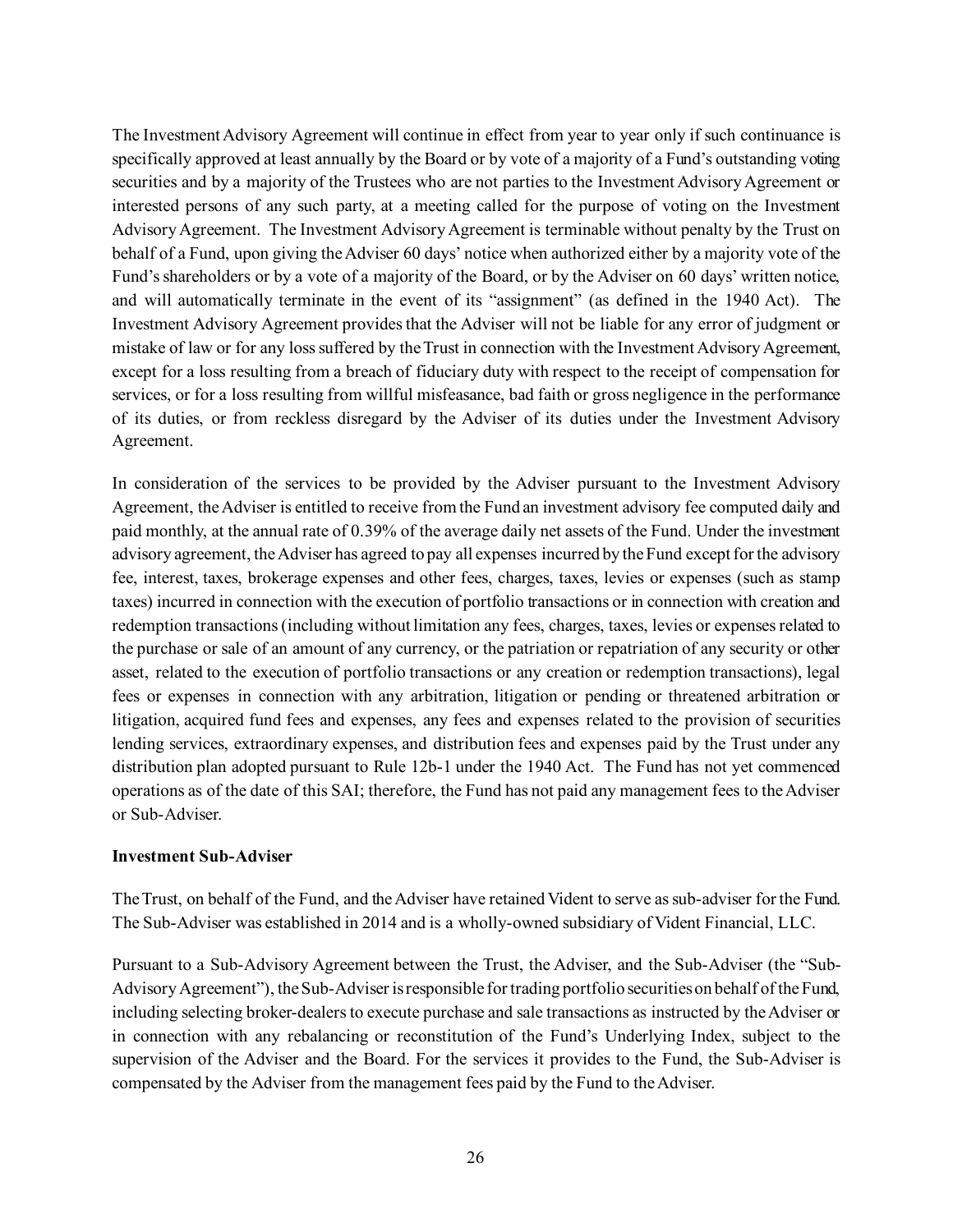The Sub-Advisory Agreement will continue in force for an initial period of two years. Thereafter, the Sub-Advisory Agreement is renewable from year to year with respect to a Fund, so long as its continuance is approved at least annually (1) by the vote, cast in person at a meeting called for that purpose, of a majority of those Trustees who are not "interested persons" of the Trust; and (2) by the majority vote of either the full Board or the vote of a majority of the outstanding Shares of the applicable Fund. The Sub-Advisory Agreement will terminate automatically in the event of its assignment, and is terminable at any time without penalty by the Board or, with respect to a Fund, by a majority of the outstanding Shares, or by the Adviser, in each case upon 60 days' written notice to the Sub-Adviser, or by the Sub-Adviser on 60 days' written notice to the Adviser and the Trust. The Sub-Advisory Agreement provides that the Sub-Adviser shall not be protected against any liability to the Trust or its shareholders by reason of willful misfeasance, bad faith or gross negligence on its part in the performance of its duties or from reckless disregard of its obligations or duties thereunder. As of the date of this SAI, the Adviser has not paid any sub-advisory fees to the Sub-Adviser.

#### <span id="page-28-0"></span>**Portfolio Managers**

|                                     | Registered<br><b>Investment Companies</b> |                                 |                       | <b>Other Pooled</b><br><b>Investment Vehicles</b> | <b>Other Accounts</b> |                                 |  |
|-------------------------------------|-------------------------------------------|---------------------------------|-----------------------|---------------------------------------------------|-----------------------|---------------------------------|--|
| <b>Portfolio</b><br><b>Managers</b> | Number of<br>Accounts                     | Total Assets in<br>the Accounts | Number of<br>Accounts | Total Assets in<br>the Accounts                   | Number of<br>Accounts | Total Assets in<br>the Accounts |  |
| Rafael Zayas,<br><b>CFA</b>         | 30                                        | \$6.4 billion                   | 23                    | \$792 million                                     | O                     | None                            |  |
| Austin Wen, CFA                     | 35                                        | \$7.0 billion                   |                       | \$375 million                                     |                       | \$29 million                    |  |

In addition to the Fund, the Portfolio Managers managed the following other accounts as of December 31, 2021, none of which were subject to a performance-based management fee:

As of the date of this SAI, the Fund's portfolio managers did not own any shares of the Fund.

#### **Potential Conflicts of Interest Involving the Adviser and Portfolio Manager and Portfolio Manager Compensation**

Conflicts of interest may arise because the Adviser or Sub-Adviser and their affiliates generally may provide investment advisory services for other clients and may engage in other business ventures in which the Fund will have no interest. As a result of these separate business activities, the Adviser or Sub-Adviser and affiliates may have conflicts of interest in allocating management time, services, and functions among the Fund and other business ventures and advisory clients.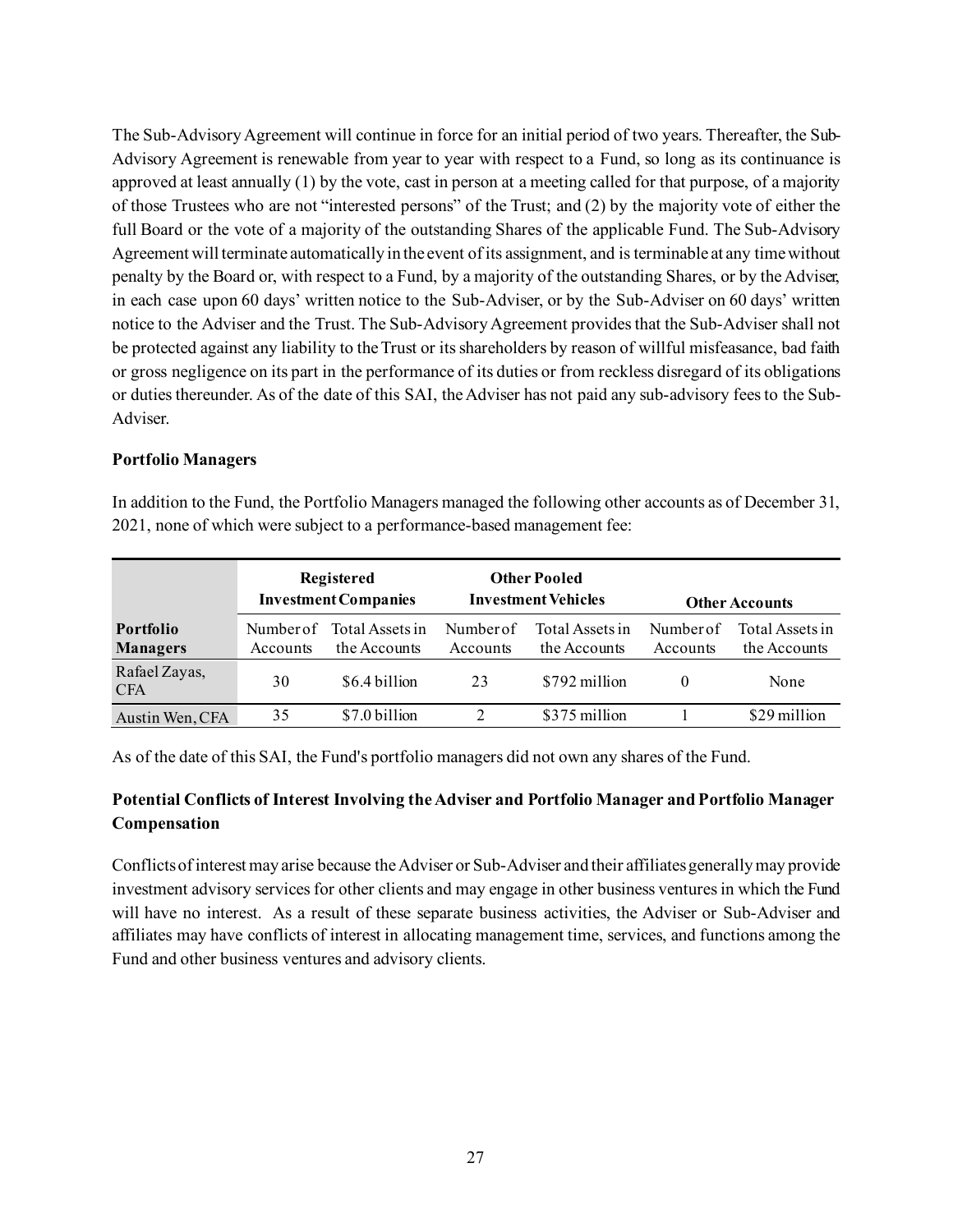The Portfolio Managers' management of "other accounts" may give rise to potential conflicts of interest in connection with their management of the Fund's investments, on one hand, and the investments of the other accounts, on the other. The other accounts may have similar investment objectives as the Fund. Therefore, a potential conflict of interest may arise as a result of the identical investment objectives, whereby a portfolio manager could favor one account over another. Another potential conflict could include a portfolio manager's knowledge about the size, timing and possible market impact of Fund trades, whereby such portfolio manager could use this information to the advantage of other accounts and to the disadvantage of the Fund. However, the Sub-Adviser has established policies and procedures to ensure that the purchase and sale of securities among all accounts the Sub-Adviser manages are fairly and equitably allocated.

The Adviser and Sub-Adviser, have implemented policies and procedures designed to ensure that each entity conducts its trading activities separately and without knowledge or consultation with the other entity. As a result, investment professionals at the Adviser or the Sub-Adviser may place trades that are directly or indirectly contrary to investment decisions made on behalf of the Fund, or may make investment decisions that are similar to those made for the Fund, both of which have potential to adversely impact the Fund depending on market conditions.

Additionally, the Adviser may in the future provide advice to other clients, including separately managed accounts, commingled funds and additional investment funds, using the same strategy as the Fund or to other funds or accounts which seek to replicate the performance of similar or different indices. Advisory accounts of the Adviser following the same or similar strategies may experience differences in return or tracking error due to various factors including the size of the account, timing of investments, liquidity needs, and differences in cash inflows and outflows. The Adviser and its principals, officers, employees, and affiliates may buy and sell securities or other investments for their own accounts and may have actual or potential conflicts of interest with respect to investments made on the Fund's behalf. As a result of differing trading and investment strategies or constraints, positions may be taken by principals, officers, employees, and affiliates of the Adviser that are the same as, different from, or made at a different time than positions taken for the Fund.

MSCI Inc. serves as the Index Provider to the Fund. The Adviser and Sub-Adviser have adopted a code of ethics governing the personal trading activity of its personnel. Finally, the Fund will disclose, on a daily basis, its entire portfolio holdings.

The Portfolio Managers do not receive any direct compensation from the Fund.

Each Portfolio Manager's compensation includes a fixed base salary and discretionary bonus which is not tied to the performance of the Fund or asset growth in the Fund. The discretionary bonus is based on VIA's evaluation of the performance of the portfolio managers.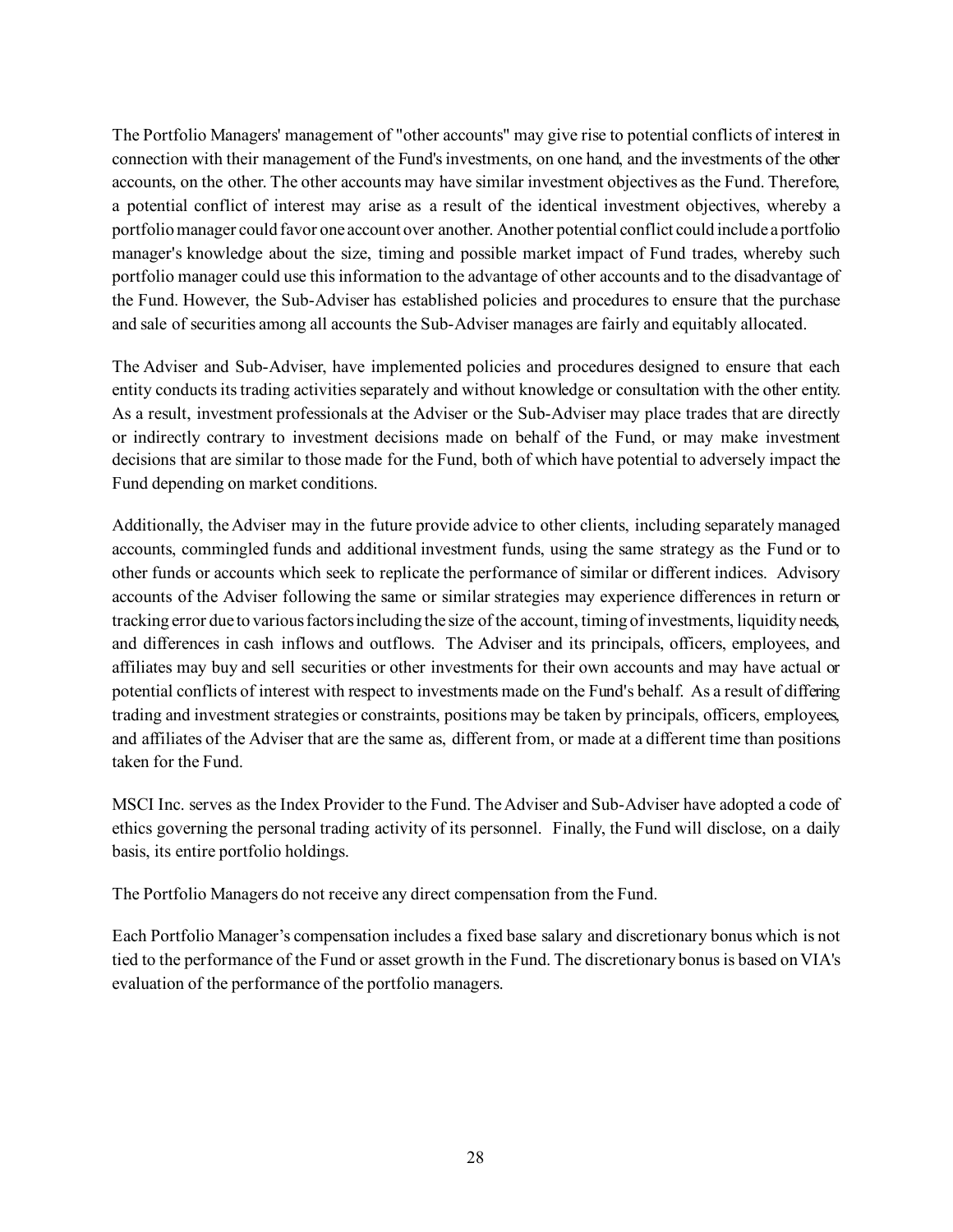## <span id="page-30-0"></span>**Service Providers**

U.S. Bancorp Fund Services, LLC, doing business as U.S. Bank Global Fund Services ("Fund Services"), located at 615 East Michigan Street, Milwaukee, Wisconsin, 53202 serves as the Administrator, Transfer Agent and index receipt agent (as that term is defined in the rules of the National Securities Clearing Corporation ("NSCC")) for the Fund.

Pursuant to a Fund Administration Servicing Agreement and Fund Accounting Servicing Agreement between the Trust and Fund Services, Fund Services provides certain administrative services to the Fund, including, among other responsibilities, portfolio accounting services, tax accounting services and furnishing financial reports, coordinating the negotiation of contracts and fees with, and the monitoring of performance and billing of, the Fund's independent contractors and agents; preparation for signature by an officer of the Trust of all documents required to be filed for compliance by the Trust and the Fund with applicable laws and regulations; arranging for the computation of performance data, including NAV per share and yield; responding to shareholder inquiries; and arranging for the maintenance of books and records of the Fund, and providing, at its own expense, office facilities, equipment and personnel necessary to carry out its duties. In this capacity, the Fund Services does not have any responsibility or authority for the investment management of the Fund, the determination of investment policy, or for any matter pertaining to the distribution of Fund shares. As compensation for the administration and accounting services, the Adviser pays Fund Services a fee based on each Fund's average daily net assets, subject to an annual minimum fee. Fund Services also acts as Transfer Agent and Dividend Disbursing Agent under a separate agreement with the Trust.

Because the Fund has not yet commenced operations, the Fund has not paid any fund administration or fund accounting fees to the Fund Services.

Pursuant to a custody agreement between the Trust and the Fund, U.S. Bank N.A., an affiliate of Fund Services, serves as the custodian of the Fund's assets (the "Custodian"). Pursuant to the custody agreement, the Custodian receives an annual fee from the Adviser based on the Fund's total average daily net assets, subject to a minimum annual fee, and certain settlement charges. The Custodian also is entitled to certain out-of-pocket expenses. The Custodian's address is 1555 North Rivercenter Drive, Milwaukee, Wisconsin, 53212. The Custodian does not participate in decisions relating to the purchase and sale of securities by the Fund. U.S. Bank and its affiliates may participate in revenue sharing arrangements with service providers of mutual funds in which the Fund may invest.

#### <span id="page-30-1"></span>**Legal Counsel**

Stradley Ronon Stevens & Young, LLP, 2005 Market Street, Suite 2600, Philadelphia, Pennsylvania 19103, serves as legal counsel to the Trust and as independent legal counsel to the Board.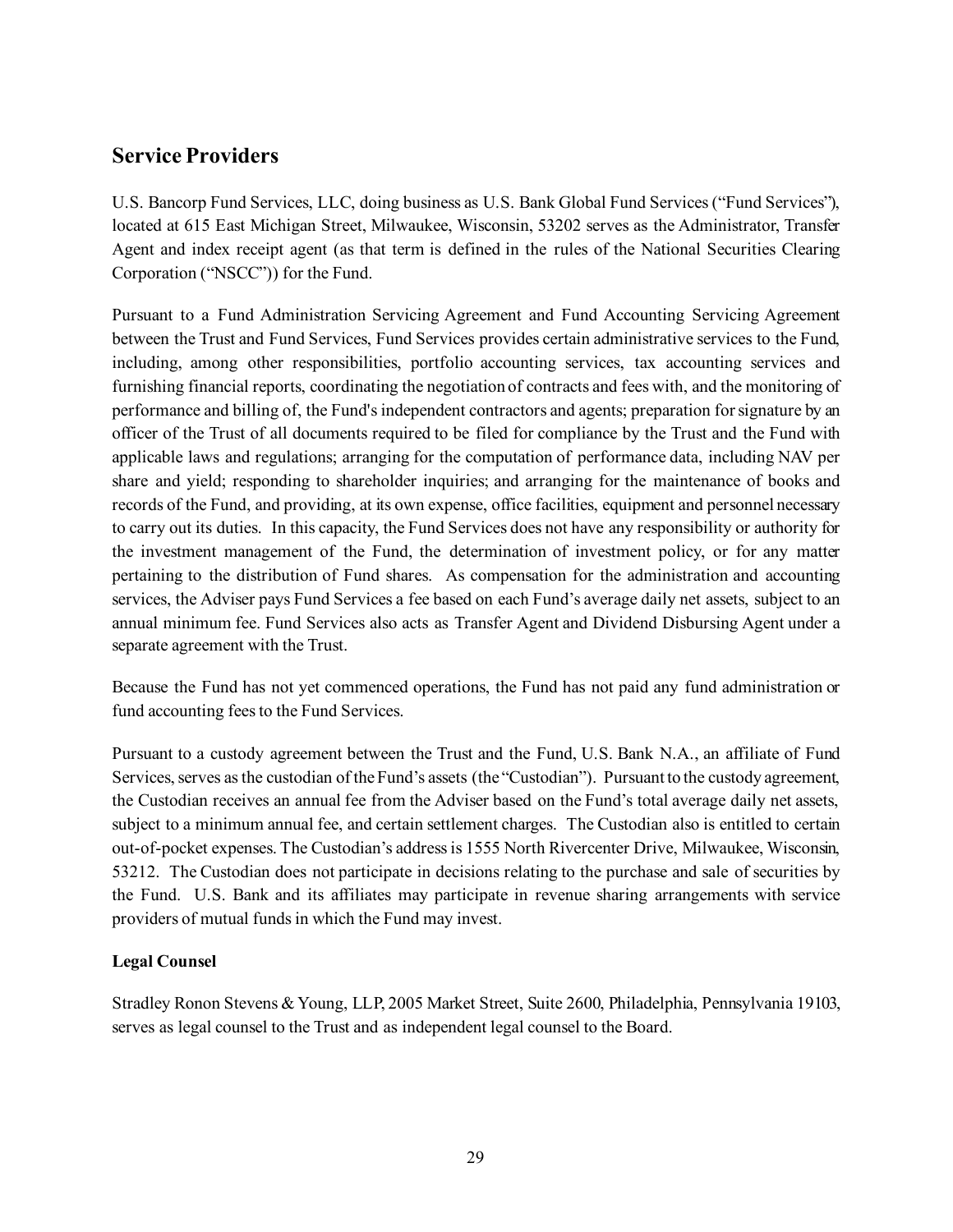#### <span id="page-31-0"></span>**Independent Registered Public Accounting Firm**

Cohen & Company, Ltd., 342 North Water Street, Suite 830, Milwaukee, Wisconsin 53202, serves as the independent registered public accounting firm for the Fund. Its services include auditing the Fund's financial statements and the performance of related tax services.

## <span id="page-31-1"></span>**Distribution of Fund Shares**

The Trust has entered into a distribution agreement (the "Distribution Agreement") with Quasar Distributors, LLC (the "Distributor"), 111 East Kilbourn Avenue, Suite 2200, Milwaukee, Wisconsin 53202, pursuant to which the Distributor acts as the Fund's principal underwriter and distributes shares. Shares are continuously offered for sale by the Distributor only in Creation Units. The Distributor will not distribute Shares in amounts less than a Creation Unit.

Under the Distribution Agreement, the Distributor, as agent for the Trust, will receive orders for the purchase and redemption of Creation Units, provided that any subscriptions and orders will not be binding on the Trust until accepted by the Trust. The Distributor will deliver prospectuses and, upon request, Statements of Additional Information to persons purchasing Creation Units and will maintain records of orders placed with it. The Distributor is a broker-dealer registered under the Securities Exchange Act of 1934, as amended (the "Exchange Act") and a member of the Financial Industry Regulatory Authority ("FINRA").

The Distributor may also enter into agreements with securities dealers ("Soliciting Dealers") who will solicit purchases of Creation Units of Shares. Such Soliciting Dealers may also be Authorized Participants (as discussed in "Procedures for Creation of Creation Units" below) or DTC participants (as defined below).

The Distribution Agreement has an initial term of up to two years and will continue in effect only if such continuance is specifically approved at least annually by the Board of Trustees or by vote of a majority of the Fund's outstanding voting securities and, in either case, by a majority of the Independent Trustees. The Distribution Agreement is terminable without penalty by the Trust, on behalf of the Fund, on 60 days' written notice when authorized either by a majority vote of the Fund's shareholders or by vote of a majority of the Board of Trustees, including a majority of the Trustees who are not "interested persons" (as defined under the 1940 Act) of the Trust, or by the Distributor on 60 days' written notice, and will automatically terminate in the event of its "assignment," as defined in the 1940 Act.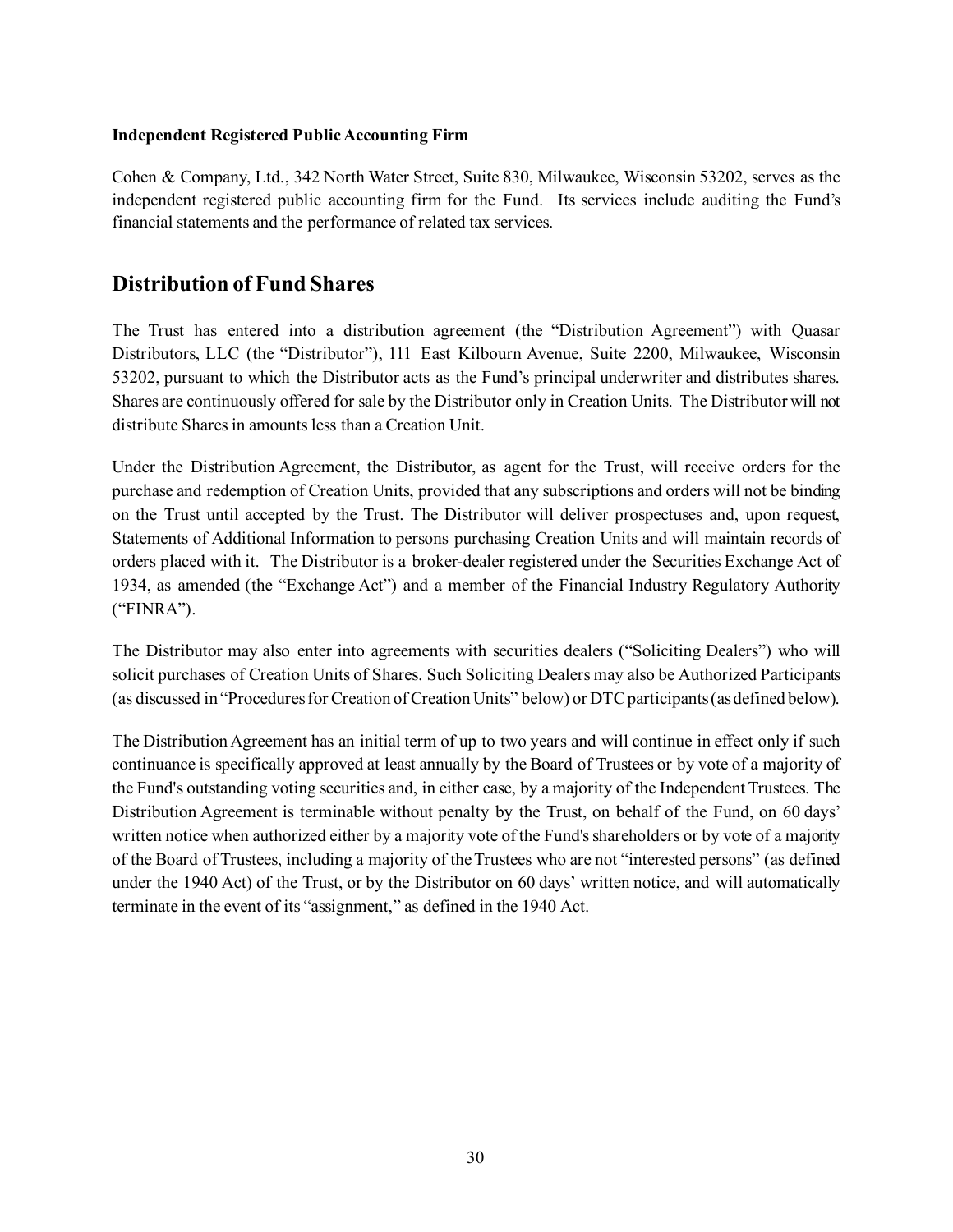## <span id="page-32-0"></span>**Distribution (Rule 12b-1) Plan**

The Trust has adopted a Distribution Plan (the "Plan") in accordance with the provisions of Rule 12b-1 under the 1940 Act, which regulates circumstances under which an investment company may directly or indirectly bear expenses relating to the distribution of its shares. The Fund does not presently intend to make any payments pursuant to the Plan. Continuance of the Plan with respect to the Fund must be approved annually by a majority of the Trustees of the Trust and by a majority of the Trustees who are not interested persons (as defined in the 1940 Act) of the Trust and have no direct or indirect financial interest in the Plan or in any agreements related to the Plan ("Qualified Trustees"). The Plan requires that quarterly written reports of amounts spent under the Plan and the purposes of such expenditures be furnished to and reviewed by the Trustees. The Plan may not be amended to increase materially the amount that may be spent thereunder with respect to the Fund without approval by a majority of the outstanding shares of any class of the Fund that is affected by such increase. All material amendments of the Plan will require approval by a majority of the Trustees of the Trust and of the Qualified Trustees.

Under the Plan, the Distributor may make payments pursuant to written agreements to financial institutions and intermediaries such as banks, savings and loan associations and insurance companies including, without limit, investment counselors, broker-dealers and the Distributor's affiliates and subsidiaries (collectively, "Agents") as compensation for services and reimbursement of expenses incurred in connection with distribution assistance. The Plan is characterized as a compensation plan since the distribution fee will be paid to the Distributor without regard to the distribution expenses incurred by the Distributor or the amount of payments made to other financial institutions and intermediaries. The Trust intends to operate the Plan in accordance with its terms and with FINRA rules concerning sales charges.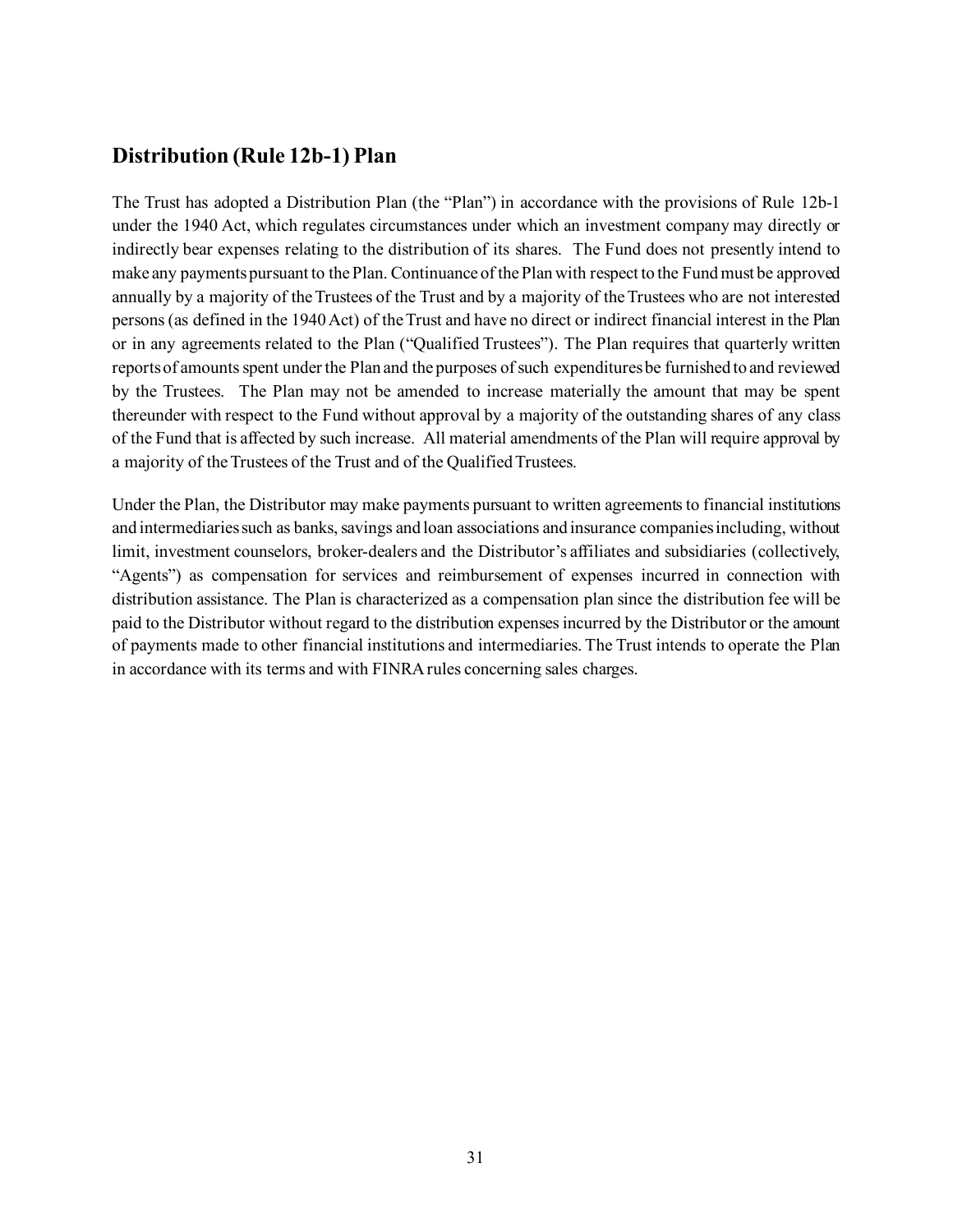Under the Plan, subject to the limitations of applicable law and regulations, the Fund is authorized to compensate the Distributor up to the maximum amount to finance any activity primarily intended to result in the sale of Creation Units of the Fund or for providing or arranging for others to provide shareholder services and for the maintenance of shareholder accounts. Such activities may include, but are not limited to: (i) delivering copies of the Fund's then current reports, prospectuses, notices, and similar materials, to prospective purchasers of Creation Units; (ii) marketing and promotional services, including advertising; (iii) paying the costs of and compensating others, including Authorized Participants with whom the Distributor has entered into written Authorized Participant Agreements, for performing shareholder servicing on behalf of the Fund; (iv) compensating certain Authorized Participants for providing assistance in distributing the Creation Units of the Fund, including the travel and communication expenses and salaries and/or commissions of sales personnel in connection with the distribution of the Creation Units of the Fund; (v) payments to financial institutions and intermediaries such as banks, savings and loan associations, insurance companies and investment counselors, broker-dealers, mutual fund supermarkets and the affiliates and subsidiaries of the Trust's service providers as compensation for services or reimbursement of expenses incurred in connection with distribution assistance; (vi) facilitating communications with beneficial owners of shares, including the cost of providing (or paying others to provide) services to beneficial owners of shares, including, but not limited to, assistance in answering inquiries related to shareholder accounts, and (vi) such other services and obligations as are set forth in the Distribution Agreement.

#### **Marketing Support Payments**

The Adviser, out of its own profits and resources and without additional cost to the Fund or its shareholders, may provide cash payments or other compensation ("Support Payments") to certain financial intermediaries who sell and/or promote the sale of shares of the Fund. Subject to and in accordance with the terms of the Fund's prospectus and the Plan (as applicable) adopted by resolution of the Trust's Board of Trustees, and specifically the "Payments to Financial Intermediaries" section of the Fund's prospectus, the Adviser may make Support Payments to such financial intermediaries related to marketing/distribution support, education training or support, shareholder servicing, sales meetings, inclusion on sales lists (including a preferred or select sales list), participation in sales programs, and for making shares of the Fund available to the intermediaries' customers generally and in investment programs.

Support Payments made by the Adviser to intermediaries may be calculated in different ways, including: (1) as a percentage of net sales; (2) as a percentage of net assets; (3) as a flat fee; and, (4) in the case of payments to an affiliated broker-dealer, as a percentage of the expected annualized revenue to be received by the Adviser on new assets invested in the Fund as a result of the services provided by the affiliated broker-dealer with an offset for qualifying redemptions from the Fund.

The possibility of receiving, or the receipt of, such Support Payments as described above may provide such intermediaries and/or their salespersons with an incentive to favor sales of shares of the Fund, and other funds whose affiliates make similar compensation available, over other investments that do not make such payments. Investors may wish to take such payment arrangements into account when considering and evaluating any recommendations relating to the Fund and other ETFs.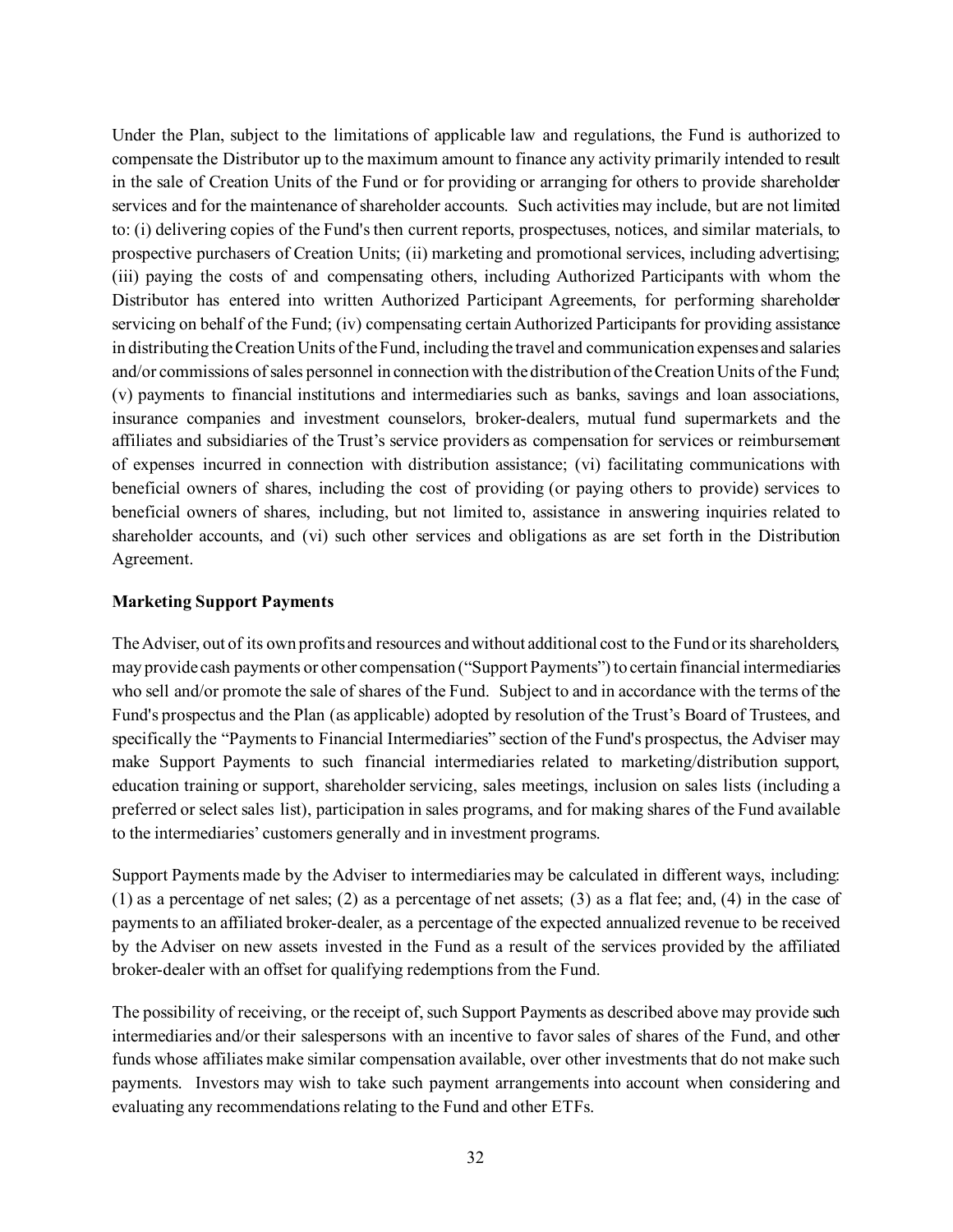### <span id="page-34-0"></span>**Portfolio Transactions and Brokerage**

Subject to the supervision of the Adviser, the Sub-Adviser is responsible for decisions to buy and sell securities for the Fund, broker-dealer selection, and negotiation of brokerage commission rates. The Sub-Adviser's primary consideration in effecting a security transaction will be to obtain the best execution. In selecting a broker-dealer to execute each particular transaction, the Sub-Adviser will initially consider their ability to execute transactions at the most favorable prices and lowest overall execution costs, while also taking into consideration other relevant factors, such as, the reliability, integrity and financial condition of the broker-dealer, the size of and difficulty in executing the order, the quality of execution and custodial services, and the provision of valuable research services that can be reasonably expected to enhance the investment return of clients managed by the Sub-Adviser. Research services may include reports on particular companies, the market, the economy and other general widely distributed research, and may be used by the Sub-Adviser in servicing any funds and accounts managed by the Sub-Adviser, including the Fund. Receipt of research is one of a number of factors considered in assigning an overall internal ranking to brokers. The price to the Fund in any transaction may be less favorable than that available from another broker-dealer if the difference is reasonably justified by other aspects of the execution services offered.

The Fund may, from time to time, enter into arrangements with placement agents in connection with direct placement transactions. The Sub-Adviser will consider whether the proposed services are customary, whether the proposed fee schedules are within the range of customary rates, whether any proposal would obligate us to enter into transactions involving a minimum fee, dollar amount or volume of securities, or into any transaction whatsoever, and other terms such as indemnification provisions.

The Sub-Adviser shall not be deemed to have acted unlawfully or to have breached any duty solely by reason of its having caused the Fund to pay a broker or dealer that provides brokerage and research services to the Sub-Adviser an amount of commission for effecting an investment transaction in excess of the amount of commission another broker or dealer would have charged for effecting that transaction, if the Sub-Adviser determines in good faith that such amount of commission was reasonable in relation to the value of the brokerage and research services provided by such broker or dealer, viewed in terms of either that particular transaction or the Sub-Adviser's overall responsibilities with respect to the Fund and to other clients of the Sub-Adviser as to which the Sub-Adviser exercises investment discretion. The overall reasonableness of brokerage commissions is evaluated by the Sub-Adviser based upon its knowledge of available information as to the general level of commissions paid by other institutional investors for comparable services. The Sub-Adviser is further authorized to allocate the orders placed by it on behalf of the Fund to such brokers and dealers who also provide research or statistical material or other services to the Sub-Adviser. Such allocation shall be in such amounts and proportions as the Sub-Adviser shall determine and the Sub-Adviser will report on said allocations regularly to the Adviser and Board of Trustees indicating the brokers to whom such allocations have been made and the basis therefor.

Portfolio transactions may be placed with broker-dealers who sell shares of the Fund subject to rules adopted by FINRA and the SEC. Portfolio transactions may also be placed with broker-dealers in which the Adviser has invested on behalf of the Fund and/or client accounts.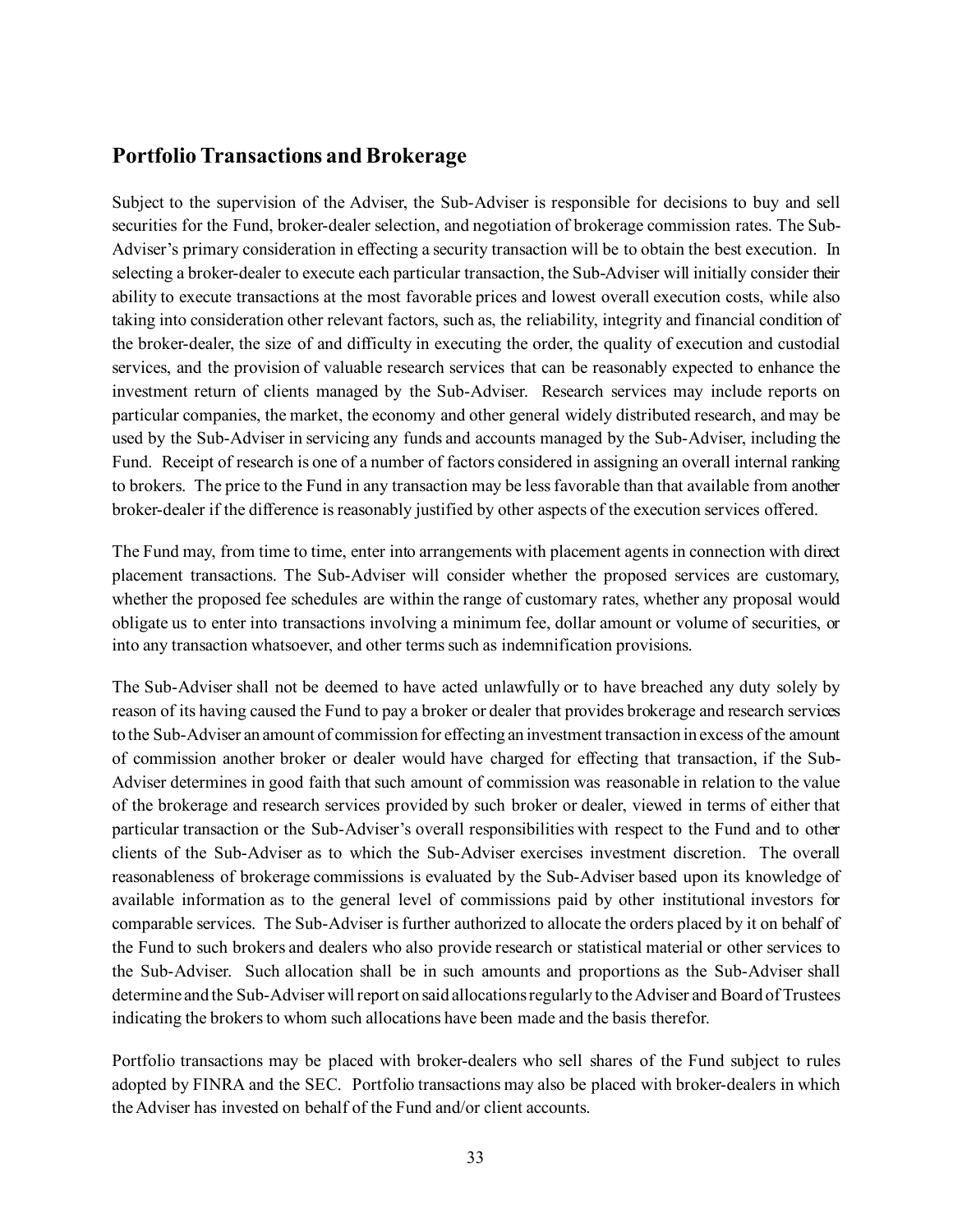The Fund has not commenced operations as of the date of this SAI; therefore, the Fund has not paid any brokerage commissions.

#### **Brokerage with Fund Affiliates**

The Fund may execute brokerage or other agency transactions through registered broker-dealer affiliates of the Fund, the Adviser or the Distributor for a commission in conformity with the 1940 Act, the Exchange Act and rules promulgated by the SEC. These rules require that commissions paid to the affiliate by the Fund for exchange transactions not exceed "usual and customary" brokerage commissions. The rules define "usual and customary" commissions to include amounts which are "reasonable and fair compared to the commission, fee or other remuneration received or to be received by other brokers in connection with comparable transactions involving similar securities being purchased or sold on a securities exchange during a comparable period of time." The Trustees, including those who are not "interested persons" of the Fund, have adopted procedures for evaluating the reasonableness of commissions paid to affiliates and review these procedures periodically.

#### **Securities of "Regular Broker-Dealers**

The Fund are required to identify any securities of its "regular brokers and dealers" (as such term is defined in the 1940 Act) which it may hold at the close of its most recent fiscal year. "Regular brokers or dealers" of the Fund are the ten brokers or dealers that, during the most recent fiscal year: (i) received the greatest dollar amounts of brokerage commissions from the Fund's portfolio transactions; (ii) engaged as principal in the largest dollar amounts of portfolio transactions of the Fund; or (iii) sold the largest dollar amounts of the Fund's shares.

## <span id="page-35-0"></span>**Portfolio Turnover**

Portfolio turnover may vary from year to year, as well as within a year. Portfolio turnover rate is calculated by dividing (1) the lesser of purchases or sales of portfolio securities for the fiscal year by (2) the monthly average of the value of portfolio securities owned during the fiscal year. A 100% turnover rate would occur if all the securities in the Fund's portfolio, with the exception of securities whose maturities at the time of acquisition were one year or less, were sold and either repurchased or replaced within one year. A high rate of portfolio turnover (100% or more) generally leads to above-average transaction costs and could generate capital gains that must be distributed to shareholders as short-term capital gains taxed at ordinary income rates (currently as high as 35%). To the extent that the Fund experience an increase in brokerage commissions due to a higher portfolio turnover rate, the performance of the Fund could be negatively impacted by the increased expenses incurred and may result in a greater number of taxable transactions. The Fund's annual portfolio turnover rate will be included in the "Financial Highlights" section of the Fund's Prospectus following the commencement of Fund operations.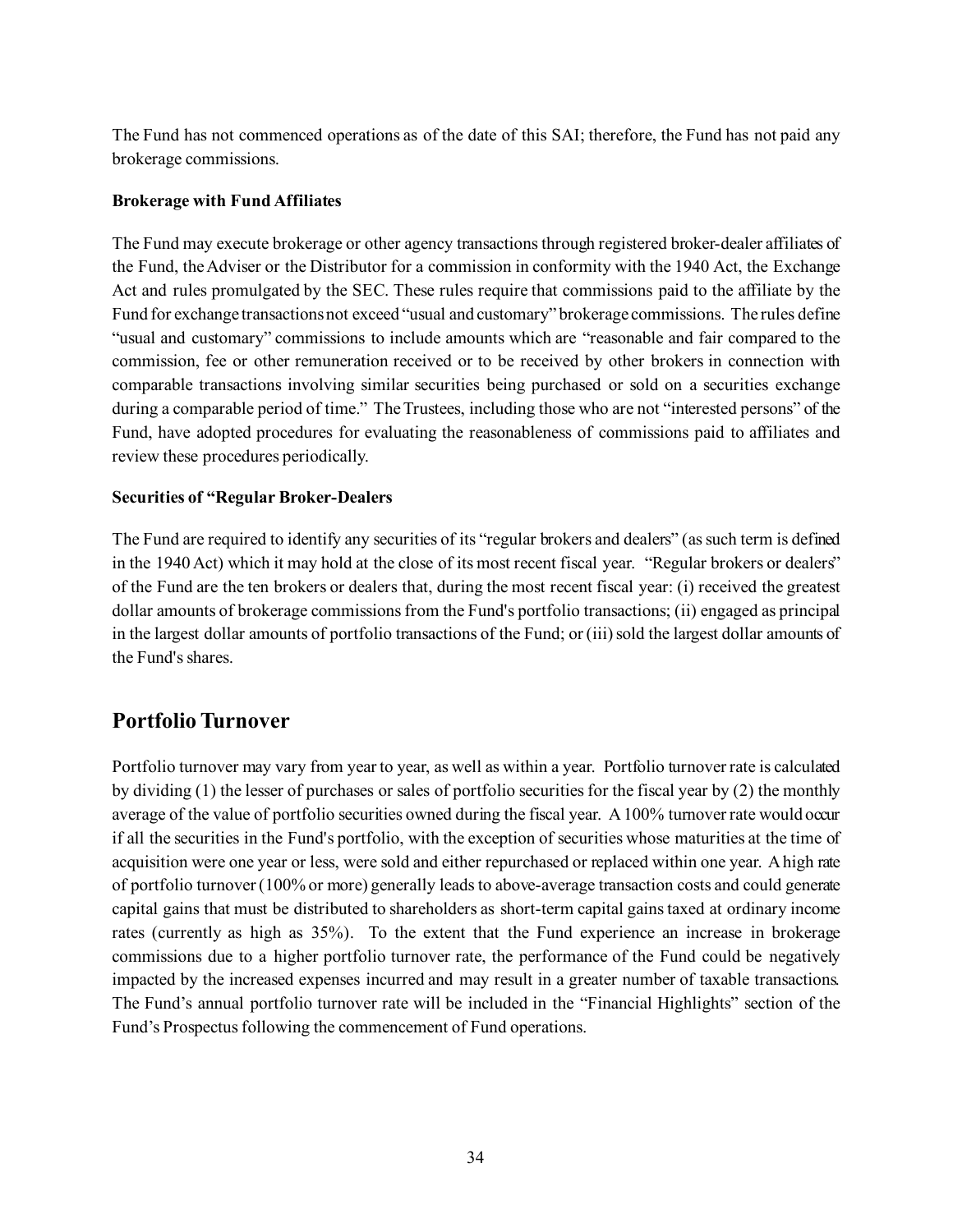## <span id="page-36-0"></span>**Code of Ethics**

The Trust, the Adviser, and the Sub-Adviser each have adopted a code of ethics in accordance with Rule 17j-1 under the 1940 Act. These codes of ethics permit the personnel of these entities to invest in securities, including securities that the Fund may purchase or hold. The codes of ethics are on public file with, and are available from, the SEC.

## <span id="page-36-1"></span>**Proxy Voting Procedures**

The Board of Trustees has adopted proxy voting policies and procedures ("Proxy Policies") wherein the Trust has delegated to the Adviser the responsibility for voting proxies relating to portfolio securities held by the Fund as part of the Adviser's investment advisory services, subject to the supervision and oversight of the Board of Trustees. Notwithstanding this delegation of responsibilities, however, the Fund retains the right to vote proxies relating to its portfolio securities. The fundamental purpose of the Proxy Policies is to ensure that each vote will be in a manner that reflects the best interest of the Fund and its shareholders, taking into account the value of the Fund's investments.

The actual voting recordsrelating to portfolio securities during the most recent 12-month period ended June 30 are available without charge, upon request, by calling toll-free, (800) SEC-0330 or by accessing the SEC's website at www.sec.gov.

#### *The Adviser's Proxy Voting Policies and Procedures*

The Adviser will vote proxies on behalf of the Fund in a manner that it believes is consistent with the best interests of the Fund and its shareholders. Absent special circumstances, all proxies will be voted consistent with guidelines established and described in the Adviser's Proxy Voting Policies and Procedures. A summary of the Adviser's Proxy Voting Policies and Procedures is as follows:

- Because the Adviser manages index-based products only, it is the policy of the Adviser to vote proxiesin accordance with the recommendation of a proxy voting service.
- The Adviser retains the power to vote contrary to the recommendation of a proxy voting service at its discretion, so long as the reasons for doing so are well documented.
- The Adviser may determine not to vote a particular proxy, if the costs and burdens exceed the benefits of voting.
- In certain situations there may be a conflict of interest in the voting of proxies between the interests of the Fund and its shareholders and those of the Adviser as a result of the Adviser's passive indexbased business. Conflicts identified by the Adviser will be addressed in accordance with the proxy policies by the Adviser. The Board of Directors of the Adviser will address any such conflicts on a case-by-case basis.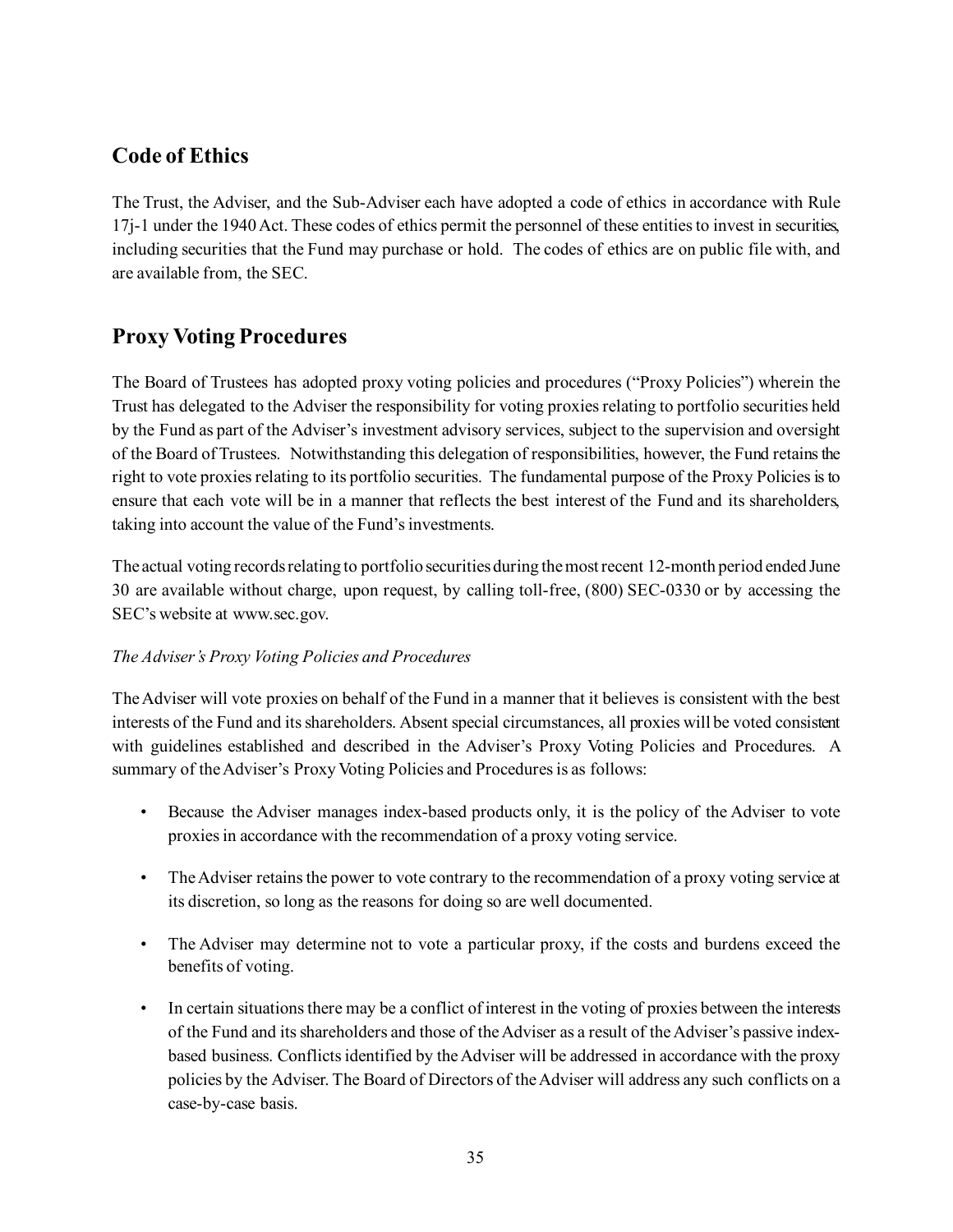• All proxies will be voted in accordance with any applicable investment restrictions of the Fund and, to the extent applicable, any resolutions or other instructions approved by the Board of Trustees.

## <span id="page-37-0"></span>**Anti-Money Laundering Compliance Program**

The Trust has established an Anti-Money Laundering Compliance Program (the "Program") as required by the Uniting and Strengthening America by Providing Appropriate Tools Required to Intercept and Obstruct Terrorism Act of 2001 ("USA PATRIOT Act"). To ensure compliance with this law, the Trust's Program provides for the development of internal practices, procedures and controls, designation of anti-money laundering compliance officers, an ongoing training program and an independent audit function to determine the effectiveness of the Program. Ms. Deborah Ward has been designated as the Trust's Anti-Money Laundering Compliance Officer.

Procedures to implement the Program include, but are not limited to: determining that the Distributor and the Transfer Agent have established proper anti-money laundering procedures; reporting suspicious and/or fraudulent activity; checking shareholder names against designated government lists, including Office of Foreign Asset Control ("OFAC"), and a complete and thorough review of all new opening account applications. The Fund will not transact business with any person or legal entity whose identity and beneficial owners, if applicable, cannot be adequately verified under the provisions of the USA PATRIOT Act.

As a result of the Program, the Fund may be required to "freeze" the account of a shareholder if the shareholder appears to be involved in suspicious activity or if certain account information matches information on government lists of known terrorists or other suspicious persons, or the Fund may be required to transfer the account or proceeds of the account to a governmental agency.

## <span id="page-37-1"></span>**Portfolio Holdings Information**

The Trust, on behalf of the Fund, has adopted portfolio holdings disclosure policies ("Portfolio Holdings Policies") that govern the timing and circumstances of disclosure of portfolio holdings of the Fund. The Portfolio Holdings Policies are applicable to service providers of the Fund, including the Adviser. Information about the Fund's portfolio holdings will not be distributed to any third party except in accordance with these Portfolio Holdings Policies. The Board of Trustees considered the circumstances under which the Fund's portfolio holdings may be disclosed under the Portfolio Holdings Policies. The Board of Trustees also considered actual and potential material conflicts that could arise in such circumstances between the interests of the Fund's shareholders and the interests of the Adviser, Distributor or any other affiliated person of the Fund. After due consideration, the Board of Trustees determined that the Fund have a legitimate business purpose for disclosing portfolio holdings to persons described in the Portfolio Holdings Policies. The Board of Trustees also authorized its CCO to consider and authorize dissemination of portfolio holdings information to additional parties, after considering the best interests of the Fund's shareholders and potential conflicts of interest in making such disclosures.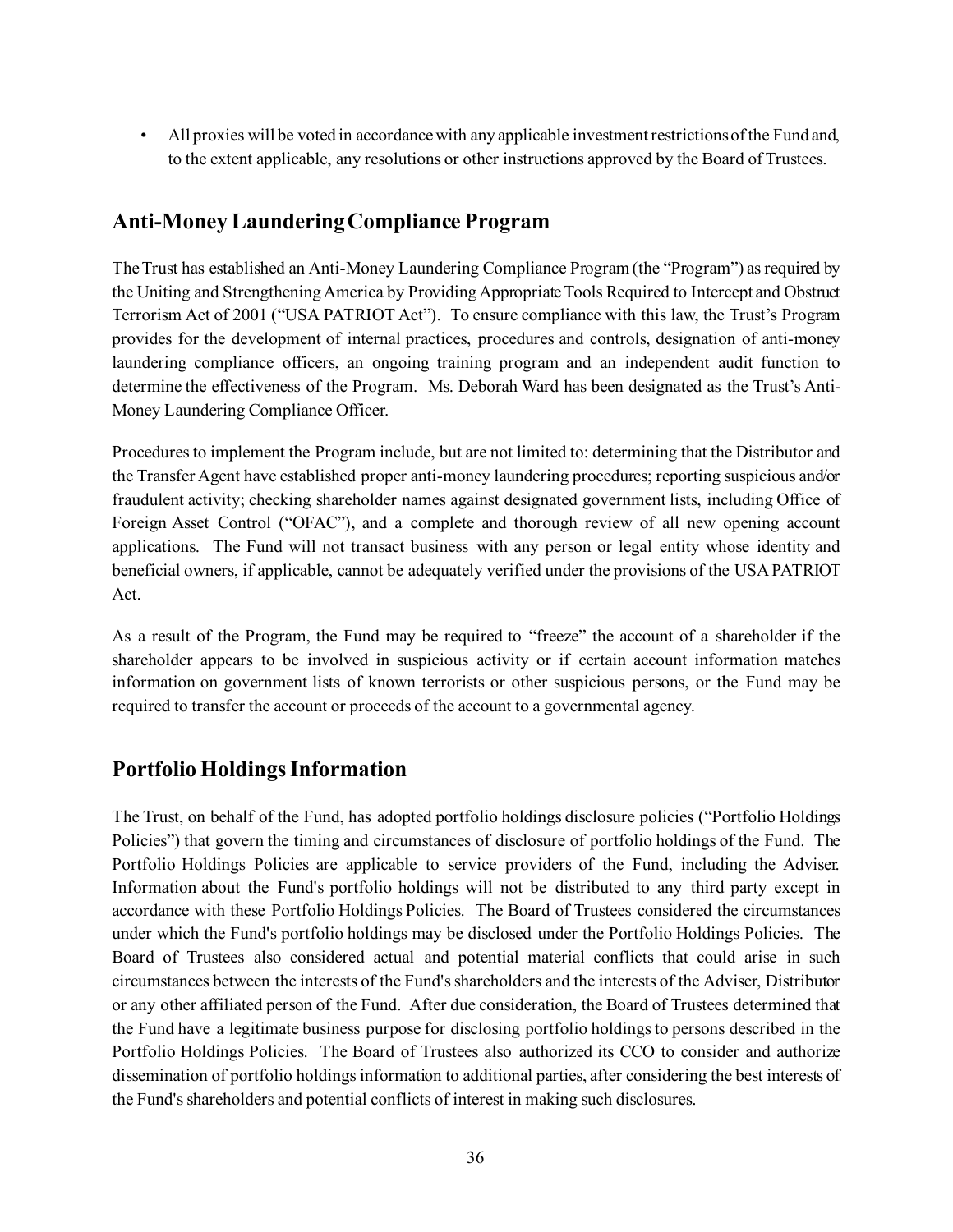The Board of Trustees exercises continuing oversight of the disclosure of the Fund's portfolio holdings by (1) overseeing the implementation and enforcement of the Portfolio Holdings Policies, codes of ethics and other relevant policies of the Fund and its service providers by the CCO, (2) by considering reports and recommendations by the CCO concerning any material compliance matters (as defined in Rule 38a-1 under the 1940 Act), and (3) by considering whether to approve any amendment to these Portfolio Holdings Policies. The Board of Trustees reserves the right to amend the Portfolio Holdings Policies at any time without prior notice in its sole discretion.

The Board has adopted a policy regarding the disclosure of information about the Fund's security holdings. The Fund's entire portfolio holdings are publicly disseminated each day the Fund is open for business and may be available through financial reporting and news services, including publicly available internet web sites. In addition, the composition of the Deposit Securities (as defined below) is publicly disseminated daily prior to the opening of the Exchange via the National Securities Clearing Corporation ("NSCC"). In the event of a conflict between the interests of the Fund and its shareholders and the interests of the Adviser or an affiliated person of the Adviser under the Portfolio Holdings Policy, the CCO of the Adviser, in consultation with the Trust's CCO, shall make a determination in the best interests of the Fund and its shareholders, and shall report such determination to the Board of Trustees at the end of the quarter in which such determination was made. Any employee of the Adviser who suspects a breach of this obligation must report the matter immediately to the Adviser's CCO or to his or her supervisor.

In addition, material non-public holdings information may be provided without lag as part of the normal investment activities of the Fund to each of the following entities which, by explicit agreement or by virtue of their respective duties to the Fund, are required to maintain the confidentiality of the information disclosed: the Administrator; the Adviser; the Fund's Accountant; the Custodian; the Transfer Agent; the Fund's independent registered public accounting firm; counsel to the Fund or the Board of Trustees (current parties are identified in this SAI); broker-dealers (in connection with the purchase or sale of securities or requests for price quotations or bids on one or more securities); lending agents; and regulatory authorities. Portfolio holdings information not publicly available with the SEC may only be provided to additional third parties in accordance with the Portfolio Holdings Policies, when the Fund have a legitimate business purpose, and the third party recipient is subject to a confidentiality agreement. Portfolio holdings information may be separately provided to any person, including rating and ranking organizations such as Lipper and Morningstar, at the same time that it is filed with the SEC or one day after it is first published on the Fund's website. Such portfolio holdings disclosure must be approved under the Portfolio Holdings Policies by the Trust's CCO.

In no event shall the Adviser, its affiliates or employees, or the Fund receive any direct or indirect compensation in connection with the disclosure of information about the Fund's portfolio holdings.

There can be no assurance that the Portfolio Holdings Policies and these procedures will protect the Fund from potential misuse of that information by individuals or entities to which it is disclosed.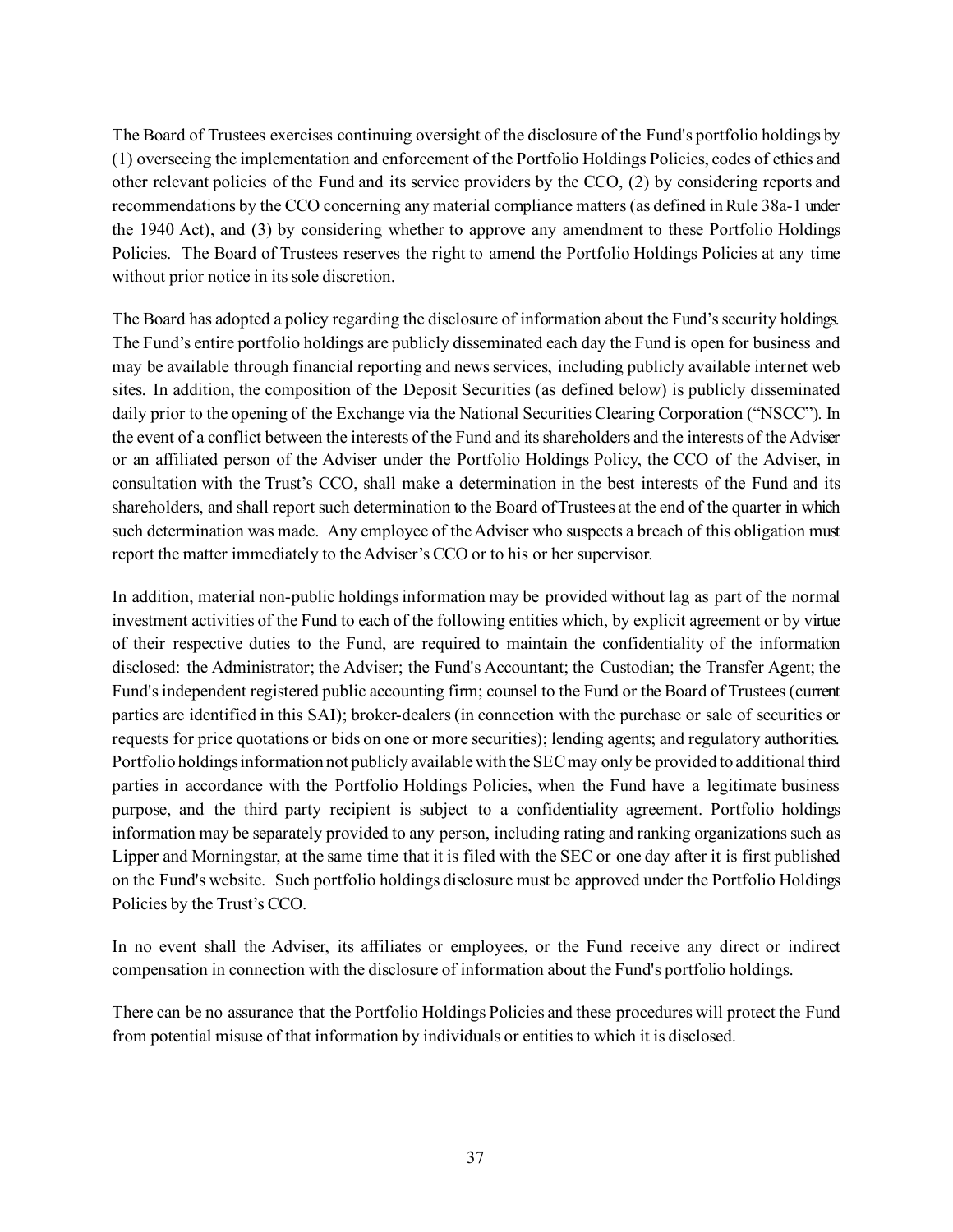Book Entry Only System. Depositary Trust Company ("DTC") acts as securities depositary for the shares. Shares of the Fund are represented by securities registered in the name of DTC or its nominee, Cede & Co., and deposited with, or on behalf of, DTC. Except in limited circumstances set forth below, certificates will not be issued for shares.

DTC is a limited-purpose trust company that was created to hold securities of its participants (the "DTC Participants") and to facilitate the clearance and settlement of securities transactions among the DTC Participants in such securities through electronic book-entry changes in accounts of the DTC Participants, thereby eliminating the need for physical movement of securities certificates. DTC Participants include securities brokers and dealers, banks, trust companies, clearing corporations and certain other organizations, some of whom (and/or their representatives) own DTC. More specifically, DTC is owned by a number of its DTC Participants and by the CBOE and FINRA. Access to the DTC system is also available to others such as banks, brokers, dealers, and trust companies that clear through or maintain a custodial relationship with a DTC Participant, either directly or indirectly (the "Indirect Participants").

Beneficial ownership of shares is limited to DTC Participants, Indirect Participants, and persons holding interests through DTC Participants and Indirect Participants. Ownership of beneficial interests in shares (owners of such beneficial interests are referred to herein as "Beneficial Owners") is shown on, and the transfer of ownership is effected only through, records maintained by DTC (with respect to DTC Participants) and on the records of DTC Participants (with respect to Indirect Participants and Beneficial Owners that are not DTC Participants). Beneficial Owners will receive from or through the DTC Participant a written confirmation relating to their purchase of shares. The Trust recognizes DTC or its nominee as the record owner of all Shares for all purposes. Beneficial Owners of shares are not entitled to have Shares registered in their names, and will not receive or be entitled to physical delivery of share certificates. Each Beneficial Owner must rely on the procedures of DTC and any DTC Participant and/or Indirect Participant through which such Beneficial Owner holds its interests, to exercise any rights of a holder of shares.

Conveyance of all notices, statements, and other communications to Beneficial Owners is effected as follows. DTC will make available to the Trust upon request and for a fee a listing of shares held by each DTC Participant. The Trust will obtain from each such DTC Participant the number of Beneficial Owners holding shares, directly or indirectly, through such DTC Participant. The Trust will provide each such DTC Participant with copies of such notice, statement, or other communication, in such form, number and at such place as such DTC Participant may reasonably request, in order that such notice, statement or communication may be transmitted by such DTC Participant, directly or indirectly, to such Beneficial Owners. In addition, the Trust will pay to each such DTC Participant a fair and reasonable amount as reimbursement for the expenses attendant to such transmittal, all subject to applicable statutory and regulatory requirements.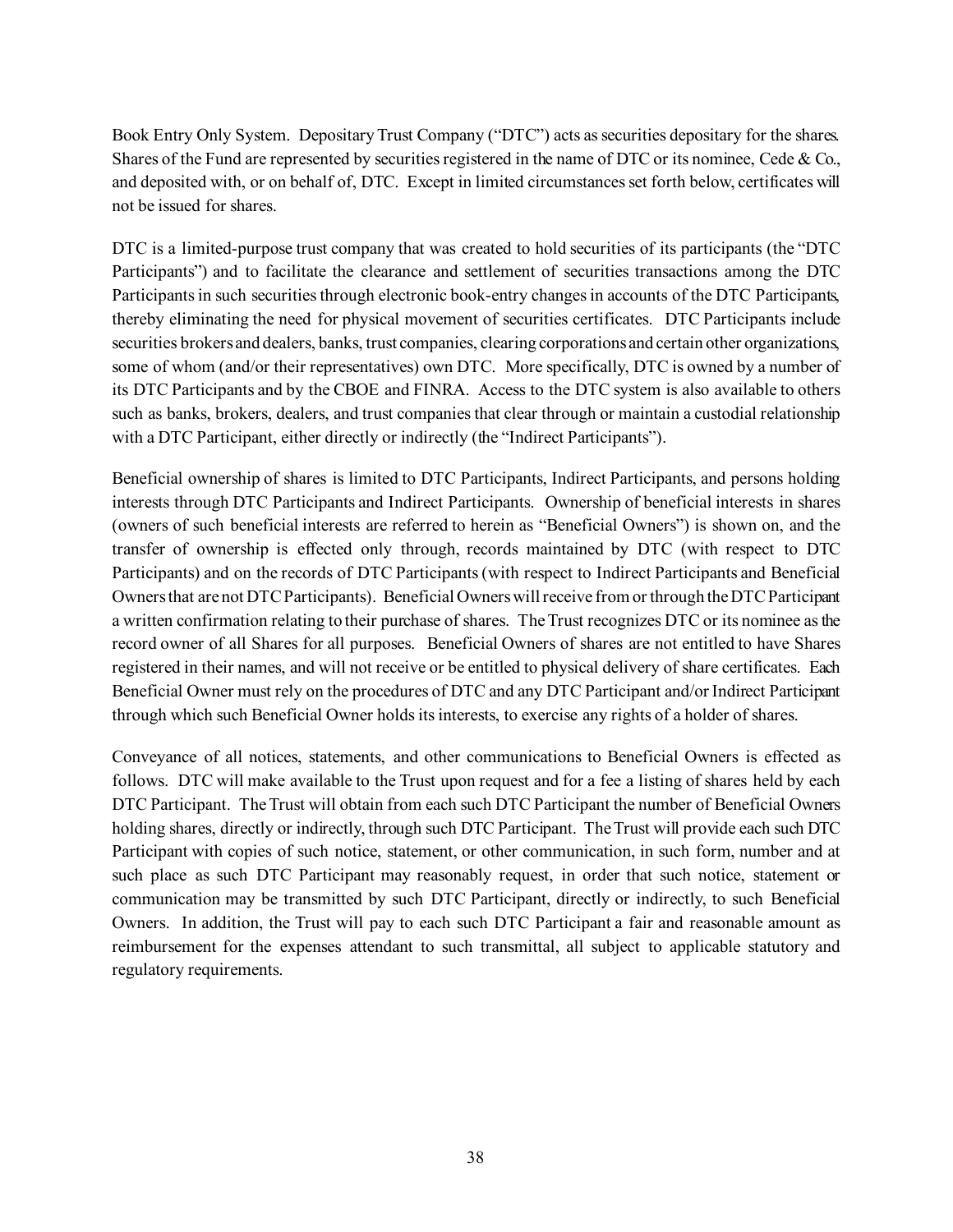Share distributions will be made to DTC or its nominee, Cede & Co., as the registered holder of all shares. DTC or its nominee, upon receipt of any such distributions, will credit immediately DTC Participants' accounts with payments in amounts proportionate to their respective beneficial interests in the Fund as shown on the records of DTC or its nominee. Payments by DTC Participants to Indirect Participants and Beneficial Owners of shares held through such DTC Participants will be governed by standing instructions and customary practices, as is now the case with securities held for the accounts of customers in bearer form or registered in a "street name," and will be the responsibility of such DTC Participants.

The Trust has no responsibility or liability for any aspect of the records relating to or notices to Beneficial Owners, or payments made on account of beneficial ownership interests in the Fund's shares, or for maintaining, supervising, or reviewing any records relating to such beneficial ownership interests, or for any other aspect of the relationship between DTC and the DTC Participants or the relationship between such DTC Participants and the Indirect Participants and Beneficial Owners owning through such DTC Participants.

DTC may determine to discontinue providing its service with respect to the Fund at any time by giving reasonable notice to the Trust and discharging its responsibilities with respect thereto under applicable law. Under such circumstances, the Fund will take action either to find a replacement for DTC to perform its functions at a comparable cost or, if such replacement is unavailable, to issue and deliver printed certificates representing ownership of shares, unless the Trust makes other arrangements with respect thereto satisfactory to the Exchange.

#### <span id="page-40-0"></span>**Purchase and Issuance of Shares in Creation Units**

The Trust issues and redeems shares of the Fund only in large blocks, known as "Creation Units," which amount may change from time to time. The Trust issues and sells shares of each Fund: (i) in Creation Units on a continuous basis through the Fund's distributor, without a sales load (but subject to transaction fees), at their net asset value ("NAV") per share next determined after receipt of an order, on any day the Fund's primary listing exchange is open for business ("Business Day"), in proper form pursuant to the terms of the Authorized Participant Agreement ("Participant Agreement"); or (ii) pursuant to the dividend reinvestment service of The Depository Trust Company ("DTC"). The NAV of the Fund's shares is calculated each Business Day as of the close of regular trading on the Fund's primary listing exchange, generally 4:00 p.m., Eastern time. The Fund will not issue or redeem fractional Creation Units.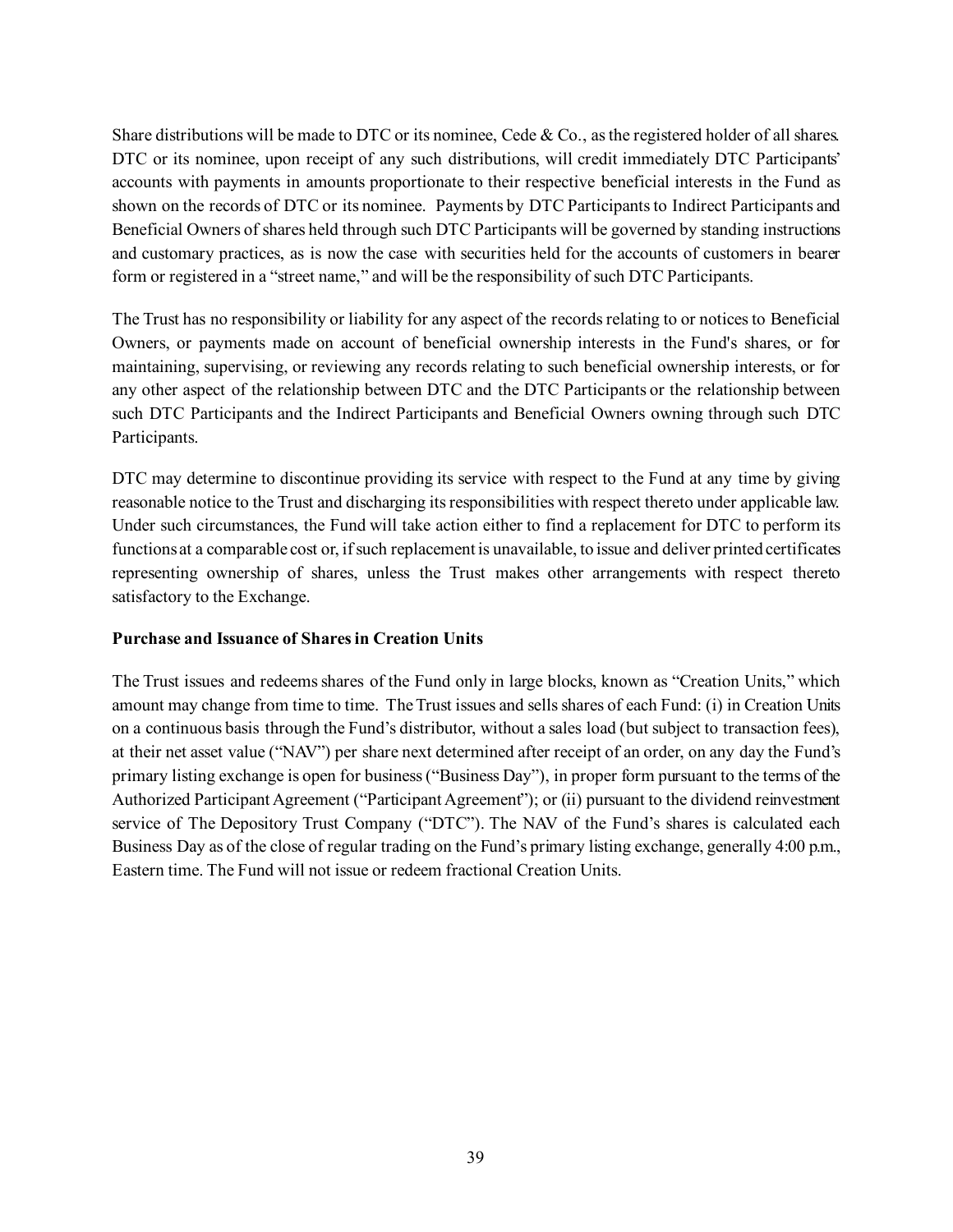FUND DEPOSIT. The consideration for purchase of a Creation Unit of a Fund generally consists of the in- kind deposit of a designated portfolio of securities (the "Deposit Securities") per each Creation Unit, constituting a substantial replication, or a portfolio sampling representation, of the securities included in the Fund's Underlying Index and the Cash Component (defined below), computed as described below. Notwithstanding the foregoing, the Trust reserves the right to permit or require the substitution of a "cash in lieu" amount ("Deposit Cash") to be added to the Cash Component to replace any Deposit Security. When accepting purchases of Creation Units for all or a portion of Deposit Cash, the Fund may incur additional costs associated with the acquisition of Deposit Securities that would otherwise be provided by an in-kind purchaser. These additional costs associated with the acquisition of Deposit Securities ("Non-Standard Charges") may be recoverable from the purchaser of creation units.

Together, the Deposit Securities or Deposit Cash, as applicable, and the Cash Component constitute the "Fund Deposit," which represents the minimum initial and subsequent investment amount for a Creation Unit of the Fund. The "Cash Component" is an amount equal to the difference between the NAV of the Shares (per Creation Unit) and the market value of the Deposit Securities or Deposit Cash, as applicable. If the Cash Component is a positive number (i.e., the NAV per Creation Unit exceeds the market value of the Deposit Securities or Deposit Cash, as applicable), the Cash Component will be such positive amount. If the Cash Component is a negative number (i.e., the NAV per Creation Unit is less than the market value of the Deposit Securities or Deposit Cash, as applicable), the Cash Component shall be such negative amount and the creator will be entitled to receive cash in an amount equal to the Cash Component. The Cash Component serves the function of compensating for any differences between the NAV per Creation Unit and the market value of the Deposit Securities or Deposit Cash, as applicable. Computation of the Cash Component excludes any stamp duty or other similar fees and expenses payable upon transfer of beneficial ownership of the Deposit Securities, if applicable, which will be the sole responsibility of the Authorized Participant (as defined below).

Each Fund through NSCC, makes available on each Business Day, immediately prior to the opening of business on the Exchange (currently 9:30 a.m., Eastern time), the list of the names and the required number of shares of each Deposit Security or the required amount of Deposit Cash, as applicable, to be included in the current Fund Deposit (based on information at the end of the previous Business Day) for the Fund. Such Fund Deposit is subject to any applicable adjustments as described below, in order to effect purchases of Creation Units of the Fund until such time as the next-announced composition of the Deposit Securities or the required amount of Deposit Cash, as applicable, is made available.

The identity and number of shares of the Deposit Securities or the amount of Deposit Cash, as applicable, required for the Fund Deposit for each Fund changes as rebalancing adjustments and corporate action events are reflected from time to time by the Adviser with a view to the investment objective of the Fund. The composition of the Deposit Securities may also change in response to adjustments to the weighting or composition of the component securities of the Fund's Underlying Index.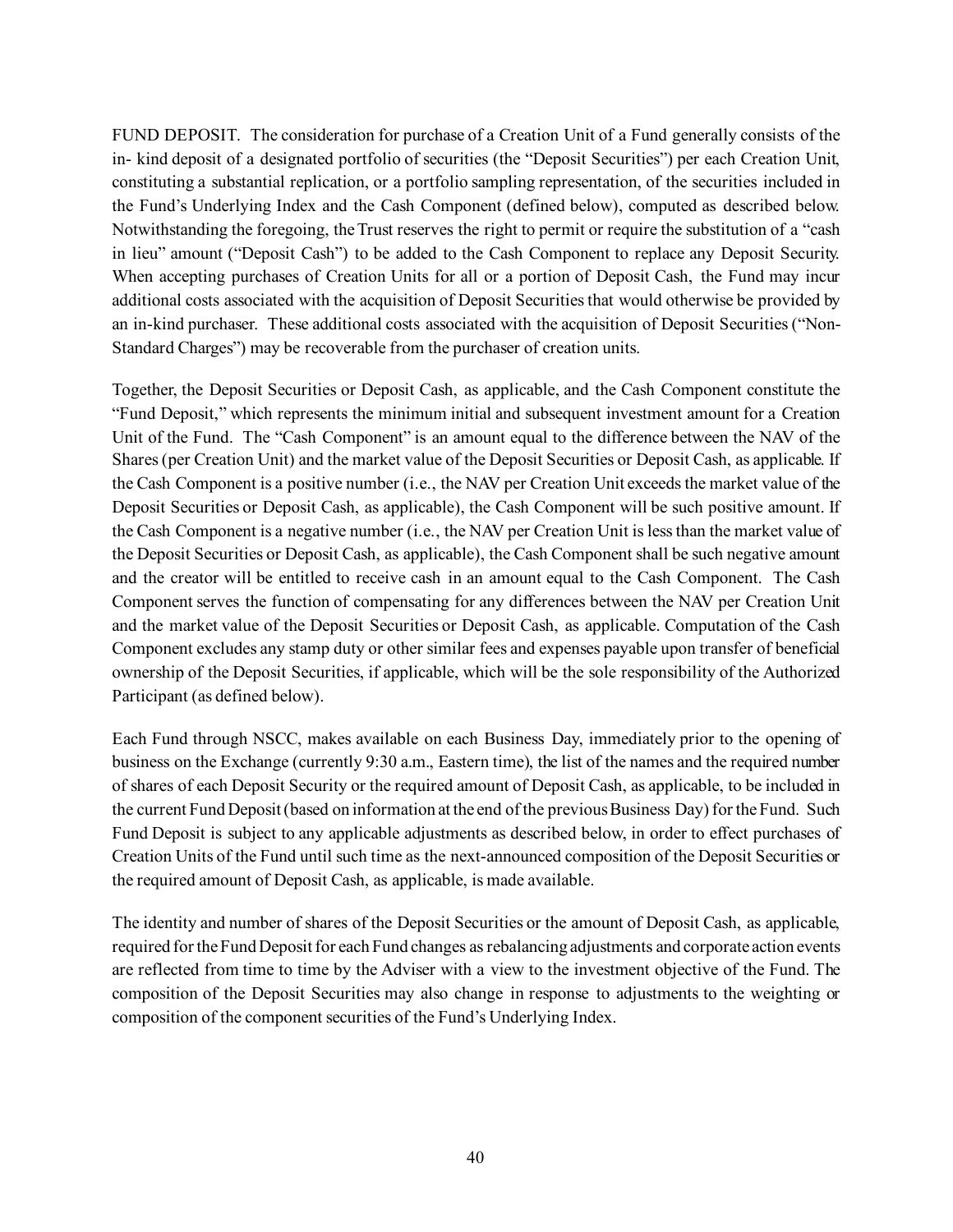The Trust reserves the right to permit or require the substitution of an amount of cash (i.e., a "cash in lieu" amount) to replace any Deposit Security, which will be added to the Deposit Cash, if applicable, and the Cash Component, including, without limitation, in situations where the Deposit Security: (i) may not be available in sufficient quantity for delivery; (ii) may not be eligible for transfer through the systems of DTC for corporate securities and municipal securities; (iii) may not be eligible for trading by an Authorized Participant (as defined below) or the investor for which it is acting; (iv) would be restricted under the securities laws or where the delivery of the Deposit Security to the Authorized Participant would result in the disposition of the Deposit Security by the Authorized Participant becoming restricted under the securities laws; or (v) in certain other situations (collectively, "custom orders"). The Trust also reserves the right to include or remove Deposit Securities from the basket in anticipation of Underlying Index rebalancing changes. The adjustments described above will reflect changes, known to the Adviser on the date of announcement to be in effect by the time of delivery of the Fund Deposit, in the composition of the Fund's Underlying Index or resulting from certain corporate actions.

CASH PURCHASE METHOD. The Trust may at its discretion permit full or partial cash purchases of Creation Units of the Fund in instances permitted by the exemptive relief the Adviser is relying on in offering the Fund. When full or partial cash purchases of Creation Units are available or specified for the Fund, they will be effected in essentially the same manner as in-kind purchases thereof. In the case of a full or partial cash purchase, the Authorized Participant must pay the cash equivalent of the Deposit Securities it would otherwise be required to provide through an in-kind purchase, plus the same Cash Component required to be paid by an in-kind purchaser together with a Creation Transaction Fee and Non-Standard Charges, as may be applicable.

PROCEDURES FOR PURCHASE OF CREATION UNITS. To be eligible to place orders with the Distributor to purchase a Creation Unit of a Fund, an entity must be (i) a "Participating Party", i.e., a brokerdealer or other participant in the clearing process through the Continuous Net Settlement System of the NSCC (the "Clearing Process"), a clearing agency that is registered with the SEC; or (ii) a DTC Participant (see "BOOK ENTRY ONLY SYSTEM"). In addition, each Participating Party or DTC Participant (each, an "Authorized Participant") must execute a Participant Agreement that has been agreed to by the Distributor, and that has been accepted by the Transfer Agent and the Trust, with respect to purchases and redemptions of Creation Units. Each Authorized Participant will agree, pursuant to the terms of a Participant Agreement, on behalf of itself or any investor on whose behalf it will act, to certain conditions, including that it will pay to the Trust an amount of cash sufficient to pay the Cash Component together with the Creation Transaction Fee (defined below) and any other applicable fees and taxes. The Adviser may retain all or a portion of the Transaction Fee to the extent the Adviser bears the expenses that otherwise would be borne by the Trust in connection with the purchase of a Creation Unit, which the Transaction Fee is designed to cover.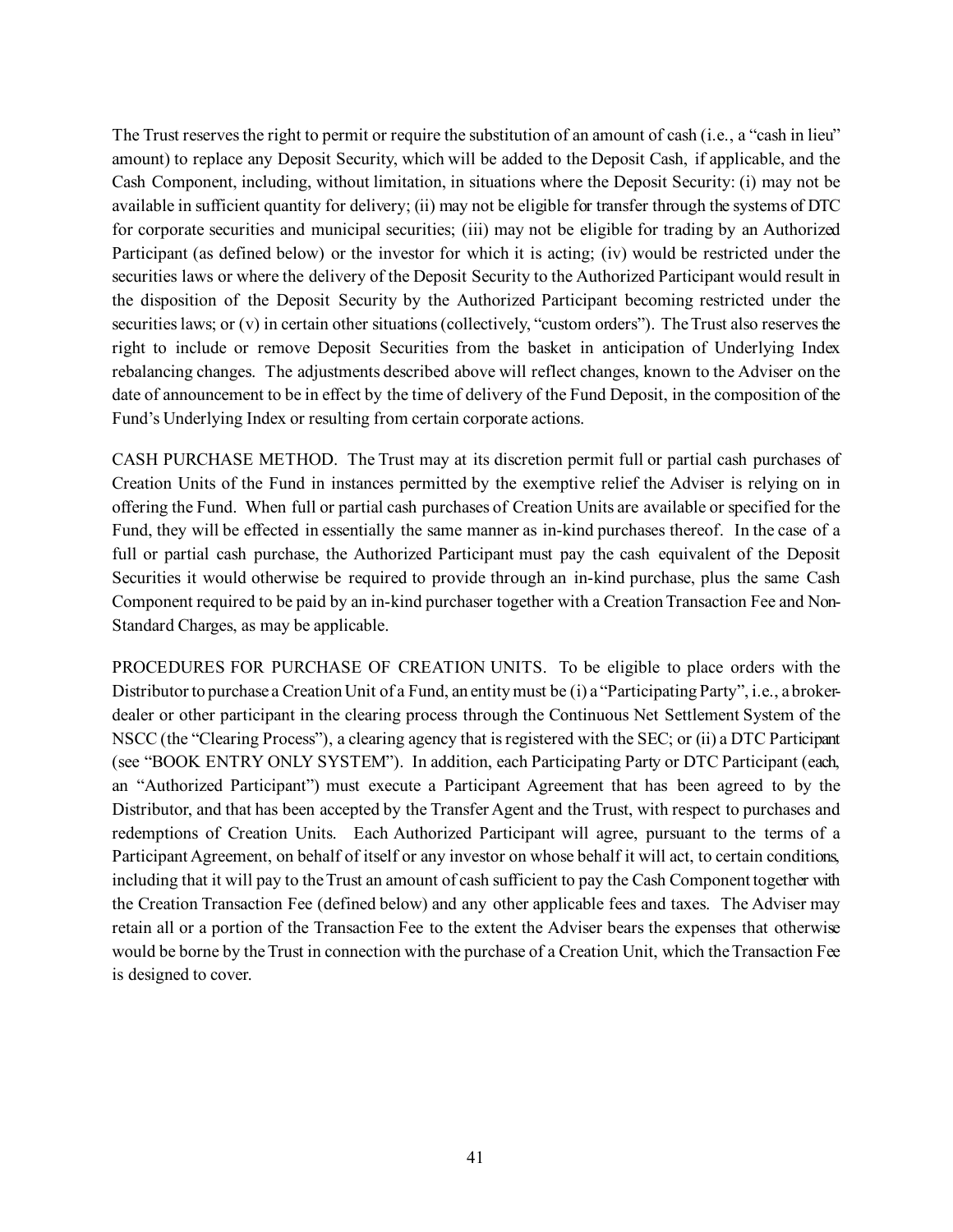All orders to purchase Shares directly from the Fund must be placed for one or more Creation Units and in the manner and by the time set forth in the Participant Agreement and/or applicable order form (the "Cut-Off Time"). Orders to purchase Creation Units on the next Business Day must be submitted as a "Future Dated Trade" between 4:30 p.m. Eastern time and 5:30 p.m. Eastern time on the prior Business Day. Orders to purchase Creation Units on the current Business Day must be submitted by 4:00 p.m. Eastern time on such Business Day. Such times may be modified by the Fund from time-to-time by amendment to the Participant Agreement and/or applicable order form. The date on which an order to purchase Creation Units (or an order to redeem Creation Units, as set forth below) is received and accepted is referred to as the "Order Placement Date." Future Dated Trades to purchase or redeem Creation Units will have an Order Placement Date of the Business Day following the day on which such an order is submitted.

An Authorized Participant may require an investor to make certain representations or enter into agreements with respect to the order (e.g., to provide for payments of cash, when required). Investors should be aware that their particular broker may not have executed a Participant Agreement and that, therefore, orders to purchase shares directly from the Fund in Creation Units have to be placed by the investor's broker through an Authorized Participant that has executed a Participant Agreement. In such cases there may be additional charges to such investor. At any given time, there may be only a limited number of broker-dealers that have executed a Participant Agreement and only a small number of such Authorized Participants may have international capabilities.

On days when the Exchange closes earlier than normal, the Fund may require orders to create Creation Units to be placed earlier in the day. In addition, if a market or markets on which the Fund's investments are primarily traded is closed on any day, the Fund will also generally not accept orders on such day. Orders must be transmitted by an Authorized Participant by telephone or other transmission method acceptable to the Distributor pursuant to procedures set forth in the Participant Agreement and in accordance with the AP Handbook. With respect to the Fund, the Distributor will notify the Custodian of such order. The Custodian will then provide such information to the appropriate local sub-custodian(s). Those placing orders through an Authorized Participant should allow sufficient time to permit proper submission of the purchase order to the Distributor by the Cut-Off Time on the Business Day on which the order is placed. Economic or market disruptions or changes, or telephone or other communication failure may impede the ability to reach the Distributor or an Authorized Participant.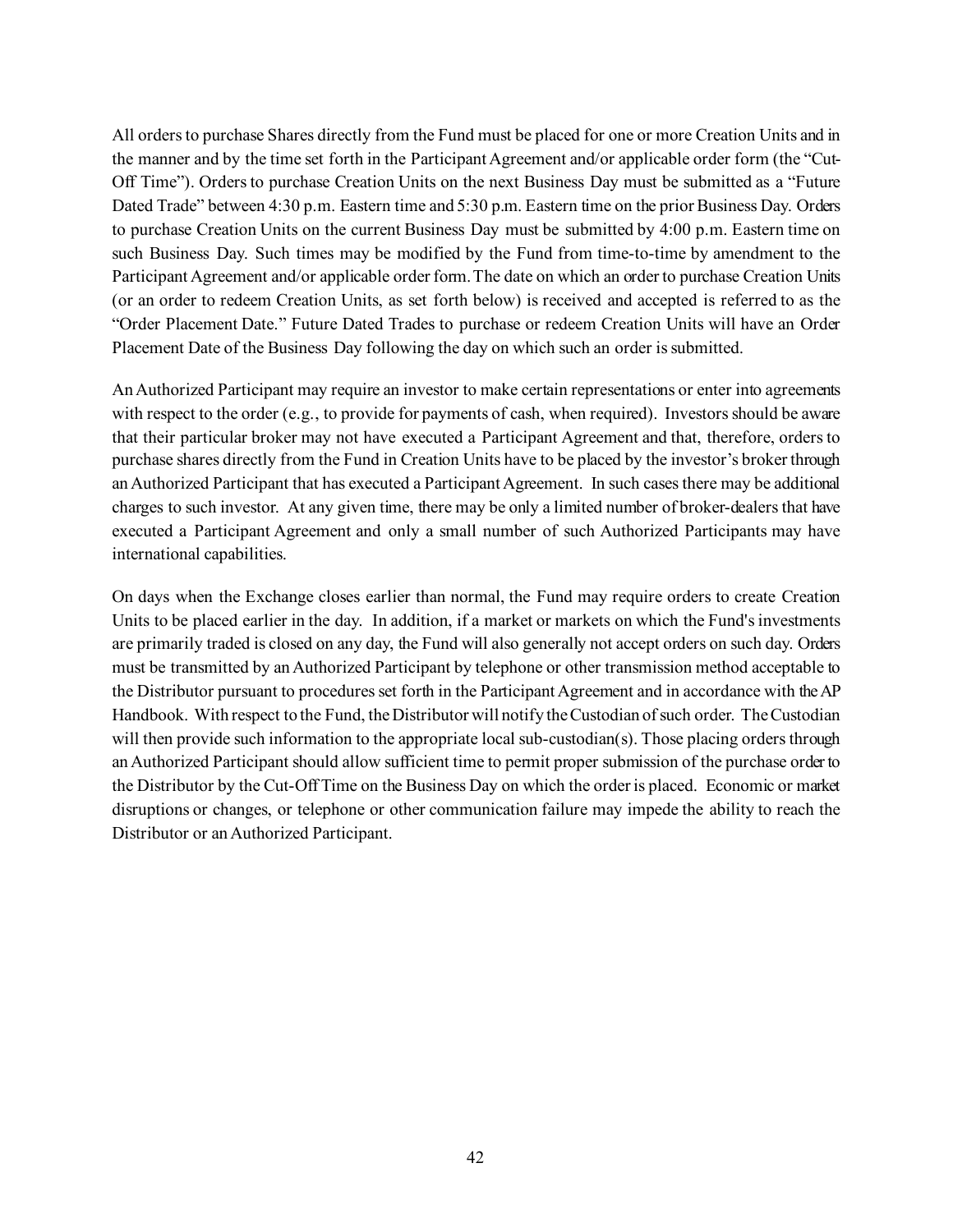Fund Deposits must be delivered by an Authorized Participant through the Federal Reserve System (for cash) or through DTC (for corporate securities), through a subcustody agent (for foreign securities) and/or through such other arrangements allowed by the Trust or its agents. With respect to foreign Deposit Securities, the Custodian will cause the sub-custodian of the Fund to maintain an account into which the Authorized Participant will deliver, on behalf of itself or the party on whose behalf it is acting, such Deposit Securities (or Deposit Cash for all or a part of such securities, as permitted or required), with any appropriate adjustments as advised by the Trust. Foreign Deposit Securities must be delivered to an account maintained at the applicable local sub-custodian. The Fund Deposit transfer must be ordered by the Authorized Participant in a timely fashion so as to ensure the delivery of the requisite number of Deposit Securities or Deposit Cash, as applicable, to the account of a Fund or its agents by no later than 12:00 p.m. Eastern time (or such other time as specified by the Trust) on the Settlement Date. If the Fund or its agents do not receive all of the Deposit Securities, or the required Deposit Cash in lieu thereof, by such time, then the order may be deemed rejected and the Authorized Participant shall be liable to a Fund for losses, if any, resulting therefrom. The "Settlement Date" for the Fund are generally the second Business Day after the Order Placement Date. All questions as to the number of Deposit Securities or Deposit Cash to be delivered, as applicable, and the validity, form and eligibility (including time of receipt) for the deposit of any tendered securities or cash, as applicable, will be determined by the Trust, whose determination will be final and binding. The amount of cash represented by the Cash Component must be transferred directly to the Custodian through the Federal Reserve Bank wire transfer system in a timely manner so as to be received by the Custodian no later than the Settlement Date. If the Cash Component and the Deposit Securities or Deposit Cash, as applicable, are not received in a timely manner by the Settlement Date, the creation order may be cancelled. Upon written notice to the Distributor, such canceled order may be resubmitted the following Business Day using the Fund Deposit as newly constituted to reflect the then current NAV of a Fund.

The order will be deemed to be received on the Business Day on which the order is placed provided that the order is placed in proper form prior to the Cut-Off Time and the federal funds in the appropriate amount are deposited with the Custodian on the Settlement Date. If the order is not placed in proper form as required, or federal funds in the appropriate amount are not received on the Settlement Date, then the order may be deemed to be rejected and the Authorized Participant will be liable to a Fund for losses, if any, resulting therefrom. A creation request is considered to be in "proper form" if all procedures set forth in the Participant Agreement, AP Handbook and this SAI are properly followed.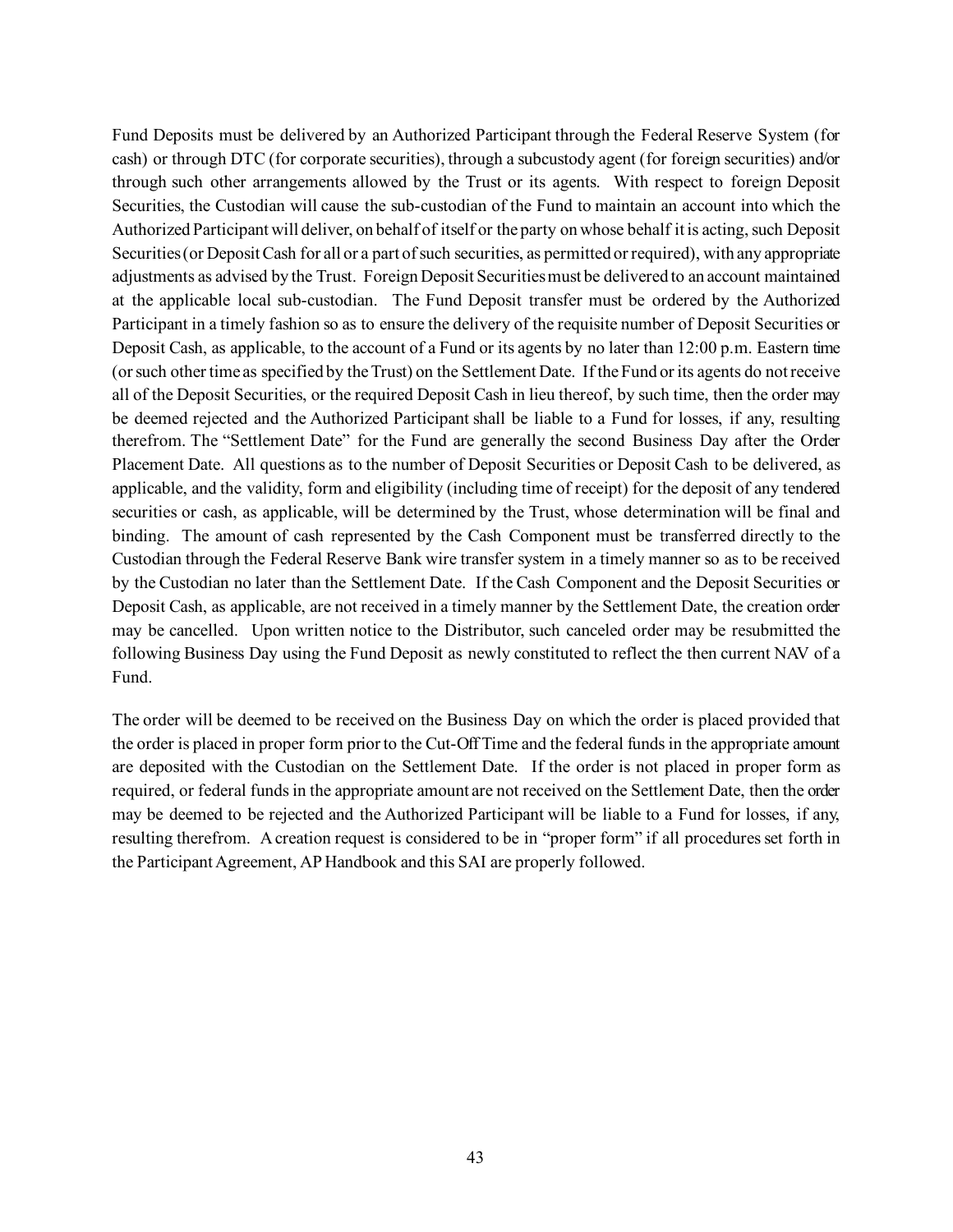ISSUANCE OF A CREATION UNIT. Except as provided herein, Creation Units will not be issued until the transfer of good title to the Trust of the Deposit Securities or payment of Deposit Cash, as applicable, and the payment of the Cash Component have been completed. When the subcustodian has confirmed to the Custodian that the required Deposit Securities (or the cash value thereof) have been delivered to the account of the relevant subcustodian or subcustodians, the Distributor and the Adviser will be notified of such delivery, and the Trust will issue and cause the delivery of the Creation Units. The delivery of Creation Units so created generally will occur no later than the second Business Day following the day on which the purchase order is deemed received by the Distributor. However, the Fund reserve the right to settle Creation Unit transactions on a basis other than the second Business Day following the day on which the purchase order is deemed received by the Distributor in order to accommodate foreign market holiday schedules, to account for different treatment among foreign and U.S. markets of dividend record dates and ex-dividend dates (that is the last day the holder of a security can sell the security and still receive dividends payable on the security), and in certain other circumstances. The Authorized Participant will be liable to the Fund for losses, if any, resulting from unsettled orders.

Creation Units may be purchased in advance of receipt by the Trust of all or a portion of the applicable Deposit Securities as described below. In these circumstances, the initial deposit will have a value greater than the NAV of the Shares on the date the order is placed in proper form since in addition to available Deposit Securities, cash must be deposited in an amount equal to the sum of (i) the Cash Component, plus (ii) an additional amount of cash equal to a percentage of the market value as set forth in the Participant Agreement, of the undelivered Deposit Securities (the "Additional Cash Deposit"), which will be maintained in a separate non-interest bearing collateral account. The Authorized Participant must deposit with the Custodian the Additional Cash Deposit, as applicable, by 12:00 p.m. Eastern time (or such other time as specified by the Trust) on the Settlement Date. If a Fund or its agents do not receive the Additional Cash Deposit in the appropriate amount, by such time, then the order may be deemed rejected and the Authorized Participant shall be liable to the Fund for losses, if any, resulting therefrom. An additional amount of cash will be required to be deposited with the Trust, pending delivery of the missing Deposit Securities to the extent necessary to maintain the Additional Cash Deposit with the Trust in an amount at least equal to the applicable percentage, as set forth in the Participant Agreement, of the daily marked to market value of the missing Deposit Securities. The Participant Agreement will permit the Trust to buy the missing Deposit Securities at any time. Authorized Participants will be liable to the Trust for the costs incurred by the Trust in connection with any such purchases. These costs will be deemed to include the amount by which the actual purchase price of the Deposit Securities exceeds the market value of such Deposit Securities on the day the purchase order was deemed received by the Distributor plus the brokerage and related transaction costs associated with such purchases. The Trust will return any unused portion of the Additional Cash Deposit once all of the missing Deposit Securities have been properly received by the Custodian or purchased by the Trust and deposited into the Trust. In addition, a Transaction Fee as set forth below under "Creation Transaction Fee" will be charged in all cases, unless otherwise advised by the Fund, and Non- Standard Charges may also apply. The delivery of Creation Units so created generally will occur no later than the Settlement Date.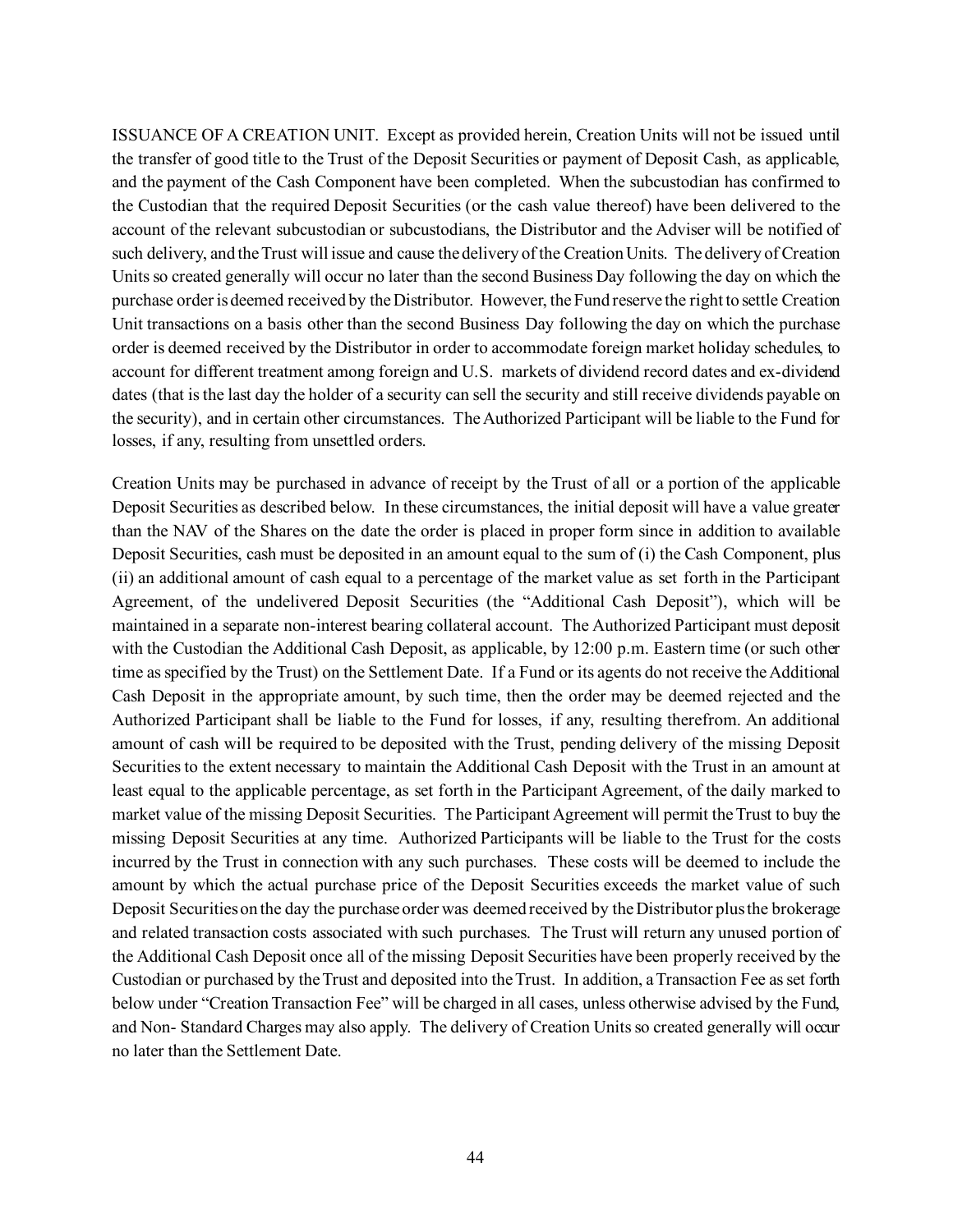ACCEPTANCE OF ORDERS OF CREATION UNITS. The Trust reserves the right to reject an order for Creation Units transmitted to it by the Distributor in respect of a Fund including, without limitation, if (a) the order is not in proper form; (b) the Deposit Securities or Deposit Cash, as applicable, delivered by the Participant are not as disseminated through the facilities of the NSCC for that date by the Custodian; (c) the investor(s), upon obtaining the shares ordered, would own 80% or more of the currently outstanding Shares of the Fund; (d) the acceptance of the Fund Deposit would, in the opinion of counsel, be unlawful; (e) the acceptance or receipt of the order for a Creation Unit would, in the opinion of counsel to the Trust, be unlawful; or (f) circumstances outside the control of the Trust, the Custodian, the Transfer Agent and/or the Adviser make it for all practical purposes not feasible to process orders for Creation Units.

Examples of such circumstances include acts of God or public service or utility problems such as fires, floods, extreme weather conditions and power outages resulting in telephone, telecopy and computer failures; market conditions or activities causing trading halts; systems failures involving computer or other information systems affecting the Trust, the Distributor, the Custodian, a sub-custodian, the Transfer Agent, DTC, NSCC, Federal Reserve System, or any other participant in the creation process, and other extraordinary events. The Distributor shall notify a prospective creator of a Creation Unit and/or the Authorized Participant acting on behalf of the creator of a Creation Unit of its rejection of the order of such person. The Trust, the Transfer Agent, the Custodian, any sub-custodian and the Distributor are under no duty, however, to give notification of any defects or irregularities in the delivery of Fund Deposits nor will either of them incur any liability for the failure to give any such notification. The Trust, the Transfer Agent, the Custodian and the Distributor will not be liable for the rejection of any purchase order for Creation Units.

All questions as to the number of shares of each security in the Deposit Securities and the validity, form, eligibility and acceptance for deposit of any securities to be delivered will be determined by the Trust, and the Trust's determination will be final and binding.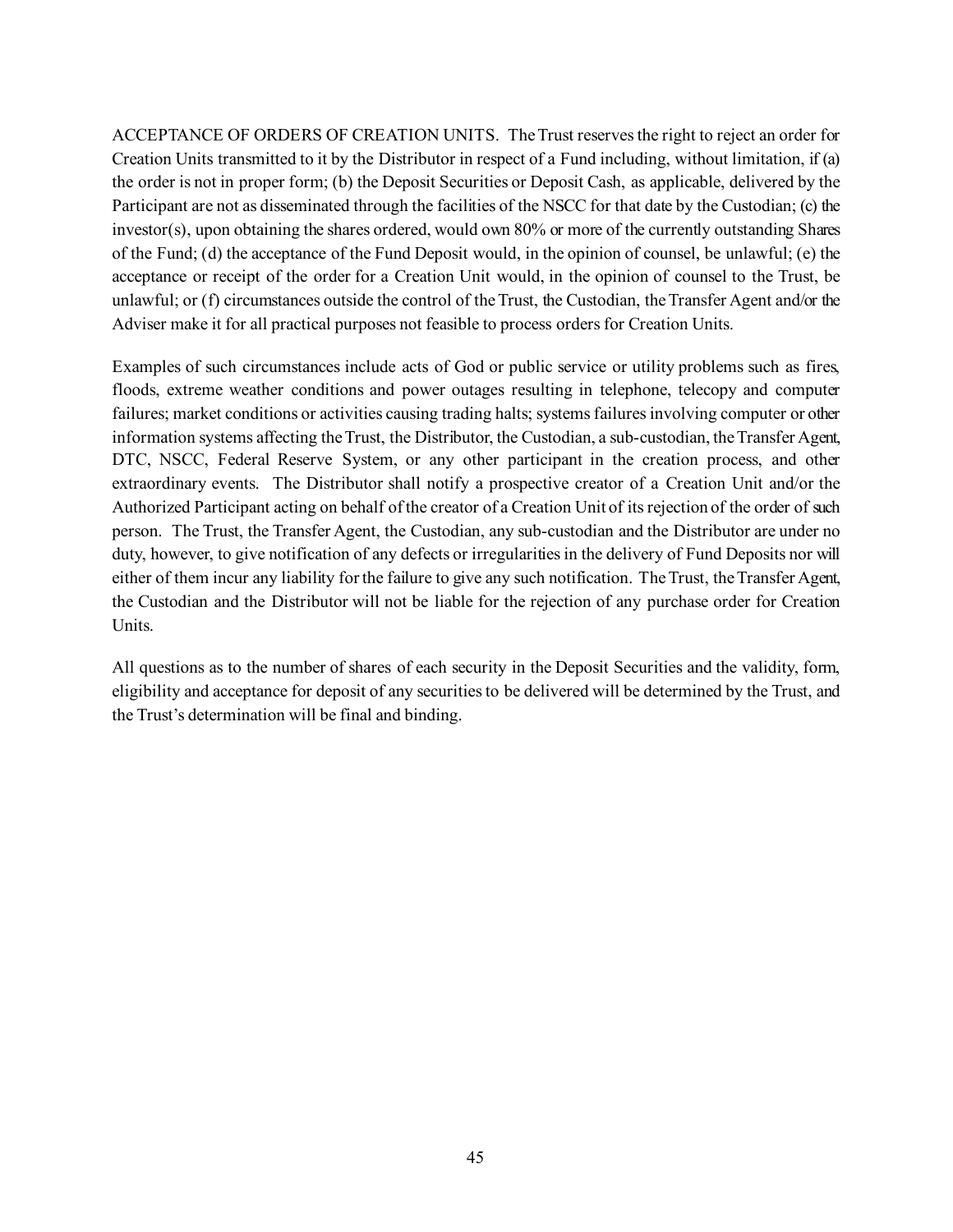CREATION TRANSACTION FEE. A purchase (i.e., creation) transaction fee is imposed for the transfer and other transaction costs associated with the purchase of Creation Units, and investors will be required to pay a Creation Transaction Fee regardless of the number of Creation Units created in the transaction. The Fund may adjust the creation transaction fee from time to time based upon actual experience. The fixed creation fee may be waived on certain orders if the Fund's custodian has determined to waive some or all of the creation order costs associated with the order or another party, such as the Fund's investment adviser, has agreed to pay such fee. In addition, the Fund may impose a Non-Standard Charge of up to 2% of the value of the creation transactions for cash creations, non- standard orders, or partial cash purchases for the Fund. The Fund may adjust the Non-Standard Charge from time to time based upon actual experience. Investors who use the services of an Authorized Participant, broker or other such intermediary may be charged a fee for such services, which may include an amount for the Creation Transaction Fee and Non-Standard Charges. Investors are responsible for the costs of transferring the securities constituting the Deposit Securities to the account of the Trust. The Fund may determine to not charge a Non-Standard Charge on certain orders when a Fund's investment adviser has determined that doing so is in the best interests of Fund shareholders, e.g., for creation of orders that facilitate the rebalance of the Fund's portfolio in a more tax efficient manner than could be achieved without such order. The Adviser may retain all or a portion of the Transaction Fee to the extent the Adviser bears the expenses that otherwise would be borne by the Trust in connection with the purchase of a Creation Unit, which the Transaction Fee is designed to cover. The standard Creation Transaction Fee for the Fund is \$2,250.

RISKS OF PURCHASING CREATION UNITS. There are certain legal risks unique to investors purchasing Creation Units directly from the Fund. Because the Fund's shares may be issued on an ongoing basis, a "distribution" of shares could be occurring at any time. Certain activities that a shareholder performs as a dealer could, depending on the circumstances, result in the shareholder being deemed a participant in the distribution in a manner that could render the shareholder a statutory underwriter and subject to the prospectus delivery and liability provisions of the Securities Act. For example, a shareholder could be deemed a statutory underwriter if it purchases Creation Units from the Fund, breaks them down into the constituent shares, and sells those shares directly to customers, or if a shareholder chooses to couple the creation of a supply of new shares with an active selling effort involving solicitation of secondarymarket demand for shares. Whether a person is an underwriter depends upon all of the facts and circumstances pertaining to that person's activities, and the examples mentioned here should not be considered a complete description of all the activities that could cause a shareholder to be deemed an underwriter.

Dealers who are not "underwriters" but are participating in a distribution (as opposed to engaging in ordinary secondary-market transactions), and thus dealing with the Fund's shares as part of an "unsold allotment" within the meaning of Section  $4(a)(3)(C)$  of the Securities Act, will be unable to take advantage of the prospectus delivery exemption provided by Section  $4(a)(3)(C)$  of the Securities Act.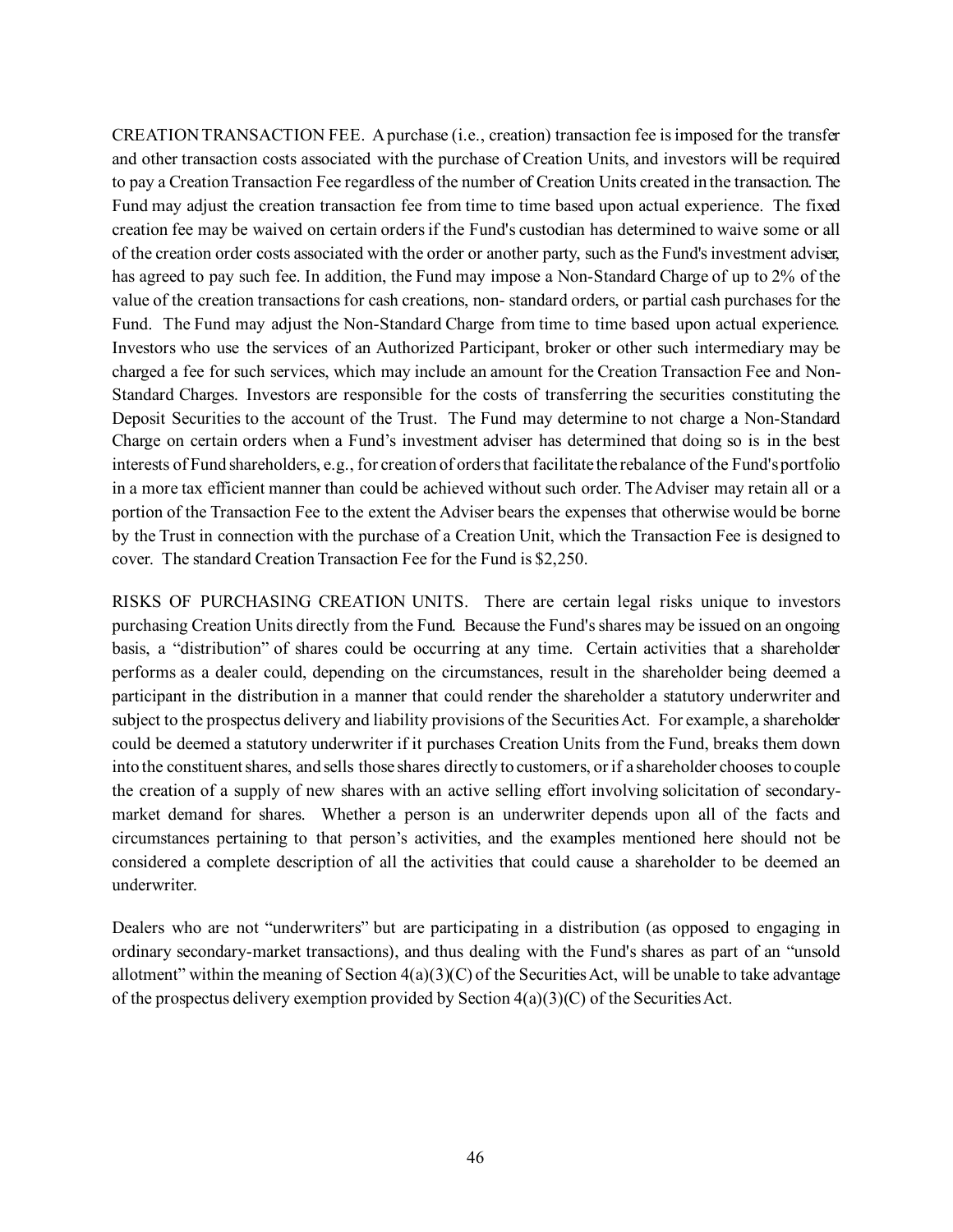REDEMPTION. Shares may be redeemed only in Creation Units at their NAV next determined after receipt of a redemption request in proper form by the Fund through the Transfer Agent and only on a Business Day. EXCEPT UPON LIQUIDATION OF THE FUND, THE TRUST WILL NOT REDEEM SHARES IN AMOUNTS LESS THAN CREATION UNITS. Investors must accumulate enough Shares in the secondary market to constitute a Creation Unit in order to have such Shares redeemed by the Trust. There can be no assurance, however, that there will be sufficient liquidity in the public trading market at any time to permit assembly of a Creation Unit. Investors should expect to incur brokerage and other costs in connection with assembling a sufficient number of Shares to constitute a redeemable Creation Unit.

With respect to the Fund, the Custodian, through the NSCC, makes available immediately prior to the opening of business on the Exchange (currently 9:30 a.m., Eastern time) on each Business Day, the list of the names and share quantities of the Fund's portfolio securities that will be applicable (subject to possible amendment or correction) to redemption requests received in proper form (as defined below) on that day ("Fund Securities"). Fund Securities received on redemption may not be identical to Deposit Securities.

Redemption proceeds for a Creation Unit are paid either in-kind or in cash, or combination thereof, as determined by the Trust. With respect to in-kind redemptions of the Fund, redemption proceeds for a Creation Unit will consist of Fund Securities -- as announced by the Custodian on the Business Day of the request for redemption received in proper form -- plus cash in an amount equal to the difference between the NAV of the Shares being redeemed, as next determined after a receipt of a request in proper form, and the value of the Fund's Securities (the "Cash Redemption Amount"), less any fixed redemption transaction fee as set forth below and any Non-Standard Charges. If the Fund Securities have a value greater than the NAV of the Shares, a compensating cash payment equal to the differential is required to be made by or through an Authorized Participant by the redeeming shareholder. Notwithstanding the foregoing, at the Trust's discretion, an Authorized Participant may receive the corresponding cash value of the securities in lieu of the in-kind securities value representing one or more Fund Securities.

CASH REDEMPTION METHOD. Although the Trust does not ordinarily permit full or partial cash redemptions of Creation Units of the Fund, when full or partial cash redemptions of Creation Units are available or specified for the Fund, they will be effected in essentially the same manner as in-kind redemptions thereof. In the case of full or partial cash redemptions, the Authorized Participant will receive the cash equivalent of the Fund Securities it would otherwise receive through an in-kind redemption, plus the same Cash Amount to be paid to an in-kind redeemer.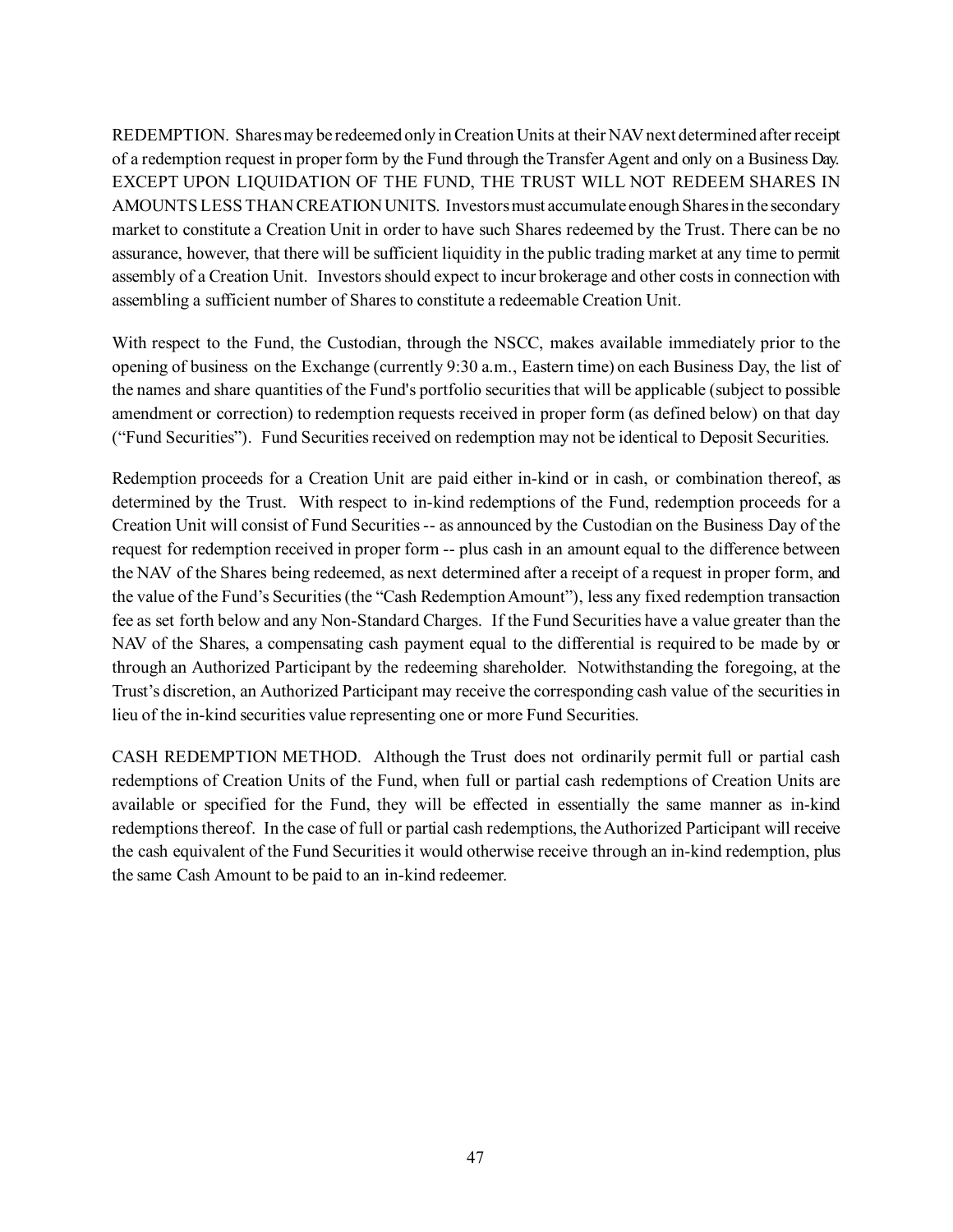REDEMPTION TRANSACTION FEES. A redemption transaction fee may be imposed for the transfer and other transaction costs associated with the redemption of Creation Units, and Authorized Participants will be required to pay a Redemption Transaction Fee regardless of the number of Creation Units created in the transaction. The redemption transaction fee is the same no matter how many Creation Units are being redeemed pursuant to any one redemption request. The Fund may adjust the redemption transaction fee from time to time based upon actual experience. The fixed redemption fee may be waived on certain orders if a Fund's custodian has determined to waive some or all of the redemption order costs associated with the order of another party, such as the Fund's investment adviser, has agreed to pay such fee. In addition, the Fund may impose a Non-Standard Charge of up to 2% of the value of a redemption transaction for cash redemptions, non-standard orders, or partial cash redemptions for the Fund. Investors who use the services of an Authorized Participant, broker or other such intermediary may be charged a fee for such services which may include an amount for the Redemption Transaction Fees and Non- Standard Charges. Investors are responsible for the costs of transferring the securities constituting the Fund Securities to the account of the Trust. The Non-Standard Charges are payable to a Fund as it incurs costs in connection with the redemption of Creation Units, the receipt of Fund Securities and the Cash Redemption Amount and other transactions costs. The standard Redemption Transaction Fee for the Fund is \$2,250.

PROCEDURES FOR REDEMPTION OF CREATION UNITS. Orders to redeem Creation Units on the next Business Day must be submitted as a "Future Dated Trade" between 4:30 p.m. Eastern time and 5:30 p.m. Eastern time on the prior Business Day. Orders to redeem Creation Units on the current Business Day must be submitted by 4:00 p.m. Eastern time on such Business Day. A redemption request is considered to be in "proper form" if (i) an Authorized Participant has transferred or caused to be transferred to the Trust's Transfer Agent the Creation Unit(s) being redeemed through the book-entry system of DTC so as to be effective by the time as set forth in the Participant Agreement and (ii) a request in form satisfactory to the Trust is received by the Transfer Agent from the Authorized Participant on behalf of itself or another redeeming investor within the time periods specified in the Participant Agreement. If the Transfer Agent does not receive the investor's Shares through DTC's facilities by the times and pursuant to the other terms and conditions set forth in the Participant Agreement, the redemption request shall be rejected.

The Authorized Participant must transmit the request for redemption, in the form required by the Trust, to the Transfer Agent in accordance with procedures set forth in the Authorized Participant Agreement. Investors should be aware that their particular broker may not have executed an Authorized Participant Agreement, and that, therefore, requests to redeem Creation Units may have to be placed by the investor's broker through an Authorized Participant which has executed an Authorized Participant Agreement. Investors making a redemption request should be aware that such request must be in the form specified by such Authorized Participant. Investors making a request to redeem Creation Units should allow sufficient time to permit proper submission of the request by an Authorized Participant and transfer of the Shares to the Trust's Transfer Agent; such investors should allow for the additional time that may be required to effect redemptions through their banks, brokers or other financial intermediaries if such intermediaries are not Authorized Participants.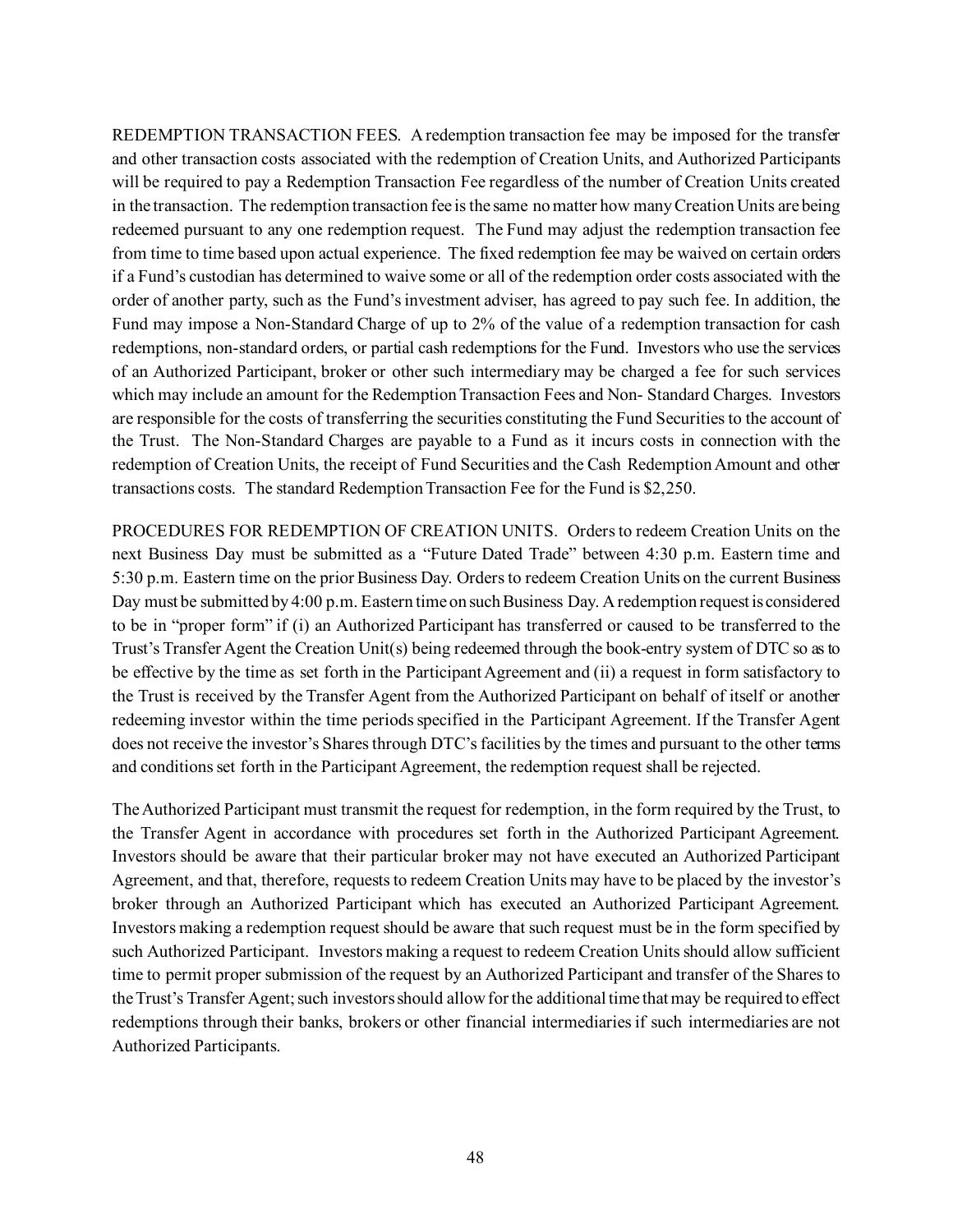In connection with taking delivery of shares of Fund Securities upon redemption of Creation Units, a redeeming shareholder or Authorized Participant acting on behalf of such Shareholder must maintain appropriate custody arrangements with a qualified broker-dealer, bank or other custody providers in each jurisdiction in which any of the Fund Securities are customarily traded, to which account such Fund Securities will be delivered. Deliveries of redemption proceeds generally will be made within two Business Days of the trade date.

ADDITIONAL REDEMPTION PROCEDURES. In connection with taking delivery of shares of Fund Securities upon redemption of Creation Units, the Authorized Participant must maintain appropriate custody arrangements with a qualified broker-dealer, bank or other custody providers in each jurisdiction in which any of the Fund Securities are customarily traded, to which account such Fund Securities will be delivered. Deliveries of redemption proceeds generally will be made within two Business Days of the trade date. However, due to the schedule of holidays in certain countries, the different treatment among foreign and U.S. markets of dividend record dates and dividend ex-dates (that is the last date the holder of a security can sell the security and still receive dividends payable on the security sold), and in certain other circumstances, the delivery of in-kind redemption proceeds may take longer than two Business Days after the day on which the redemption request is received in proper form ; in such circumstances, the Fund may delay delivery more than seven days if the Fund makes such delivery as soon as practicable, but in no event later than 15 days. The aforementioned circumstances include exceptional large redemptions combined with exceptional market conditions such as a prolonged market closure. If neither the redeeming Shareholder nor the Authorized Participant acting on behalf of such redeeming Shareholder has appropriate arrangements to take delivery of the Fund Securities in the applicable foreign jurisdiction and it is not possible to make other such arrangements, or if it is not possible to effect deliveries of the Fund Securities in such jurisdiction, the Trust may, in its discretion, exercise its option to redeem such Shares in cash, and the redeeming shareholder will be required to receive its redemption proceeds in cash.

If it is not possible to make other such arrangements, or it is not possible to effect deliveries of the Fund Securities, the Trust may in its discretion exercise its option to redeem such Shares in cash, and the redeeming investor will be required to receive its redemption proceeds in cash. In addition, an investor may request a redemption in cash that a Fund may, in its sole discretion, permit. In either case, the investor will receive a cash payment equal to the NAV of its shares based on the NAV of Shares of the relevant Fund next determined after the redemption request is received in proper form (minus a redemption transaction fee and additional charge for requested cash redemptions specified above, to offset the Trust's brokerage and other transaction costs associated with the disposition of Fund Securities). A Fund may also, in its sole discretion, upon request of a shareholder, provide such redeemer a portfolio of securities that differs from the exact composition of the Fund Securities but does not differ in NAV.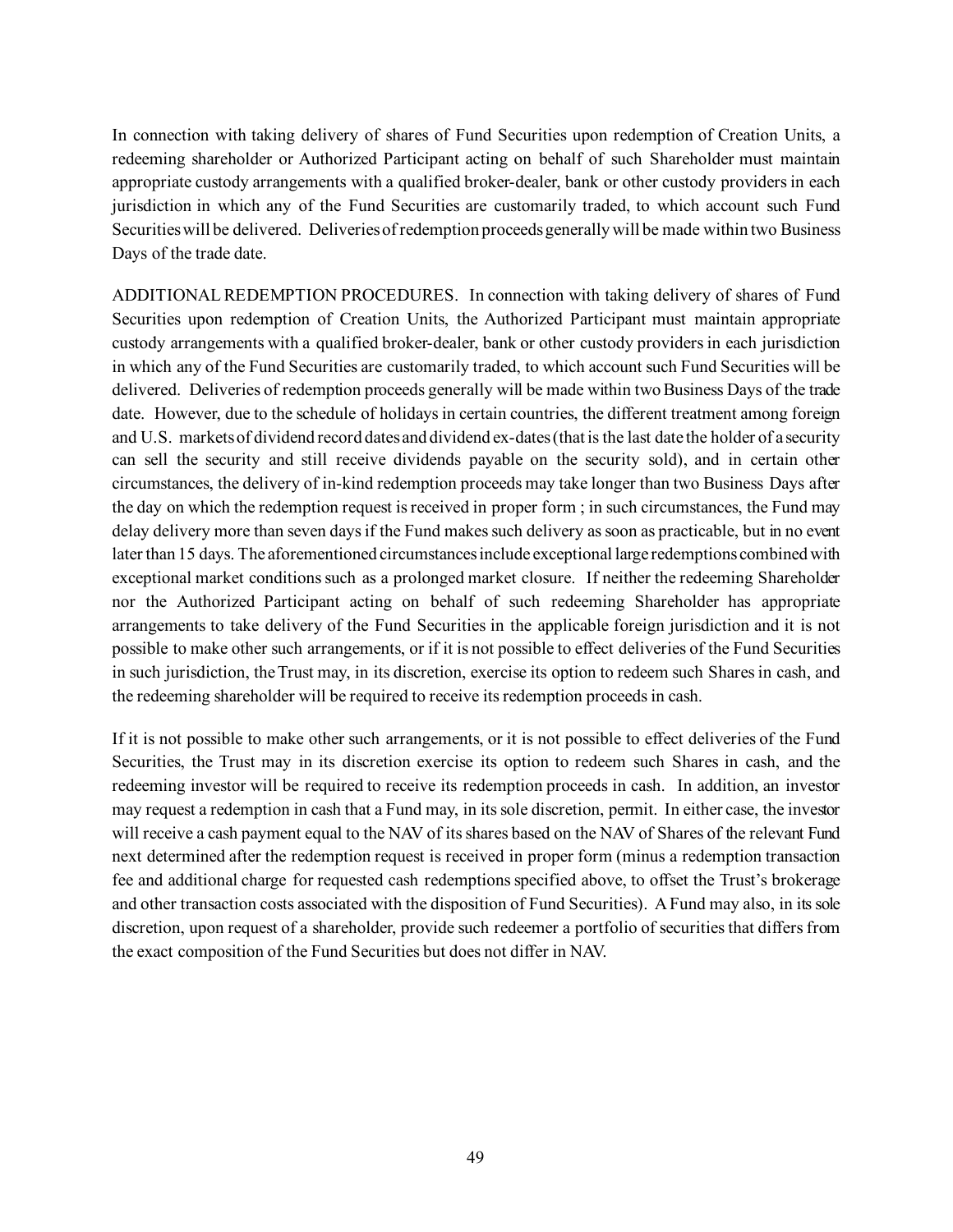Redemptions of shares for Fund Securities will be subject to compliance with applicable federal and state securities laws and the Fund (whether or not it otherwise permits cash redemptions) reserves the right to redeem Creation Units for cash to the extent that the Trust could not lawfully deliver specific Fund Securities upon redemptions or could not do so without first registering the Fund Securities under such laws. An Authorized Participant or an investor for which it is acting subject to a legal restriction with respect to a particular security included in the Fund Securities applicable to the redemption of Creation Units may be paid an equivalent amount of cash. The Authorized Participant may request the redeeming investor of the Shares to complete an order form or to enter into agreements with respect to such matters as compensating cash payment. Further, an Authorized Participant that is not a "qualified institutional buyer," ("QIB") as such term is defined under Rule 144A of the Securities Act, will not be able to receive Fund Securities that are restricted securities eligible for resale under Rule 144A. An Authorized Participant may be required by the Trust to provide a written confirmation with respect to QIB status in order to receive Fund Securities.

Because the portfolio securities of a Fund may trade on the relevant exchange(s) on days that the Exchange is closed or are otherwise not Business Days for such Fund, shareholders may not be able to redeem their Shares of the Fund, or to purchase or sell Shares of such Fund on the Exchange, on days when the NAV of such Fund could be significantly affecting by events in the relevant foreign markets.

The right of redemption may be suspended or the date of payment postponed with respect to a Fund (1) for any period during which the Exchange is closed (other than customary weekend and holiday closings); (2) for any period during which trading on the Exchange is suspended or restricted; (3) for any period during which an emergency exists as a result of which disposal of the Shares of the Fund or determination of the NAV of the Shares is not reasonably practicable; or (4) in such other circumstance as is permitted by the SEC.

#### <span id="page-51-0"></span>**Determination of Net Asset Value**

NAV for a Fund is computed by dividing the value of the net assets of the Fund (i.e., the value of its total assets less total liabilities) by the total number of shares outstanding, rounded to the nearest cent. Expenses and fees, including the management fees, are accrued daily and taken into account for purposes of determining NAV. The NAV of the Fund is calculated by the Custodian and determined at the close of the regular trading session on the New York Stock Exchange (ordinarily 4:00 p.m., Eastern time) on each day that such Exchange is open, provided that fixed-income assets may be valued as of the announced closing time for trading in fixed- income instruments on any day that the Securities Industry and Financial Markets Association ("SIFMA") announces an early closing time.

Generally, the Fund's investments are valued at market value or, in the absence of a market value, at fair value as determined in good faith by the Adviser and the Trust's Valuation Committee pursuant to procedures approved by or under the direction of the Board. Pursuant to those procedures, the Board considers, among other things: 1) the last sale price on the securities exchange, if any, on which a security is primarily traded; 2) the mean between the bid and ask prices; 3) price quotations from an approved pricing service, and 4) other factors as necessary to determine a fair value under certain circumstances.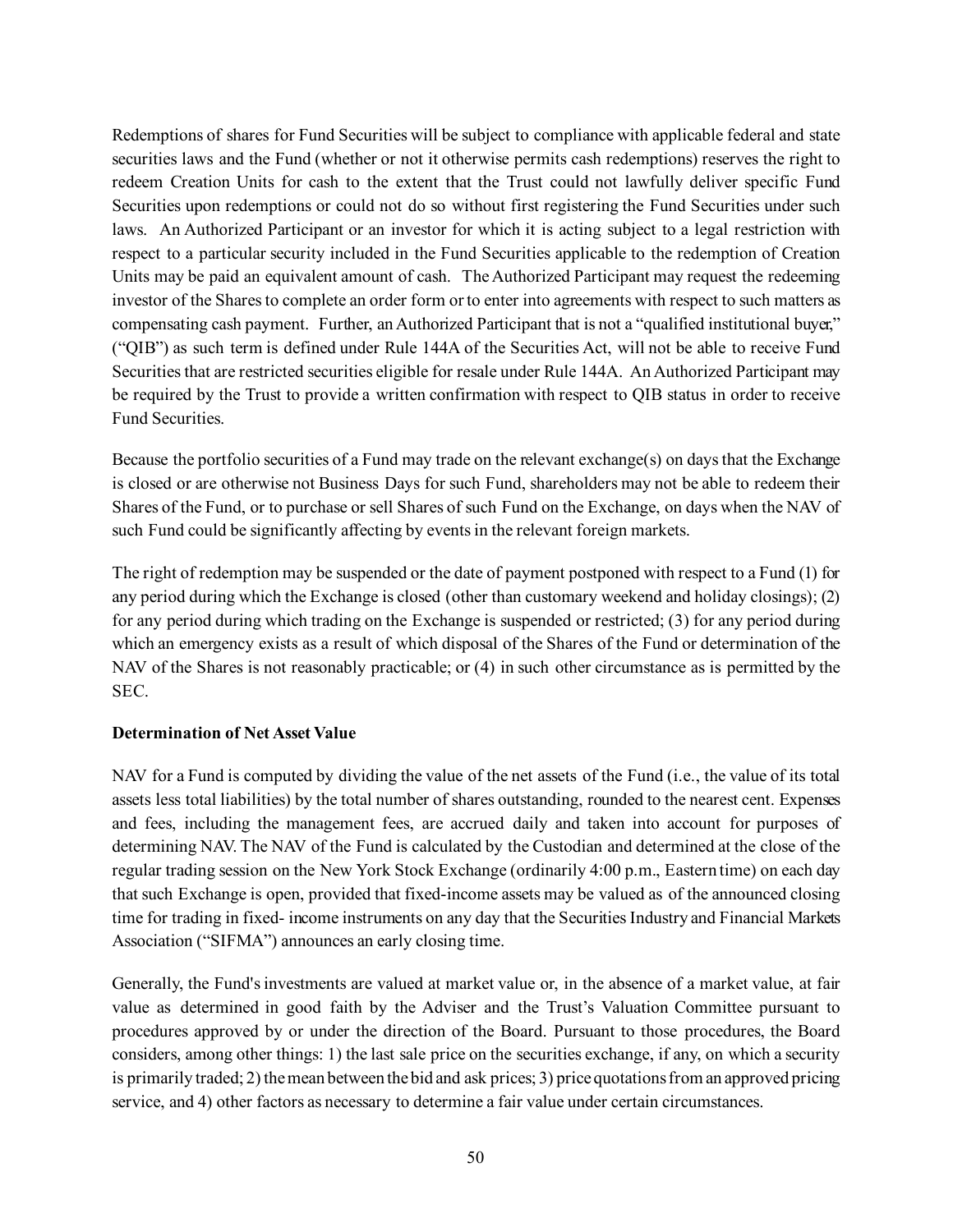The Fund's securities which are traded on securities exchanges are valued at the last sale price on the exchange on which such securities are traded, as of the close of business on the day the securities are being valued or, lacking any reported sales, at the mean between the last available bid and ask prices.

Securities traded on a securities exchange for which a last-quoted sales price is readily available will be valued at the last sales price as reported by the primary exchange on which the securities are listed. Securities listed on the Nasdaq National Market System ("Nasdaq") will be valued at the Nasdaq Official Closing Price, which may differ from the last sales price reported. Securities traded on a securities exchange for which a last-quoted sales price is not readily available will be valued at the last bid, ask or mean between the bid and the ask price, as determined by the Advisor and disclosed in the notes of the annual report. Equity securities traded in the over- the-counter market ("OTC") market in which no last sales price is available will be valued at the average of the last bid prices obtained from two or more dealers unless there is only one dealer, in which case that dealer's last bid price is used.

Stocks that are "thinly traded" or events occurring when a foreign market is closed but the Exchange is open may create a situation where a market quote would not be readily available. When a market quote is not readily available, the security's value is based on "fair value" as determined by procedures adopted by the Board. The Board will periodically review the reliability of the Fund's fair value methodology. The Fund may hold portfolio securities, such as those traded on foreign exchanges that trade on weekends or other days when the Fund's shares are not priced. Therefore, the value of the Fund's shares may change on days when shareholders will not be able to purchase or redeem shares.

All other assets of the Fund is valued in such manner as the Board in good faith deems appropriate to reflect as their fair value.

## <span id="page-52-0"></span>**Dividends and Distributions**

The following information supplements and should be read in conjunction with the section in the Prospectus entitled "Dividends, Distributions and Taxes."

General Policies. Distributions of net realized capital gains, if any, generally are declared and paid once a year, but the Fund may make distributions on a more frequent basis for the Fund to improve index tracking or to comply with the distribution requirements of the Code, in all events in a manner consistent with the provisions of the 1940 Act.

Dividends and other distributions on shares are distributed, as described below, on a pro rata basis to Beneficial Owners of such shares. Dividend payments are made through DTC Participants and Indirect Participants to Beneficial Owners then of record with proceeds received from the Fund.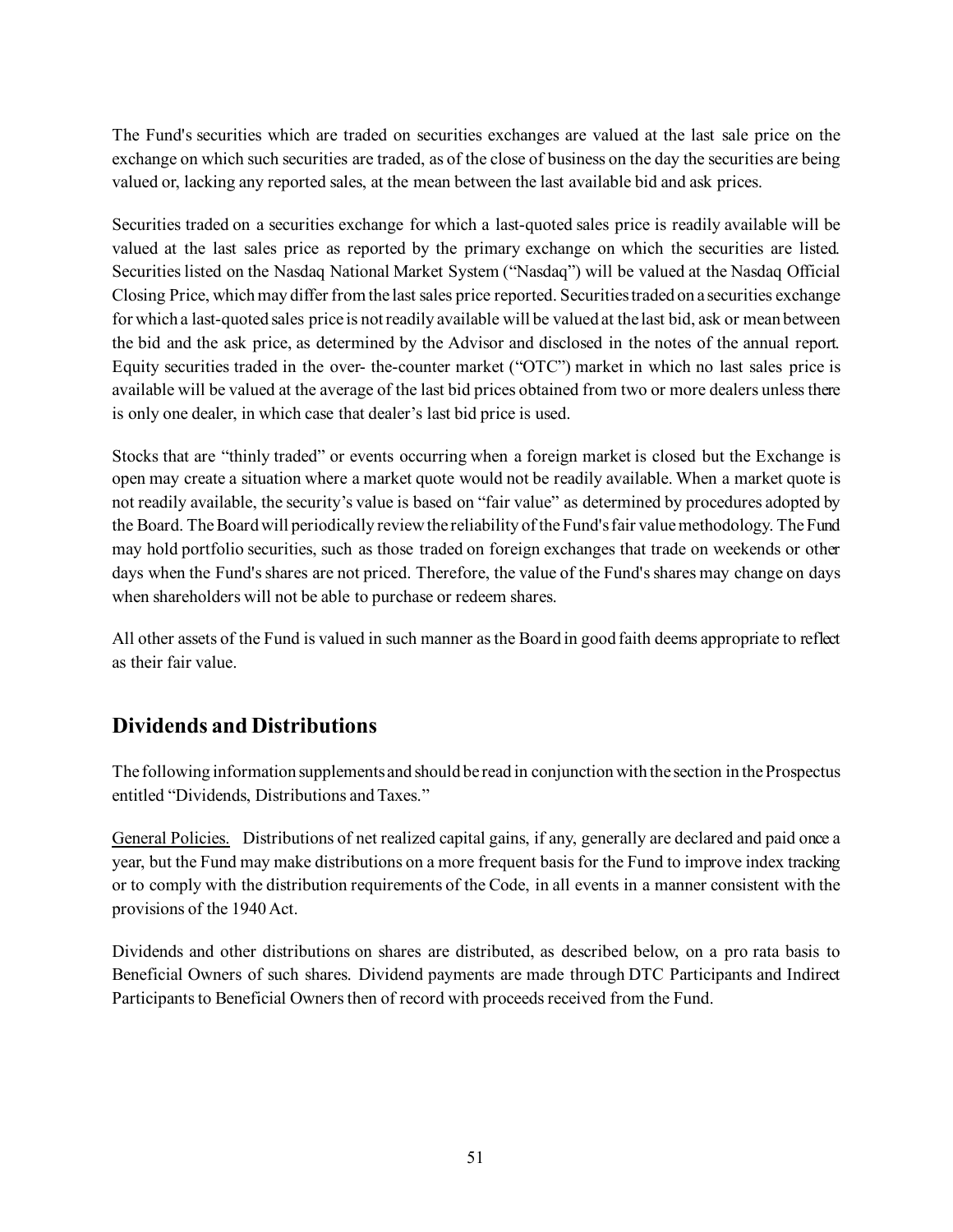The Fund make additional distributions to the extent necessary (i) to distribute the entire annual taxable income of the Fund, plus any net capital gains and (ii) to avoid imposition of the excise tax imposed by Section 4982 of the Code. Management of the Trust reserves the right to declare special dividends if, in its reasonable discretion, such action is necessary or advisable to preserve the Fund's eligibility for treatment as a regulated investment company ("RIC") or to avoid imposition of income or excise taxes on undistributed income.

Dividend Reinvestment Service. The Trust will not make the DTC book-entry dividend reinvestment service available for use by Beneficial Owners for reinvestment of their cash proceeds, but certain individual broker- dealers may make available the DTC book-entry Dividend Reinvestment Service for use by Beneficial Owners of the Fund through DTC Participants for reinvestment of their dividend distributions. Investors should contact their brokers to ascertain the availability and description of these services. Beneficial Owners should be aware that each broker may require investors to adhere to specific procedures and timetables in order to participate in the dividend reinvestment service and investors should ascertain from their brokers such necessary details. If this service is available and used, dividend distributions of both income and realized gains will be automatically reinvested in additional whole shares issued by the Trust of the same Fund at NAV. Distributions reinvested in additional shares of the Fund will nevertheless be taxable to Beneficial Owners acquiring such additional shares to the same extent as if such distributions had been received in cash.

## <span id="page-53-0"></span>**Federal Income Taxes**

The following is a summary of certain additional federal income tax considerations generally affecting the Fund and their shareholders that supplements the summary in the Prospectus. No attempt is made to present a comprehensive explanation of the federal, state, local or foreign tax treatment of the Fund or its shareholders, and the discussion here and in the Prospectus is not intended to be a substitute for careful tax planning.

The following general discussion of certain federal income tax consequences is based on provisions of the Code and the regulations issued thereunder as in effect on the date of this SAI. New legislation, as well as administrative changes or court decisions, may significantly change the conclusions expressed herein, and may have a retroactive effect with respect to the transactions contemplated herein.

Shareholders are urged to consult their own tax advisers regarding the application of the provisions of tax law described in this SAI in light of the particular tax situations of the shareholders and regarding specific questions as to federal, state, or local taxes.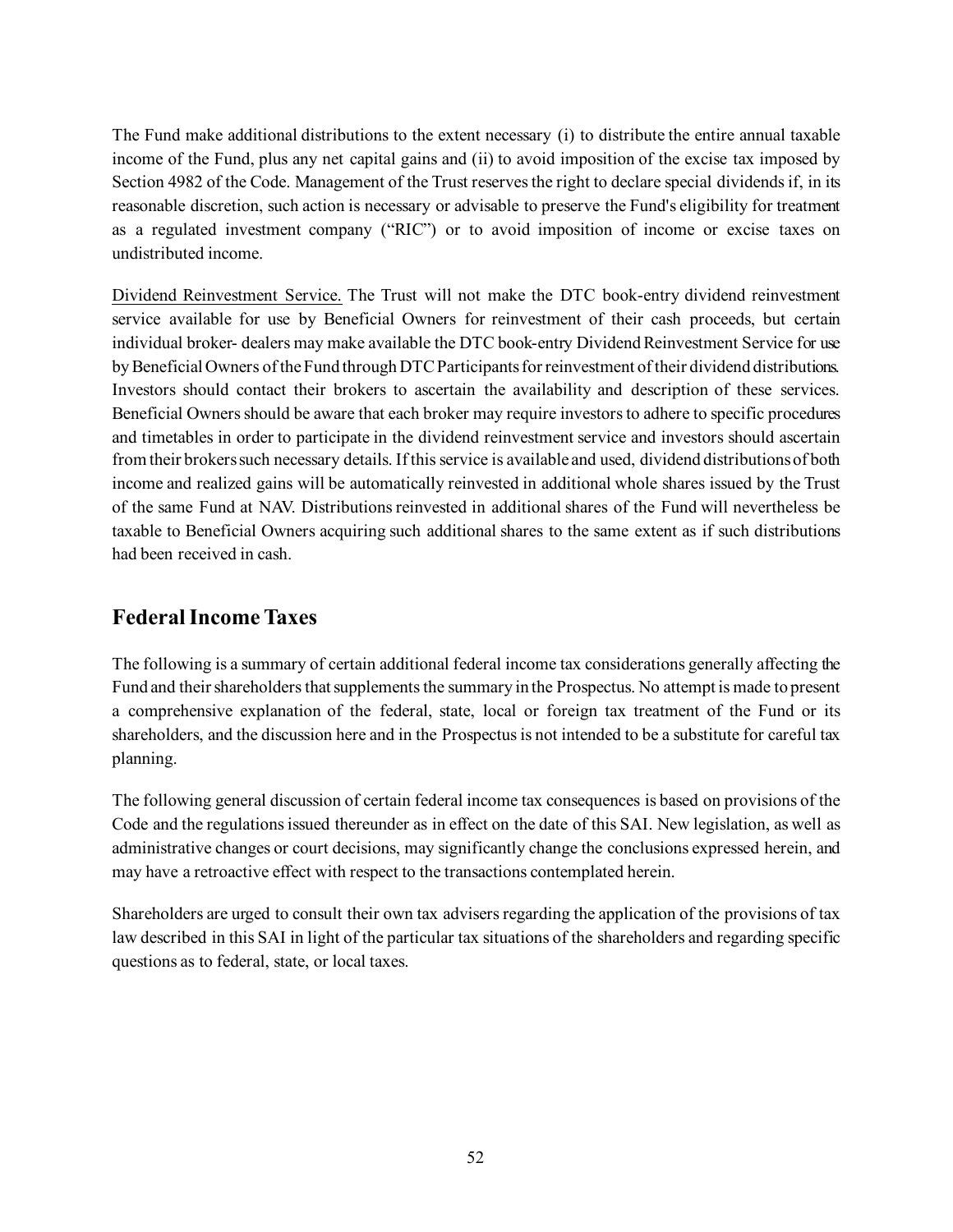Regulated Investment Company (RIC) Status. The Fund will seek to qualify for treatment as a RIC under the Code. Provided that for each tax year a Fund: (i) meets the requirements to be treated as a RIC (as discussed below); and (ii) distributes at least an amount equal to the sum of 90% of the Fund's investment company taxable income for such year (including, for this purpose, the excess of net short-term capital gains over net long-term capital losses), computed without regard to the dividends-paid deduction, and 90% of its net tax-exempt interest income for such year (the "Distribution Requirement"), the Fund itself generally will not be subject to federal income taxes to the extent the Fund's income, including the Fund's net capital gain (the excess of the Fund's net long-term capital gains over its net short-term capital losses), is distributed to the Fund's shareholders. One of several requirements for RIC qualification is that a Fund must receive at least 90% of the Fund's gross income each year from dividends, interest, payments with respect to certain securities loans, gains from the sale or other disposition of stock, securities or foreign currencies, or other income derived with respect to the Fund's business of investing in stock, securities, foreign currencies and net income from interests in qualified publicly traded partnerships, generally including MLPs and certain LLCs (the "90% Test"). A second requirement for qualification as a RIC is that a Fund must diversify its holdings so that, at the end of each quarter of the Fund's taxable year: (a) at least 50% of the market value of the Fund's total assets is represented by cash and cash items, U.S. government securities, securities of other RICs, and other securities, with these other securities limited, in respect to any one issuer, to an amount not greater than 5% of the value of the Fund's total assets or 10% of the outstanding voting securities of such issuer; and (b) not more than 25% of the value of its total assets is invested in the securities (other than U.S. government securities or securities of other RICs) of any one issuer, the securities (other than securities of other RICs) of two or more issuers which the Fund controls and which are engaged in the same, similar, or related trades or businesses, or the securities of one or more qualified publicly traded partnerships, generally including MLPs and certain LLCs (the "Asset Test").

For purposes of the 90% Test, the character of income earned by certain entities in which the Fund invests that are not treated as corporations for U.S. federal income tax purposes (e.g., partnerships and LLCs that are not publicly traded partnerships and that have not elected to be classified as corporations under applicable regulations) will generally pass through to the Fund. Consequently, in order to qualify as a RIC, the Fund may be required to limit its equity investments in such entities if they earn income that is nonqualifying income for purposes of the 90% Test.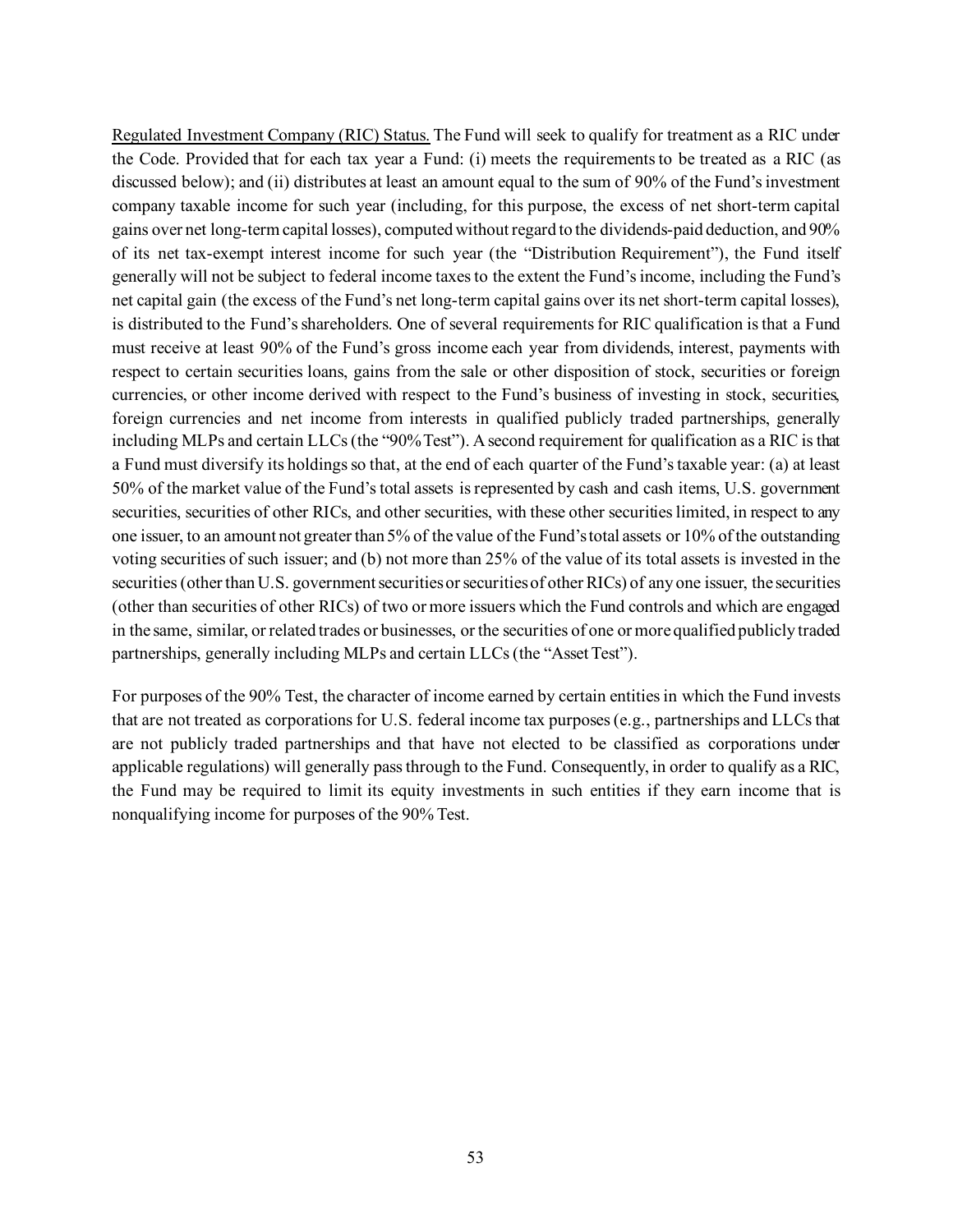If a Fund fails to satisfy the 90% Test or the Asset Test, the Fund may be eligible for relief provisions if the failures are due to reasonable cause and not willful neglect and if a penalty tax is paid with respect to each failure to satisfy the applicable requirements. Additionally, relief is provided for certain de minimis failures of the Asset Test where a Fund corrects the failure within a specified period of time. In order to be eligible for the relief provisions with respect to a failure to meet the Asset Test, a Fund may be required to dispose of certain assets. If these relief provisions are not available to a Fund and it fails to qualify for treatment as a RIC for a taxable year, all of its taxable income would be subject to tax at regular corporate income tax rates without any deduction for distributions to shareholders, and its distributions (including capital gains distributions) generally would be taxable as ordinary income dividends to its shareholders, subject if certain requirements are met to the dividends-received deduction for corporate shareholders and the lower tax rates on qualified dividend income received by noncorporate shareholders. To requalify for treatment as a RIC in a subsequent taxable year, a Fund would be required to satisfy the RIC qualification requirements for that year and to distribute any earnings and profits from any year in which the Fund failed to qualify for tax treatment as a RIC. If a Fund fails to qualify as a RIC for a period longer than two taxable years, it would generally be required to pay a Fund-level tax on certain net built-in gains recognized with respect to certain of its assets upon a disposition of such assets within ten years of qualifying as a RIC in a subsequent year. The Board reserves the right not to maintain the qualification of the Fund for treatment as a RIC if it determines such course of action to be beneficial to shareholders. If a Fund determines that it will not qualify for treatment as a RIC, the Fund will establish procedures to reflect the anticipated tax liability in the Fund's NAV.

For each year, each Fund intends to distribute substantially all of its investment company taxable income (computed without regard to the dividends-paid deduction) and any realized net capital gain (after taking into account any capital loss carryovers). If either Fund failed to satisfy the distribution requirement for any taxable year, it would be taxed as a regular corporation, with consequences generally similar to those described above.

If either Fund meets the Distribution Requirement but retains some or all of its income or gains, it will be subject to federal income tax to the extent any such income or gains are not distributed. The Fund may designate certain amounts retained as undistributed net capital gain in a notice to its shareholders, who (i) will be required to include in income for U.S. federal income tax purposes, as long-term capital gain, their proportionate shares of the undistributed amount so designated, (ii) will be entitled to credit their proportionate shares of the income tax paid by the Fund on that undistributed amount against their federal income tax liabilities and to claim refunds to the extent such credits exceed their liabilities and (iii) will be entitled to increase their tax basis, for federal income tax purposes, in their shares in the Fund by an amount equal to the excess of the amount of undistributed net capital gain included in their respective income over their respective income tax credits.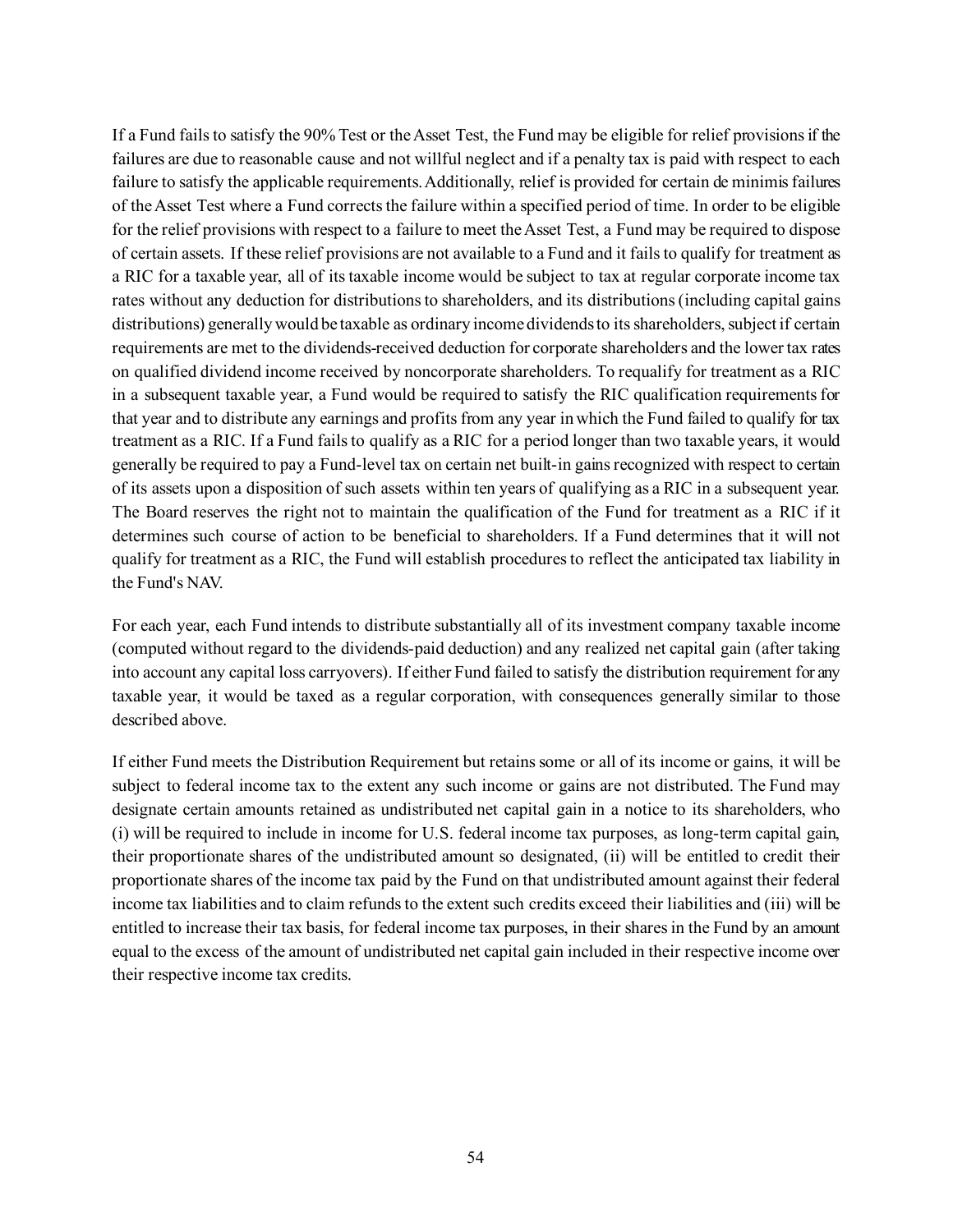The Fund will be subject to a nondeductible 4% federal excise tax on certain undistributed income if it does not distribute (and is not deemed to distribute) to its shareholders in each calendar year an amount at least equal to 98% of its ordinary income for the calendar year plus 98.2% of its capital gain net income for the twelve months ended October 31 of that year, subject to an increase for any shortfall in the prior year's distribution. For this purpose, any ordinary income or capital gain net income retained by the Fund and subject to corporate income tax will be considered to have been distributed. The Fund intend to declare and distribute dividends and distributions in the amounts and at the times necessary to avoid the application of this 4% excise tax, but can make no assurances that all such tax liability will be eliminated.

Capital losses in excess of capital gains ("net capital losses") are not permitted to be deducted against a RIC's net investment income. Instead, for U.S. federal income tax purposes, potentially subject to certain limitations, a RIC may carry net capital losses from any taxable year forward to offset capital gains in future years. The Fund are permitted to carry net capital losses forward indefinitely. To the extent subsequent capital gains are offset by such losses, they will not result in U.S. federal income tax liability to the Fund and may not be distributed as capital gains to shareholders. Generally, the Fund may not carry forward any losses other than net capital losses. Under certain circumstances, the Fund may elect to treat certain losses as though they were incurred on the first day of the taxable year immediately following the taxable year in which they were actually incurred.

Taxation of Shareholders. Distributions of net capital gains that the Fund report to a shareholder as capital gain dividends are taxable as long-term capital gains, regardless of how long the shareholder has owned the shares. Long-term capital gains are generally taxed to noncorporate shareholders at rates of up to 20%. All other dividends of the Fund (including dividends from short-term capital gains) from their current and accumulated earnings and profits are generally subject to tax as ordinary income, subject to the discussion of qualified dividend income below.

Subject to certain limitations and requirements, including holding period requirements, dividends reported by the Fund as qualified dividend income will be taxable to noncorporate shareholders at rates of up to 20%. In general, dividends may be reported by the Fund as qualified dividend income if they are paid from dividends received by the Fund on common and preferred stock of U.S. companies or on stock of certain eligible foreign corporations, provided that certain holding period and other requirements are met by the Fund with respect to the dividend-paying stocks in its portfolio. Subject to certain limitations, eligible foreign corporations include those incorporated in possessions of the United States or in certain countries with comprehensive tax treaties with the United States, and other foreign corporations if the stock with respect to which the dividends are paid is readily tradable on an established securities market in the United States. "Passive foreign investment companies" (described below) are not qualified foreign corporations for this purpose. If 95% or more of a Fund's gross income (calculated without taking into account net capital gain derived from sales or other dispositions of stock or securities) consists of qualified dividend income, the Fund may report all distributions of such income as qualified dividend income. Noncorporate shareholders will only be eligible for the rates of up to 20% on the Fund's qualified dividend income distributions if the shareholders also meet certain holding period requirements with respect to their shares in the Fund.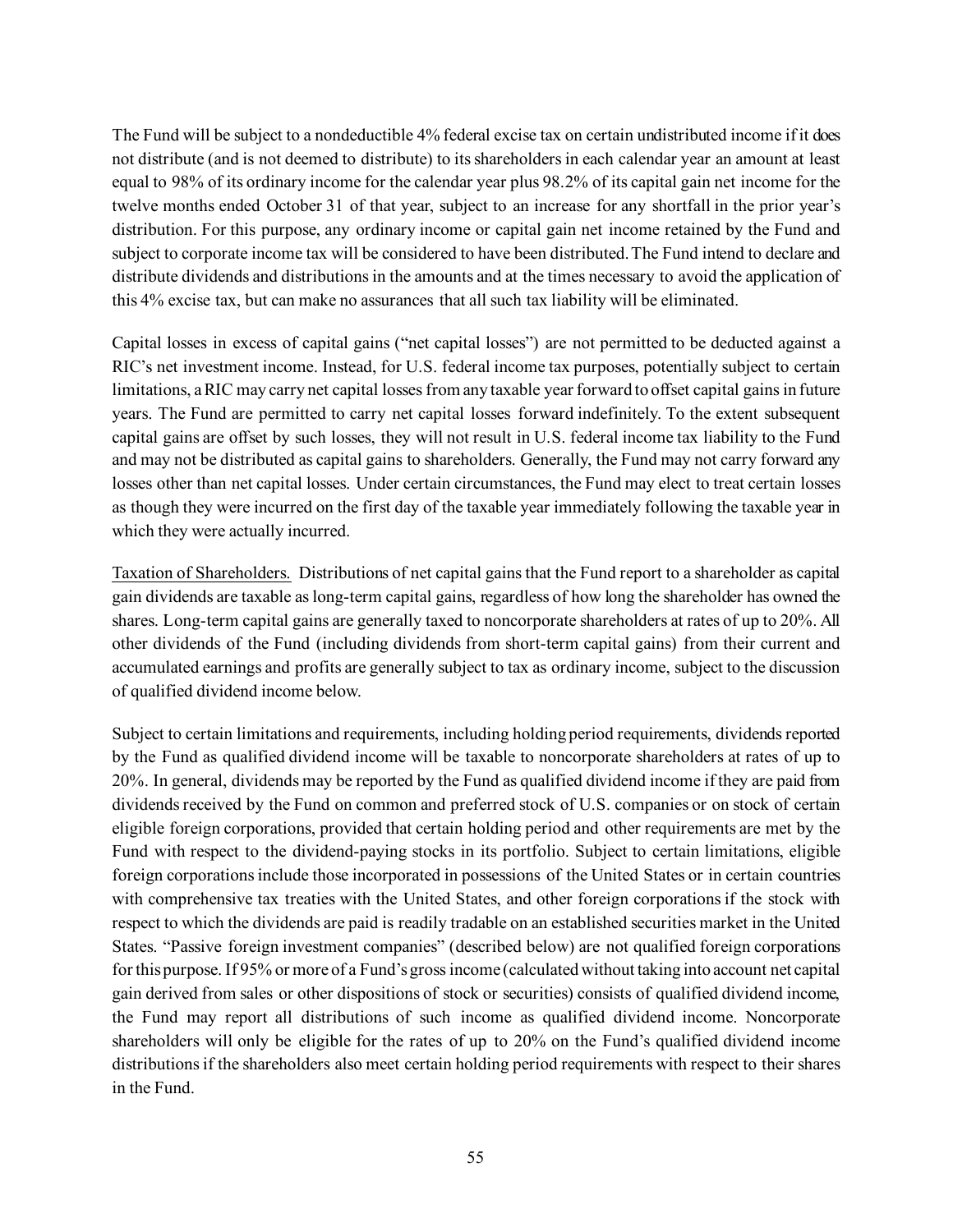Certain dividends received by the Fund on stock of U.S. corporations (generally, dividends received by the Fund in respect of any share of stock (1) as to which the Fund have met certain holding period requirements and (2) that is held in an unleveraged position) may be eligible for the dividends-received deduction generally available to corporate shareholders under the Code, provided such dividends are also appropriately reported as eligible for the dividends-received deduction by the Fund. In order to qualify for the dividends-received deduction, corporate shareholders must also meet minimum holding period requirements with respect to their Fund shares, taking into account any holding period reductions from certain hedging or other transactions or positions that diminish their risk of loss with respect to their Fund shares. The entire dividend, including the otherwise deductible amount, will be included in determining the excess, if any, of a corporation's adjusted current earnings over its alternative minimum taxable income, which may increase a corporation's alternative minimum tax liability. Any corporate shareholder should consult its tax adviser regarding the possibility that its tax basis in its shares may be reduced, for federal income tax purposes, by reason of "extraordinary dividends" received with respect to the shares and, to the extent such basis would be reduced below zero, current recognition of income may be required. The Fund's investment strategies may significantly limit its ability to distribute dividends eligible for the dividendsreceived deduction for corporations.

The Fund's participation in loans of securities may affect the amount, timing, and character of distributions to Fund shareholders. If the Fund participate in a securities lending transaction and receive a payment in lieu of dividends (a "substitute payment") with respect to securities on loan in a securities lending transaction, such income generally will not constitute qualified dividend income and thus dividends attributable to such income will not be eligible for taxation at the rates applicable to qualified dividend income. In addition, dividends attributable to such income will not be eligible for the dividends-received deduction for corporate shareholders.

Although dividends generally will be treated as distributed when paid, any dividend declared by the Fund in October, November or December and payable to shareholders of record in such a month that is paid during the following January will be treated for U.S. federal income tax purposes as received by shareholders on December 31 of the calendar year in which it was declared. In addition, certain distributions made after the close of a taxable year of the Fund may be "spilled back" and treated for certain purposes as paid by the Fund during such taxable year. In such case, shareholders generally will be treated as having received such dividends in the taxable year in which the distributions were actually made. For purposes of calculating the amount of a RIC's undistributed income and gain subject to the 4% excise tax described above, such "spilled back" dividends are treated as paid by the RIC when they are actually paid.

Fund distributions, if any, that exceed the Fund's current and accumulated earnings and profits may be treated as a return of capital to shareholders. A return of capital distribution generally will not be taxable but will reduce the shareholder's cost basis and result in a higher capital gain or lower capital loss when the shares on which the distribution was received are sold. After a shareholder's basis in the shares has been reduced to zero, distributions in excess of earnings and profits will be treated as gain from the sale of the shareholder's shares.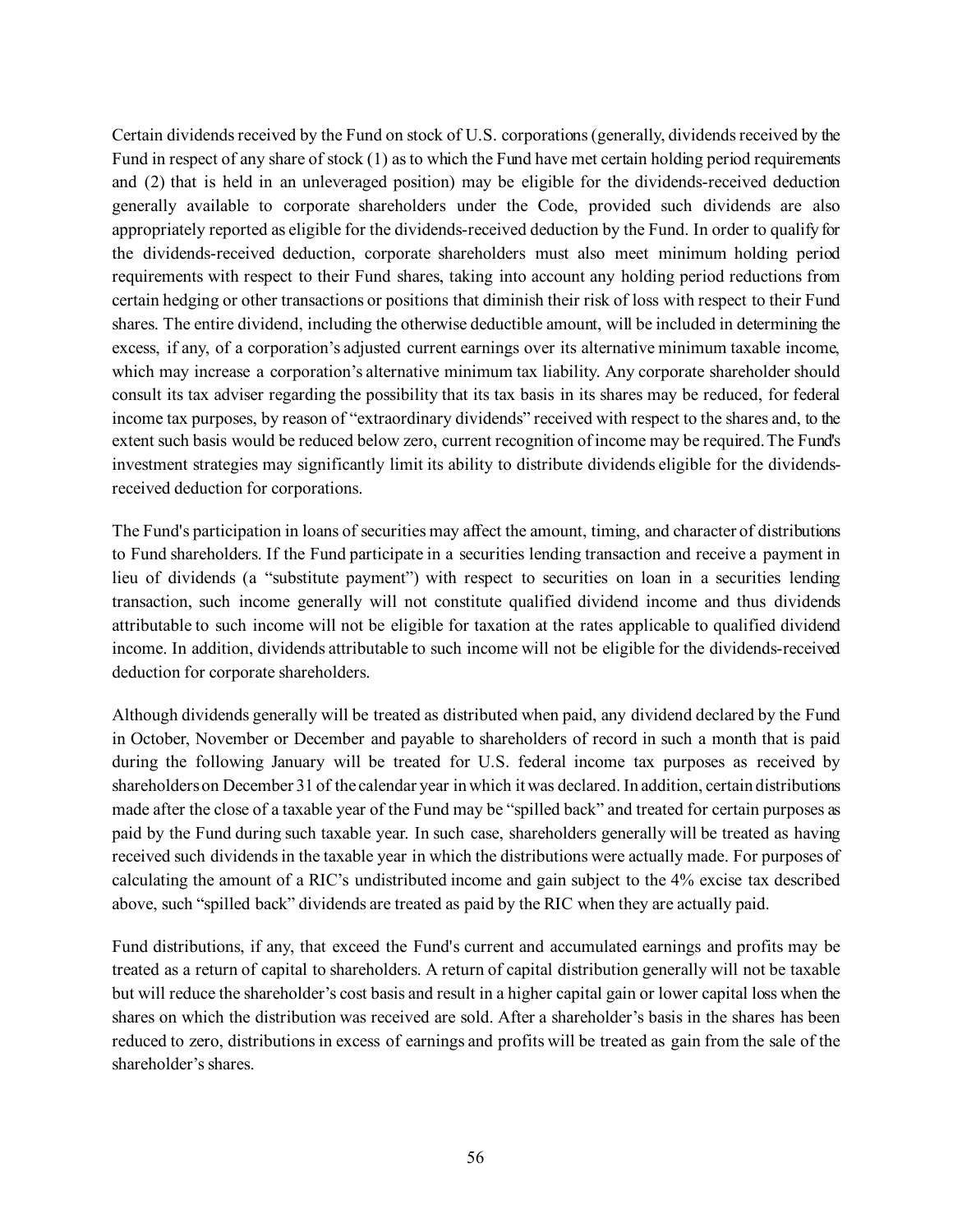The Fund's shareholders will be notified annually by the Fund as to the federal tax characterization of all distributions made by the Fund. Distributions may be subject to state and local taxes.

U.S. individuals with income exceeding certain threshold amounts (\$250,000 if married and filing jointly or if considered a "surviving spouse" for federal income tax purposes, \$125,000 if married filing separately and \$200,000 in other cases) are subject to a 3.8% Medicare contribution tax on all or a portion of their "net investment income," which generally includes interest, dividends, and capital gains (including capital gains realized on the sale or exchange of shares of the Fund or the redemption of Creation Units). This 3.8% tax also applies to all or a portion of the undistributed net investment income of certain shareholders that are estates and trusts.

A taxable shareholder may wish to avoid investing in the Fund shortly before a dividend or other distribution, because the distribution will generally be taxable even though it may economically represent a return of a portion of the shareholder's investment.

Shareholders who have not held Fund shares for a full year should be aware that the Fund may report and distribute to a shareholder, as ordinary dividends or capital gain dividends, a percentage of income that is not equal to the percentage of the Fund's ordinary income or net capital gain, respectively, actually earned during the shareholder's period of investment in the Fund.

A sale of shares by a shareholder may give rise to a gain or loss. The difference between the selling price and the shareholder's tax basis for the shares sold generally determines the amount of the gain or loss realized on the sale or exchange of shares. The tax basis of shares acquired by purchase will generally be based on the amount paid for shares and then may be subsequently adjusted for other applicable transactions as required by the Code. Contact the broker through whom you purchased your shares to obtain information with respect to the available basis reporting methods and elections for your account.

In general, any gain or loss realized upon a taxable disposition of shares will be treated as capital gain or loss if the shares are capital assets in the shareholder's hands, and will be long-term capital gain or loss if the shares have been held for more than one year, and short-term capital gain or loss if the shares are held for one year or less. Any loss realized upon a taxable disposition of shares held for six months or less will be treated as long-term, rather than short-term, to the extent of any amounts treated as distributions to the shareholder of long-term capital gain with respect to the shares (including any amounts credited to the shareholder as undistributed capital gains). All or a portion of any loss realized upon a taxable disposition of shares will be disallowed if substantially identical shares of the Fund are purchased (through reinvestment of dividends or otherwise) within 30 days before or after the disposition. In such a case, the basis of the newly purchased shares will be adjusted to reflect the disallowed loss.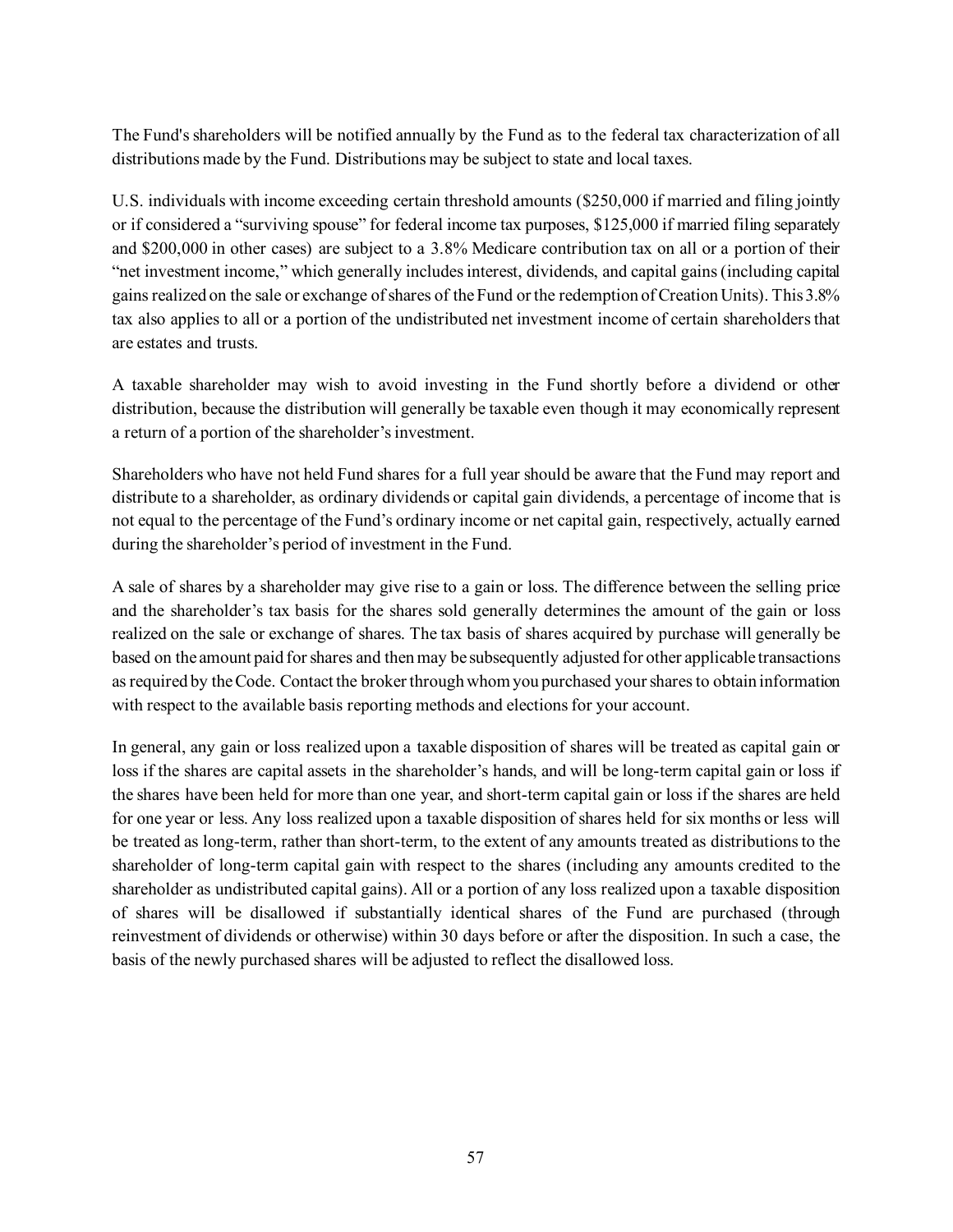An Authorized Participant who exchanges securities for Creation Units generally will recognize gain or loss from the exchange. The gain or loss will be equal to the difference between the market value of the Creation Units at the time of the exchange and the sum of the Authorized Participant's aggregate basis in the securities surrendered plus the amount of cash paid for such Creation Units. The Internal Revenue Service ("IRS"), however, may assert that a loss realized upon an exchange of securities for Creation Units cannot be deducted currently under the rules governing "wash sales," or on the basis that there has been no significant change in economic position. Any gain or loss realized by an Authorized Participant upon a creation of Creation Units will be treated as capital gain or loss if the Authorized Participant holds the securities exchanged therefor as capital assets, and otherwise will be ordinary income or loss. Any capital gain or loss realized upon the creation of Creation Units will generally be treated as long-term capital gain or loss if the securities exchanged for such Creation Units have been held by the Authorized Participant for more than one year, and otherwise will be short-term capital gain or loss.

The Trust on behalf of the Fund has the right to reject an order for a purchase of Creation Units if the Authorized Participant (or a group of Authorized Participants) would, upon obtaining the Creation Units so ordered, own 80% or more of the outstanding shares of a Fund and if, pursuant to Section 351 of the Code, the Fund would have a basis in the securities different from the market value of such securities on the date of deposit. The Trust also has the right to require information necessary to determine beneficial share ownership for purposes of the 80% determination. If the Fund do issue Creation Units to an Authorized Participant (or group of Authorized Participants) that would, upon obtaining the Creation Units so ordered, own 80% or more of the outstanding shares of a Fund, the Authorized Participant (or group of Authorized Participants) may not recognize gain or loss upon the exchange of securities for Creation Units.

An Authorized Participant who redeems Creation Units will generally recognize a gain or loss equal to the difference between the sum of the aggregate market value of any securities received plus the amount of any cash received for such Creation Units and the Authorized Participant's basis in the Creation Units. Any gain or loss realized by an Authorized Participant upon a redemption of Creation Units will be treated as capital gain or loss if the Authorized Participant holds the shares comprising the Creation Units as capital assets, and otherwise will be ordinary income or loss. Any capital gain or loss realized upon the redemption of Creation Units will generally be treated as long-term capital gain or loss if the shares comprising the Creation Units have been held by the Authorized Participant for more than one year, and otherwise will generally be short-term capital gain or loss. Any capital loss realized upon a redemption of Creation Units held for six months or less will be treated as a long-term capital loss to the extent of any amounts treated as distributions to the applicable Authorized Participant of long-term capital gains with respect to the Creation Units (including any amounts credited to the Authorized Participant as undistributed capital gains).

Persons purchasing or redeeming Creation Units should consult their own tax advisers with respect to the tax treatment of any creation or redemption transaction.

Due to the ability of the Authorized Participants to receive a full or partial cash redemption of Creation Units of the Fund, the Fund may be required to execute additional sale or exchange transactions which may increase the taxable income of the Fund and limit the tax efficiency of the Fund.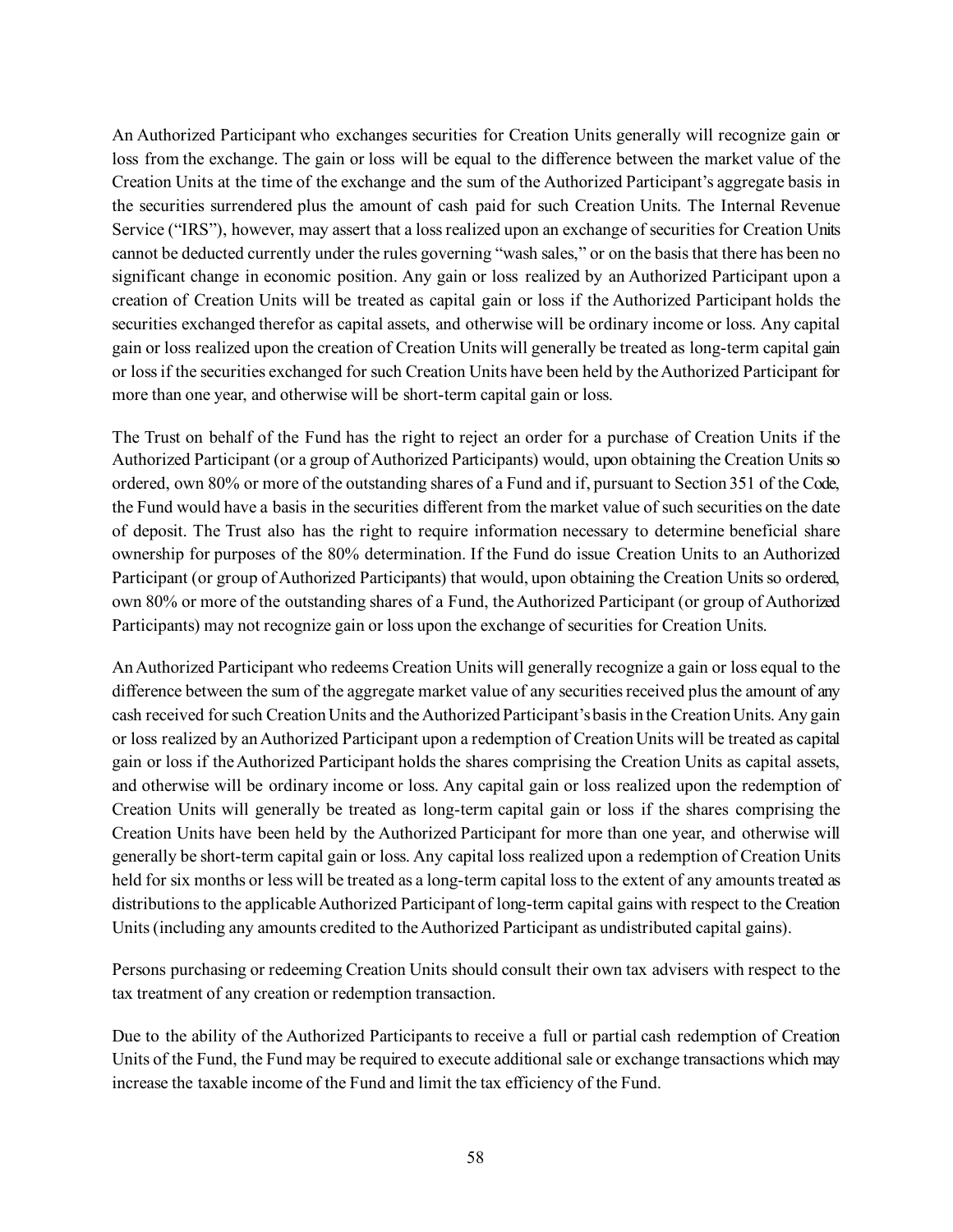Taxation of Fund Investments. Certain of the Fund's investments may be subject to complex provisions of the Code (including provisions relating to hedging transactions, straddles, integrated transactions, foreign currency contracts, forward foreign currency contracts, and notional principal contracts) that, among other things, may affect the character of gains and losses realized by the Fund (e.g., may affect whether gains or losses are ordinary or capital), accelerate recognition of income to the Fund and defer losses. These rules could therefore affect the character, amount and timing of distributions to shareholders. These provisions also may require the Fund to mark to market certain types of positions in its portfolio (i.e., treat them as if they were closed out) which may cause the Fund to recognize income without receiving cash with which to make distributions in amounts necessary to satisfy the RIC distribution requirements for avoiding income and excise taxes. Each Fund intends to monitor its transactions, intends to make appropriate tax elections, and intends to make appropriate entries in its books and records in order to mitigate the effect of these rules and preserve its qualification for treatment as a RIC.

The Fund's investments in options may be subject to numerous special and complex tax rules. These rules could affect whether gains and losses recognized by the Fund are treated as ordinary income and loss or capital gain and loss or whether capital gains and losses are long-term or short-term in nature, accelerate the recognition of income to the Fund and/or defer the Fund's ability to recognize losses. In turn, those rules may affect the amount, timing or character of the income distributed by the Fund. It is anticipated that any net gain realized from the lapse or closing out of options contracts will be considered qualifying income for purposes of the 90% requirement.

The Fund may be subject to withholding and other taxes imposed by foreign countries, including taxes on interest, dividends and capital gains with respect to any investments in those countries. Any such taxes would, if imposed, reduce the yield on or return from those investments. Tax conventions between certain countries and the U.S. may reduce or eliminate such taxes in some cases. The Fund do not expect to satisfy the requirements for passing through to its shareholders any share of foreign taxes paid by the Fund, with the result that shareholders will not be required to include such taxes in their gross incomes and will not be entitled to a tax deduction or credit for any such taxes on their own tax returns.

Backup Withholding. The Fund will be required in certain cases to withhold (as "backup withholding") at the applicable withholding rate and remit to the U.S. Treasury the withheld amount of taxable dividends paid to any shareholder who (1) fails to provide a correct taxpayer identification number certified under penalty of perjury; (2) is subject to withholding by the IRS for failure to properly report all payments of interest or dividends; (3) fails to provide a certified statement that he or she is not subject to "backup withholding;" or (4) fails to provide a certified statement that he or she is a U.S. person (including a U.S. resident alien). The backup withholding rate is 28%. Backup withholding is not an additional tax and any amounts withheld may be credited against the shareholder's ultimate U.S. tax liability.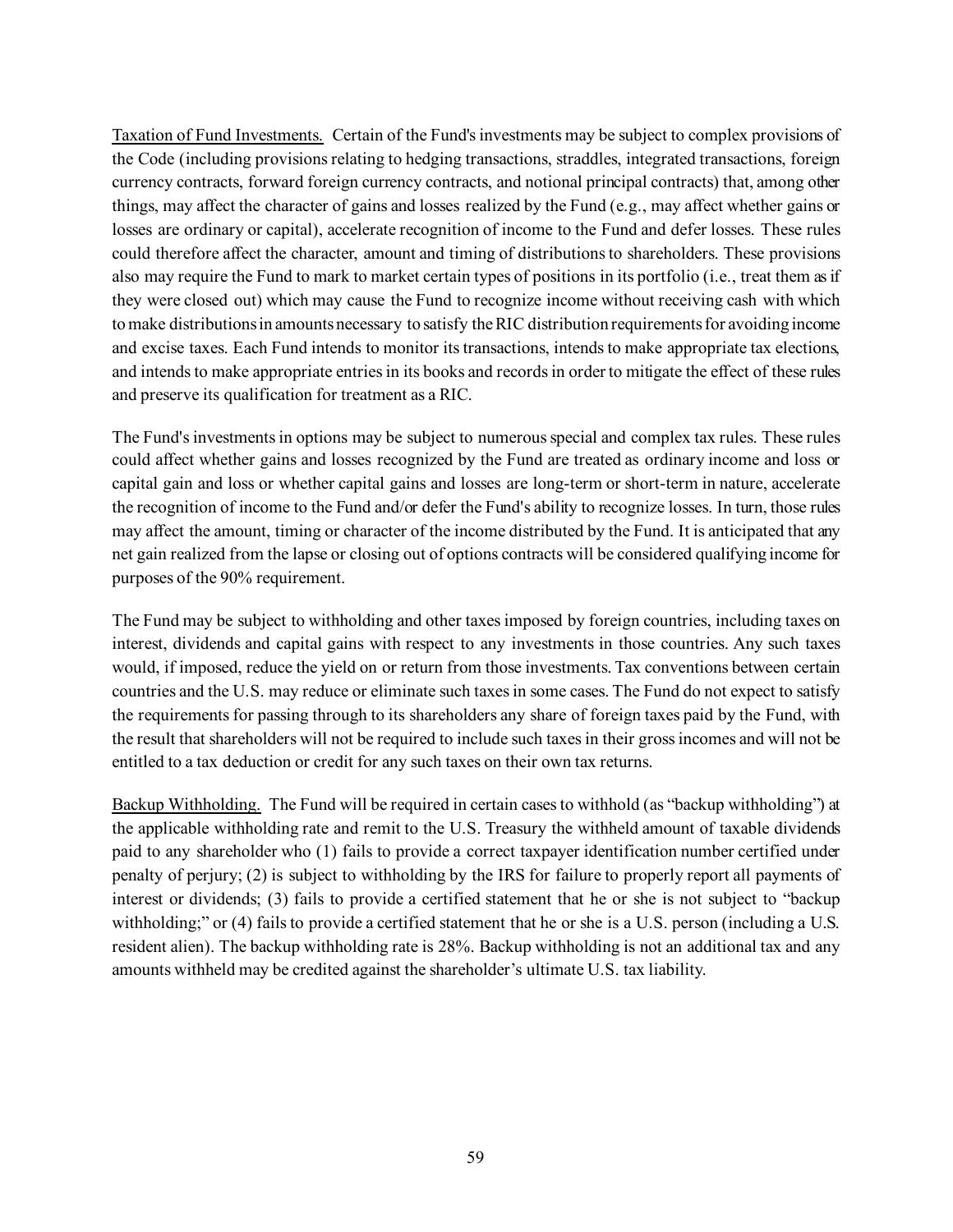Foreign Shareholders. Foreign shareholders (i.e., nonresident alien individuals and foreign corporations, partnerships, trusts and estates) are generally subject to U.S. withholding tax at the rate of 30% (or a lower tax treaty rate) on distributions derived from taxable ordinary income. Gains realized by foreign shareholders from the sale or other disposition of shares of the Fund generally are not subject to U.S. taxation, unless the recipient is an individual who is physically present in the U.S. for 183 days or more per year. Foreign shareholders who fail to provide an applicable IRS form may be subject to backup withholding on certain payments from the Fund. Backup withholding will not be applied to payments that are subject to the 30% (or lower applicable treaty rate) withholding tax described in this paragraph. Different tax consequences may result if the foreign shareholder is engaged in a trade or business within the United States. In addition, the tax consequences to a foreign shareholder entitled to claim the benefits of a tax treaty may be different than those described above.

The 30% withholding tax also will not apply to dividends that the Fund reports as (a) interest-related dividends, to the extent such dividends are derived from the Fund's "qualified net interest income," or (b) short-term capital gain dividends, to the extent such dividends are derived from the Fund's "qualified shortterm gain." "Qualified net interest income" is the Fund's net income derived from U.S.-source interest and original issue discount, subject to certain exceptions and limitations. "Qualified short-term gain" generally means the excess of the net short-term capital gain of the Fund for the taxable year over its net long-term capital loss, if any. In the case of shares held through a broker, the broker may withhold even if the Fund report a payment as an interest-related dividend or a short-term capital gain dividend. Non-U.S. shareholders should contact their brokers with respect to the application of these rules to their accounts.

Unless certain non-U.S. entities that hold Fund shares comply with IRS requirements that generally require them to report information regarding U.S. persons investing in, or holding accounts with, such entities, a 30% withholding tax may apply to Fund distributions payable to such entities, and, after December 31, 2018, redemptions and certain capital gain dividends payable to such entities. A non-U.S. shareholder may be exempt from the withholding described in this paragraph under an applicable intergovernmental agreement between the U.S. and a foreign government, provided that the shareholder and the applicable foreign government comply with the terms of the agreement.

A beneficial holder of shares who is a foreign person may be subject to foreign, state and local tax and to the U.S. federal estate tax in addition to the federal income tax consequences referred to above. If a shareholder is eligible for the benefits of a tax treaty, any effectively connected income or gain will generally be subject to U.S. federal income tax on a net basis only if it is also attributable to a permanent establishment or fixed base maintained by the shareholder in the United States.